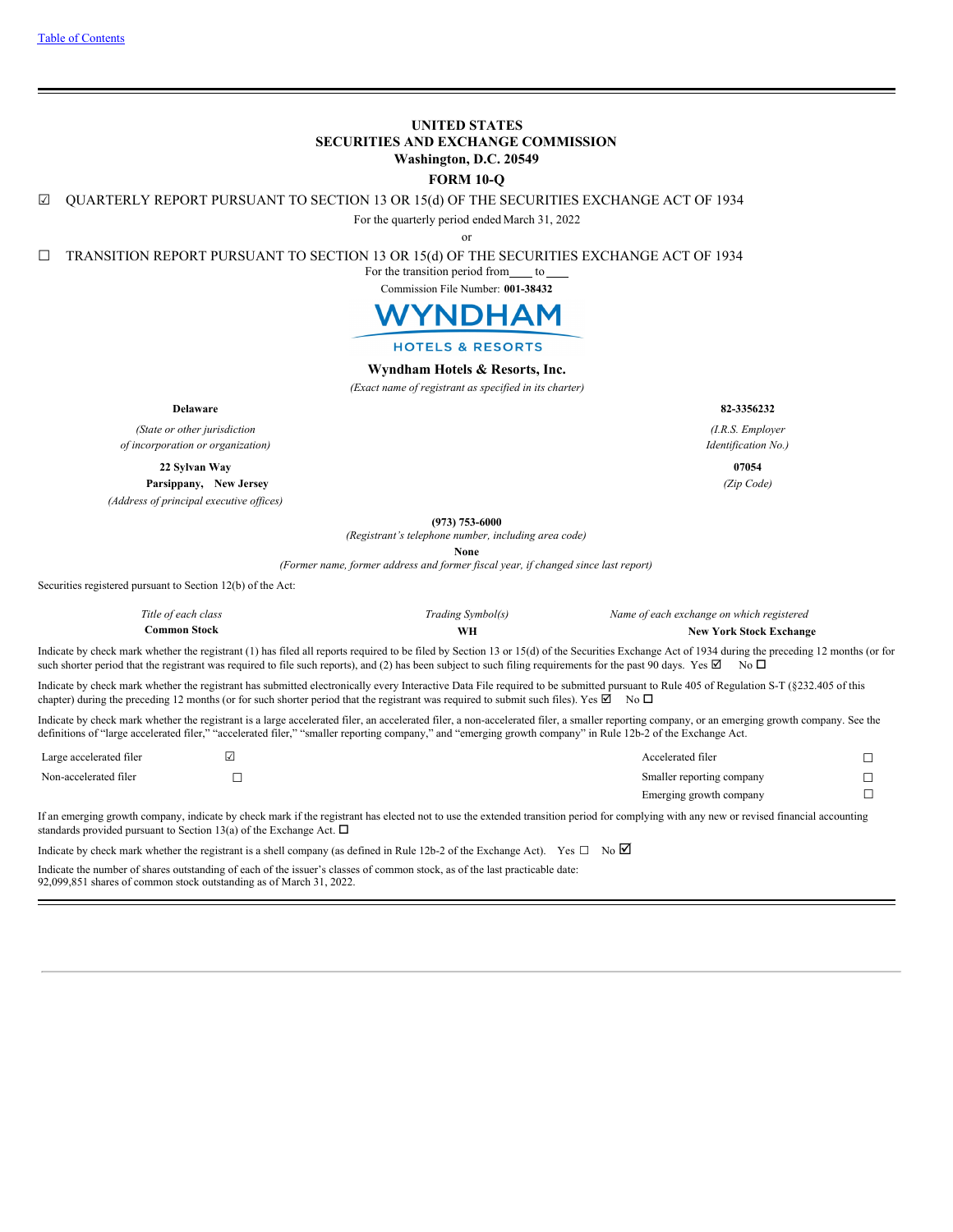# **TABLE OF CONTENTS**

|                                                                                        | Page              |
|----------------------------------------------------------------------------------------|-------------------|
| <b>FINANCIAL INFORMATION</b>                                                           |                   |
| Condensed Consolidated Financial Statements (Unaudited).                               |                   |
| Report of Independent Registered Public Accounting Firm (PCAOB ID No. 34)              |                   |
| <b>Condensed Consolidated Statements of Income</b>                                     |                   |
| Condensed Consolidated Statements of Comprehensive Income                              | 3                 |
| <b>Condensed Consolidated Balance Sheets</b>                                           | 4                 |
| <b>Condensed Consolidated Statements of Cash Flows</b>                                 | 5                 |
| <b>Condensed Consolidated Statements of Equity</b>                                     | 6                 |
| Notes to Condensed Consolidated Financial Statements                                   |                   |
| Management's Discussion and Analysis of Financial Condition and Results of Operations. | 18                |
| <b>Forward Looking Statements</b>                                                      | 18                |
| Quantitative and Qualitative Disclosures About Market Risk.                            | 26                |
| <b>Controls and Procedures.</b>                                                        | 27                |
| <b>OTHER INFORMATION</b>                                                               |                   |
| Legal Proceedings.                                                                     | 28                |
| <b>Risk Factors.</b>                                                                   | 28                |
| Unregistered Sales of Equity Securities and Use of Proceeds.                           | 28                |
| Defaults Upon Senior Securities.                                                       | 28                |
| Mine Safety Disclosures.                                                               | 28                |
| Other Information.                                                                     | 28                |
| Exhibits.                                                                              | 28                |
| <b>Signatures</b>                                                                      | 29                |
|                                                                                        | ТАВЕЕ ОГ СОВТЕВНЯ |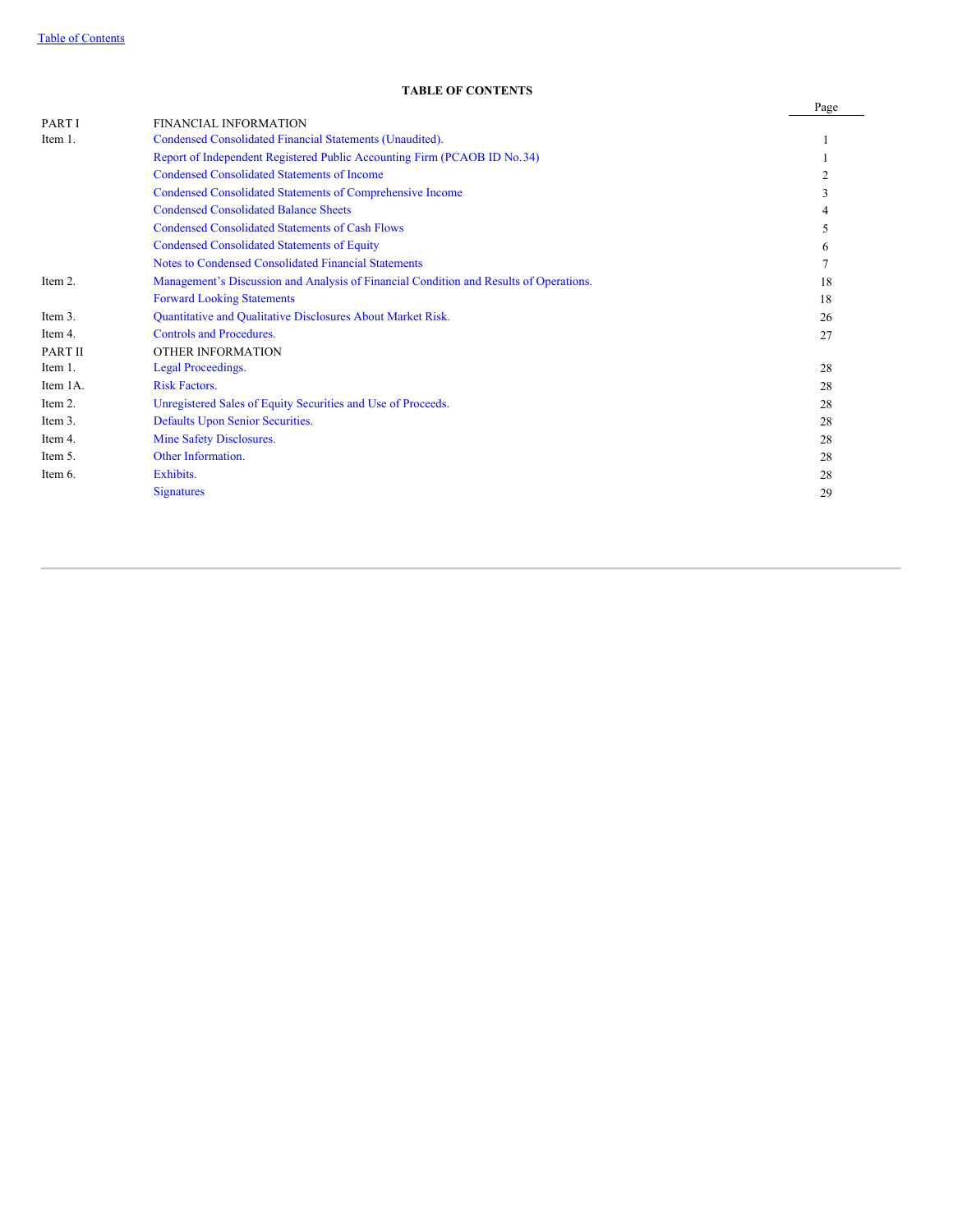# **PART I — FINANCIAL INFORMATION**

## <span id="page-2-1"></span><span id="page-2-0"></span>**Item 1. Financial Statements (Unaudited).**

## **REPORT OF INDEPENDENT REGISTERED PUBLIC ACCOUNTING FIRM**

To the Board of Directors and Stockholders of Wyndham Hotels & Resorts, Inc.

## **Results of Review of Interim Financial Statements**

We have reviewed the accompanying condensed consolidated balance sheet of Wyndham Hotels & Resorts, Inc. and subsidiaries (the "Company") as of March 31, 2022, the related condensed consolidated statements of income, comprehensive income, cash flows and equity for the three-month periods ended March 31, 2022 and 2021 and the related notes (collectively referred to as the "interim financial statements"). Based on our reviews, we are not aware of any material modifications that should be made to the accompanying interim financial statements for them to be in conformity with accounting principles generally accepted in the United States of America.

We have previously audited, in accordance with the standards of the Public Company Accounting Oversight Board (United States) (PCAOB), the consolidated balance sheet of the Company as of December 31, 2021, and the related consolidated and combined statements of income, comprehensive income, cash flows, and equity for the year then ended (not presented herein); and in our report dated February 16, 2022, we expressed an unqualified opinion on those consolidated and combined financial statements. In our opinion, the information set forth in the accompanying condensed consolidated balance sheet as of December 31, 2021, is fairly stated, in all material respects, in relation to the consolidated balance sheet from which it has been derived.

# **Basis for Review Results**

The interim financial statements are the responsibility of the Company's management. We are a public accounting firm registered with the PCAOB and are required to be independent with respect to the Company in accordance with the U.S. federal securities laws and the applicable rules and regulations of the Securities and Exchange Commission and the PCAOB.

We conducted our reviews in accordance with standards of the PCAOB. A review of interim financial statements consists principally of applying analytical procedures and making inquiries of persons responsible for financial and accounting matters. It is substantially less in scope than an audit conducted in accordance with the standards of the PCAOB, the objective of which is the expression of an opinion regarding the financial statements taken as a whole. Accordingly, we do not express such an opinion.

<span id="page-2-2"></span>/s/ Deloitte & Touche LLP New York, New York April 27, 2022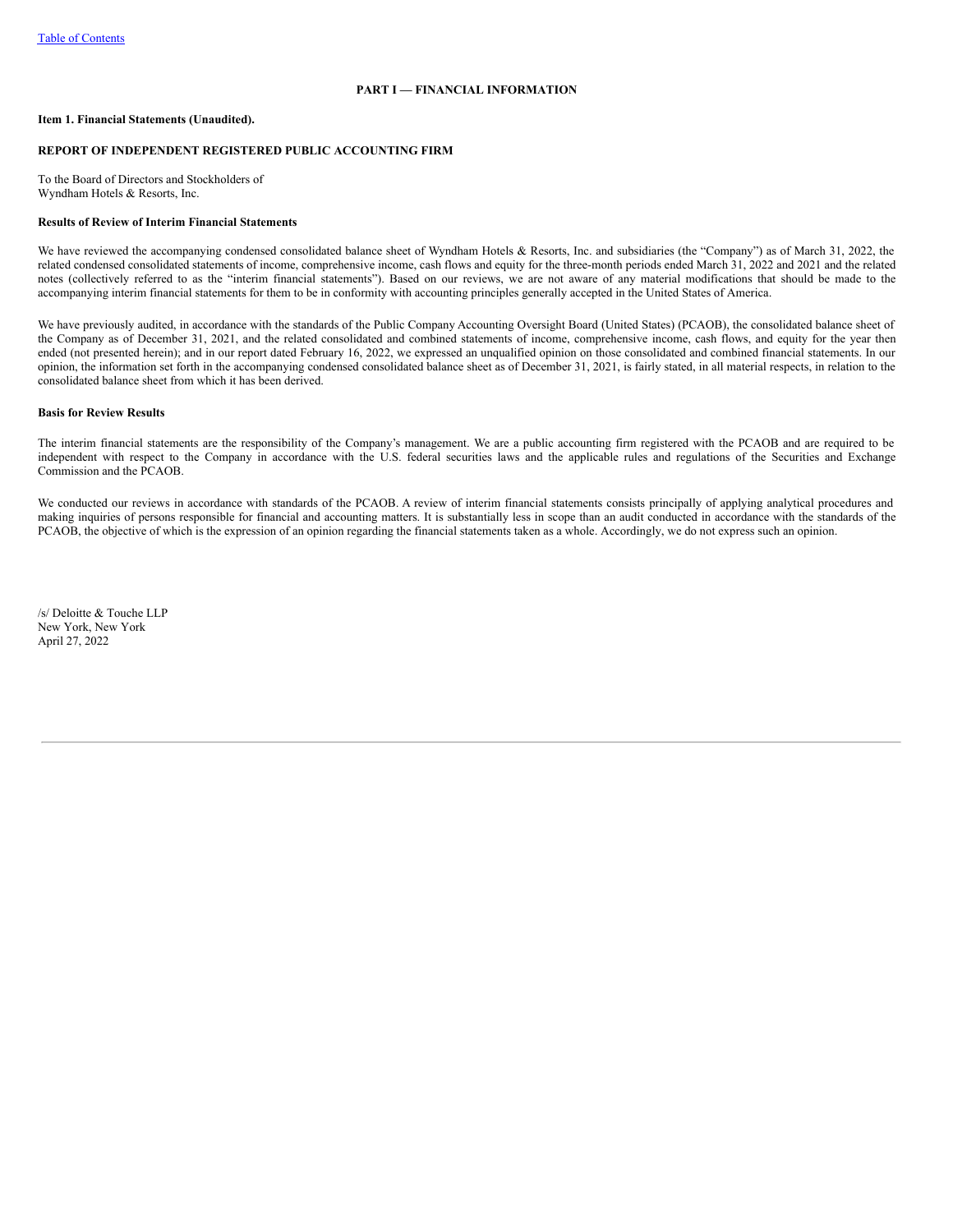## **WYNDHAM HOTELS & RESORTS, INC. CONDENSED CONSOLIDATED STATEMENTS OF INCOME (In millions, except per share amounts) (Unaudited)**

|                                    | <b>Three Months Ended March</b><br>31, |                       |  |
|------------------------------------|----------------------------------------|-----------------------|--|
|                                    | 2022                                   | 2021                  |  |
| <b>Net revenues</b>                |                                        |                       |  |
| Royalties and franchise fees       | \$<br>110                              | <sup>\$</sup><br>78   |  |
| Marketing, reservation and loyalty | 111                                    | 85                    |  |
| Management and other fees          | 35                                     | 19                    |  |
| License and other fees             | 19                                     | 20                    |  |
| Other                              | 41                                     | 30                    |  |
| Fee-related and other revenues     | 316                                    | 232                   |  |
| Cost reimbursements                | 55                                     | 71                    |  |
| Net revenues                       | 371                                    | 303                   |  |
| <b>Expenses</b>                    |                                        |                       |  |
| Marketing, reservation and loyalty | 104                                    | 92                    |  |
| Operating                          | 35                                     | 27                    |  |
| General and administrative         | 29                                     | 24                    |  |
| Cost reimbursements                | 55                                     | 71                    |  |
| Depreciation and amortization      | 24                                     | 24                    |  |
| Gain on asset sale                 | (36)                                   | -                     |  |
| Separation-related                 |                                        | $\overline{2}$        |  |
| Total expenses                     | 211                                    | 240                   |  |
| <b>Operating income</b>            | 160                                    | 63                    |  |
| Interest expense, net              | 20                                     | 28                    |  |
| Income before income taxes         | 140                                    | 35                    |  |
| Provision for income taxes         | 34                                     | 11                    |  |
| Net income                         | $\mathbb{S}$<br>106                    | 24<br>$\mathbb{S}$    |  |
| Earnings per share                 |                                        |                       |  |
| Basic                              | \$<br>1.15                             | <sup>\$</sup><br>0.26 |  |
| Diluted                            | 1.14                                   | 0.26                  |  |

<span id="page-3-0"></span>See Notes to Condensed Consolidated Financial Statements.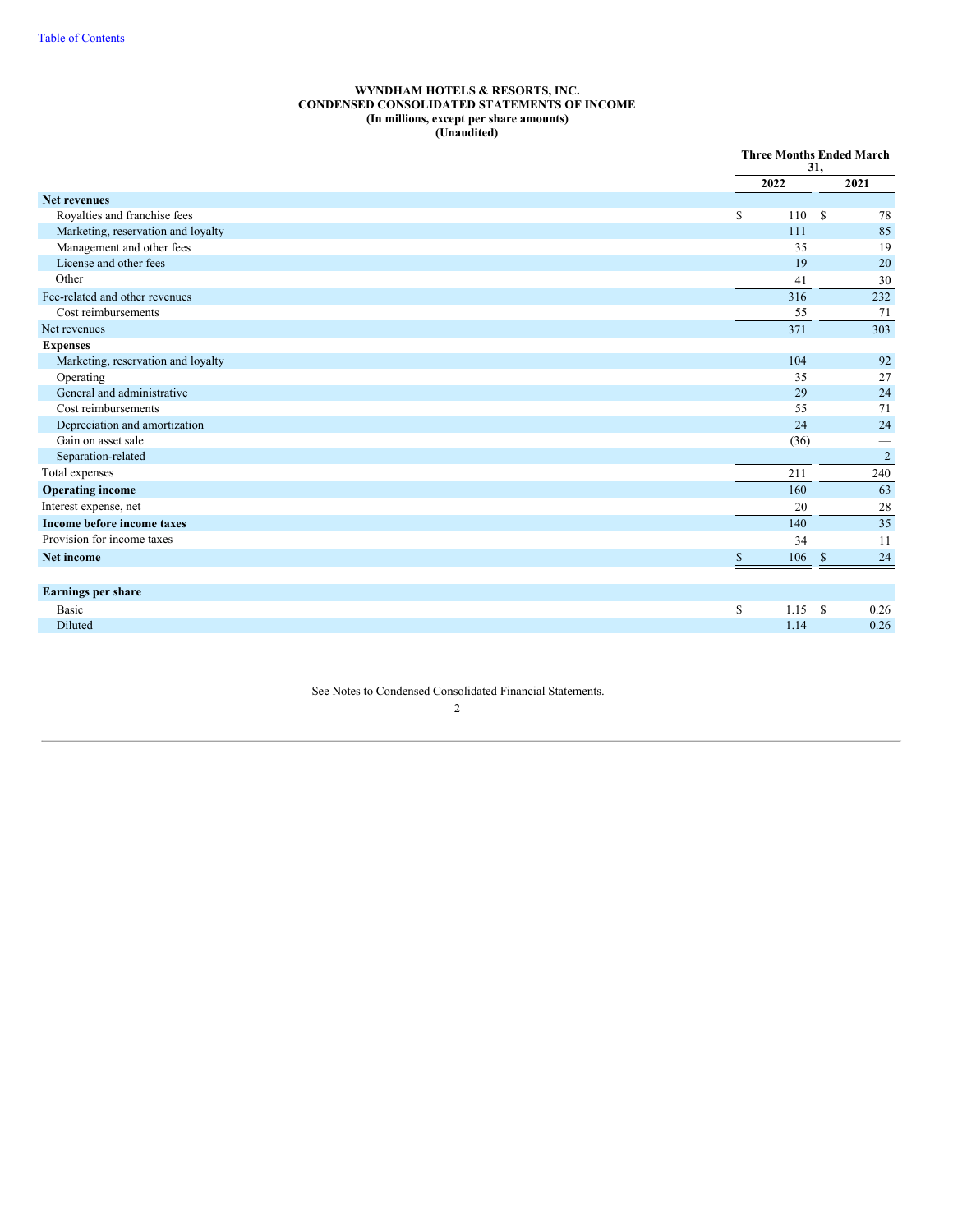# **WYNDHAM HOTELS & RESORTS, INC. CONDENSED CONSOLIDATED STATEMENTS OF COMPREHENSIVE INCOME (In millions) (Unaudited)**

<span id="page-4-0"></span>

|                                        | <b>Three Months Ended March</b> | 31, |      |
|----------------------------------------|---------------------------------|-----|------|
|                                        | 2022                            |     | 2021 |
| Net income                             | 106                             |     | 24   |
| Other comprehensive income, net of tax |                                 |     |      |
| Unrealized gains on cash flow hedges   | 31                              |     | 14   |
| Other comprehensive income, net of tax | 31                              |     |      |
| <b>Comprehensive income</b>            | 137                             |     | 38   |

See Notes to Condensed Consolidated Financial Statements.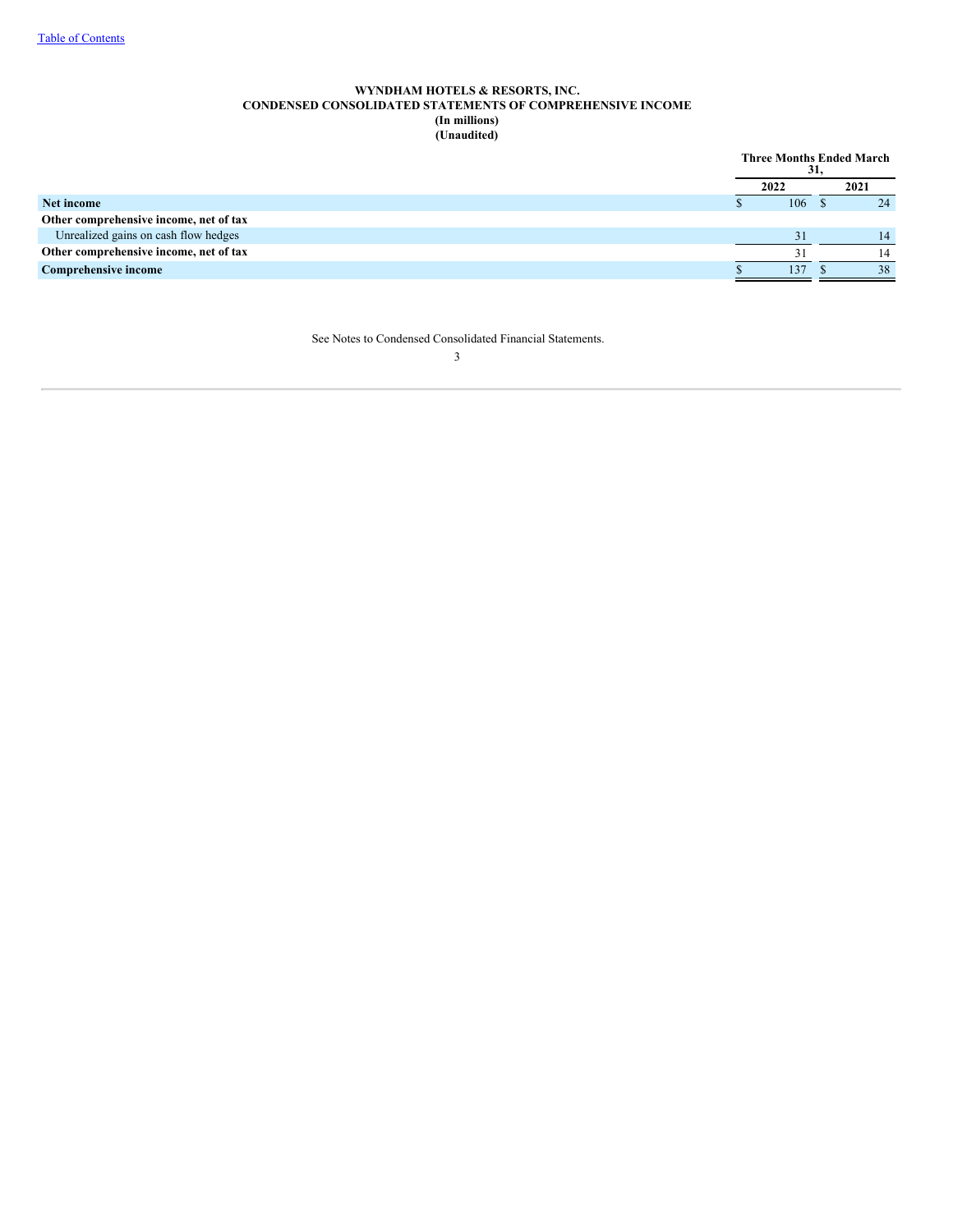## **WYNDHAM HOTELS & RESORTS, INC. CONDENSED CONSOLIDATED BALANCE SHEETS (In millions, except per share amounts) (Unaudited)**

|                                                                                                | March 31, 2022         | December 31, 2021     |
|------------------------------------------------------------------------------------------------|------------------------|-----------------------|
| <b>Assets</b>                                                                                  |                        |                       |
| Current assets:                                                                                |                        |                       |
| Cash and cash equivalents                                                                      | $\mathcal{S}$<br>416   | $\mathbb{S}$<br>171   |
| Trade receivables, net                                                                         | 229                    | 246                   |
| Prepaid expenses                                                                               | 56                     | 51                    |
| Other current assets                                                                           | 42                     | 98                    |
| Assets held for sale                                                                           | 67                     | 154                   |
| Total current assets                                                                           | 810                    | 720                   |
| Property and equipment, net                                                                    | 106                    | 106                   |
| Goodwill                                                                                       | 1,525                  | 1,525                 |
| Trademarks, net                                                                                | 1,202                  | 1,202                 |
| Franchise agreements and other intangibles, net                                                | 377                    | 473                   |
| Other non-current assets                                                                       | 272                    | 243                   |
| <b>Total assets</b>                                                                            | $\mathbb{S}$<br>4,292  | \$<br>4,269           |
| Liabilities and stockholders' equity                                                           |                        |                       |
| Current liabilities:                                                                           |                        |                       |
| Current portion of long-term debt                                                              | $\mathsf{\$}$<br>21    | $\mathcal{S}$<br>21   |
| Accounts payable                                                                               | 27                     | 31                    |
| Deferred revenues                                                                              | 84                     | 70                    |
| Accrued expenses and other current liabilities                                                 | 235                    | 258                   |
| Liabilities held for sale                                                                      | 13                     | 17                    |
| Total current liabilities                                                                      | 380                    | 397                   |
| Long-term debt                                                                                 | 2,058                  | 2,063                 |
| Deferred income taxes                                                                          | 350                    | 366                   |
| Deferred revenues                                                                              | 169                    | 165                   |
| Other non-current liabilities                                                                  | 176                    | 189                   |
| <b>Total liabilities</b>                                                                       | 3,133                  | 3,180                 |
| Commitments and contingencies (Note 12)                                                        |                        |                       |
| Stockholders' equity:                                                                          |                        |                       |
| Preferred stock, \$0.01 par value, authorized 6.0 shares, none issued and outstanding          |                        |                       |
| Common stock, \$0.01 par value, 101.5 and 101.3 issued at March 31, 2022 and December 31, 2021 | $\mathbf{1}$           | $\mathbf{1}$          |
| Treasury stock, at cost -9.5 and 9.0 shares at March 31, 2022 and December 31, 2021            | (557)                  | (519)                 |
| Additional paid-in capital                                                                     | 1,544                  | 1,543                 |
| Retained earnings                                                                              | 155                    | 79                    |
| Accumulated other comprehensive income/(loss)                                                  | 16                     | (15)                  |
| Total stockholders' equity                                                                     | 1.159                  | 1,089                 |
| Total liabilities and stockholders' equity                                                     | $\mathsf{\$}$<br>4.292 | 4.269<br>$\mathbf{s}$ |

<span id="page-5-0"></span>See Notes to Condensed Consolidated Financial Statements.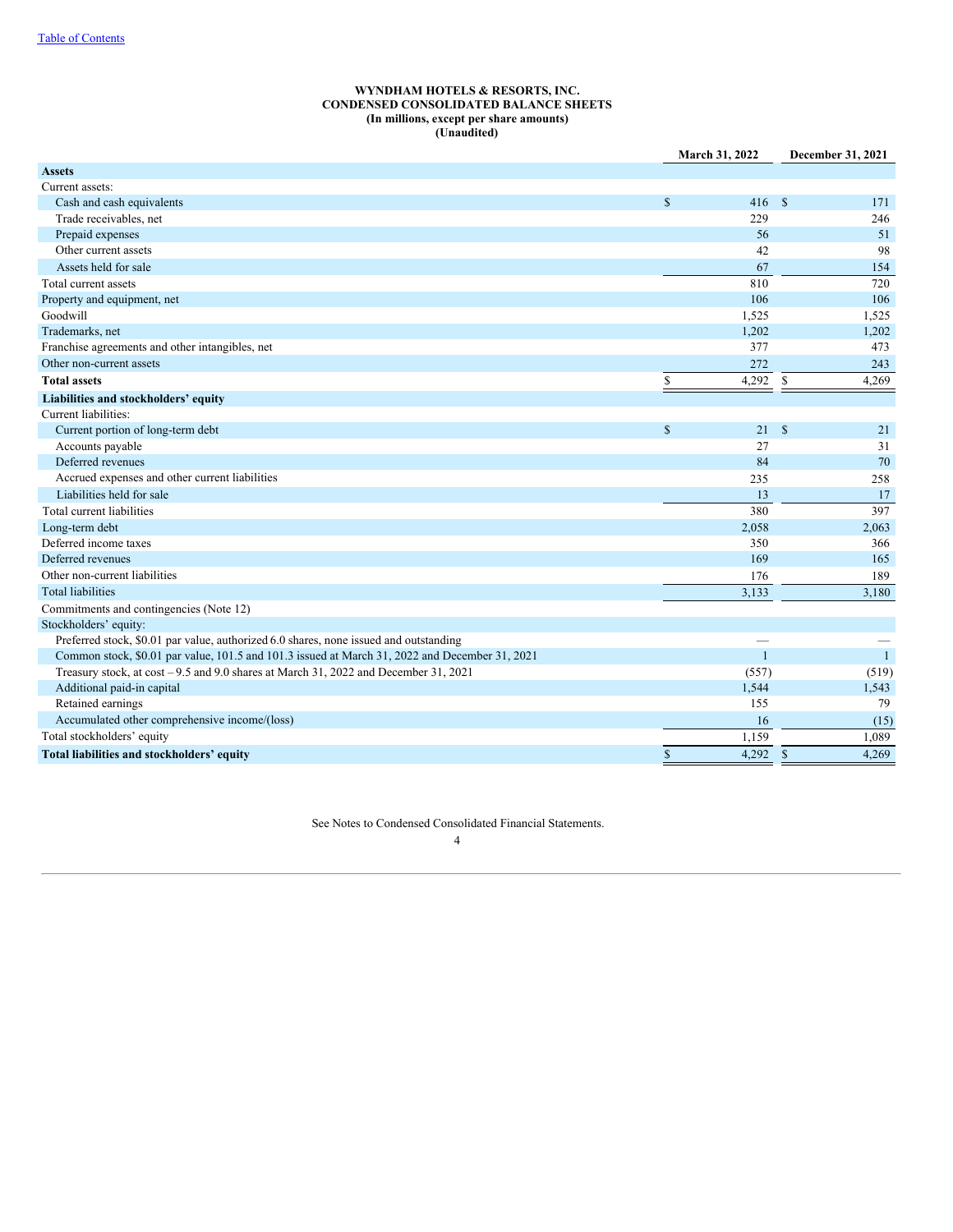## **WYNDHAM HOTELS & RESORTS, INC. CONDENSED CONSOLIDATED STATEMENTS OF CASH FLOWS (In millions) (Unaudited)**

|                                                                                             | <b>Three Months Ended March</b><br>31. |              |              |                          |
|---------------------------------------------------------------------------------------------|----------------------------------------|--------------|--------------|--------------------------|
|                                                                                             |                                        | 2022         |              | 2021                     |
| <b>Operating activities</b>                                                                 |                                        |              |              |                          |
| Net income                                                                                  | S                                      | 106          | -S           | 24                       |
| Adjustments to reconcile net income to net cash provided by/(used in) operating activities: |                                        |              |              |                          |
| Depreciation and amortization                                                               |                                        | 24           |              | 24                       |
| Provision for doubtful accounts                                                             |                                        | $\mathbf{1}$ |              | 11                       |
| Deferred income taxes                                                                       |                                        | (26)         |              | $\mathbf{1}$             |
| Stock-based compensation                                                                    |                                        | 8            |              | 5 <sup>5</sup>           |
| Gain on asset sale                                                                          |                                        | (36)         |              |                          |
| Net change in assets and liabilities:                                                       |                                        |              |              |                          |
| Trade receivables                                                                           |                                        | 17           |              | 10                       |
| Prepaid expenses                                                                            |                                        | (4)          |              | (7)                      |
| Other current assets                                                                        |                                        | 60           |              | 13                       |
| Accounts payable, accrued expenses and other current liabilities                            |                                        | (32)         |              | (24)                     |
| Deferred revenues                                                                           |                                        | 19           |              | 9                        |
| Payments of development advance notes                                                       |                                        | (7)          |              | (8)                      |
| Other, net                                                                                  |                                        | 5            |              | 6                        |
| Net cash provided by operating activities                                                   |                                        | 135          |              | 64                       |
| <b>Investing activities</b>                                                                 |                                        |              |              |                          |
| Property and equipment additions                                                            |                                        | (10)         |              | (5)                      |
| Proceeds from asset sales, net                                                              |                                        | 202          |              |                          |
| Net cash provided by/(used in) investing activities                                         |                                        | 192          |              | (5)                      |
| <b>Financing activities</b>                                                                 |                                        |              |              |                          |
| Principal payments on long-term debt                                                        |                                        | (4)          |              | (4)                      |
| Dividends to stockholders                                                                   |                                        | (30)         |              | (15)                     |
| Repurchases of common stock                                                                 |                                        | (39)         |              | $\overline{\phantom{0}}$ |
| Net share settlement of incentive equity awards                                             |                                        | (9)          |              | (5)                      |
| Other, net                                                                                  |                                        |              |              | 3                        |
| Net cash used in financing activities                                                       |                                        | (82)         |              | (21)                     |
| Net increase in cash, cash equivalents and restricted cash                                  |                                        | 245          |              | 38                       |
| Cash, cash equivalents and restricted cash, beginning of period                             |                                        | 171          |              | 493                      |
| Cash, cash equivalents and restricted cash, end of period                                   | $\mathbb{S}$                           | 416          | $\mathbf{s}$ | 531                      |

<span id="page-6-0"></span>See Notes to Condensed Consolidated Financial Statements.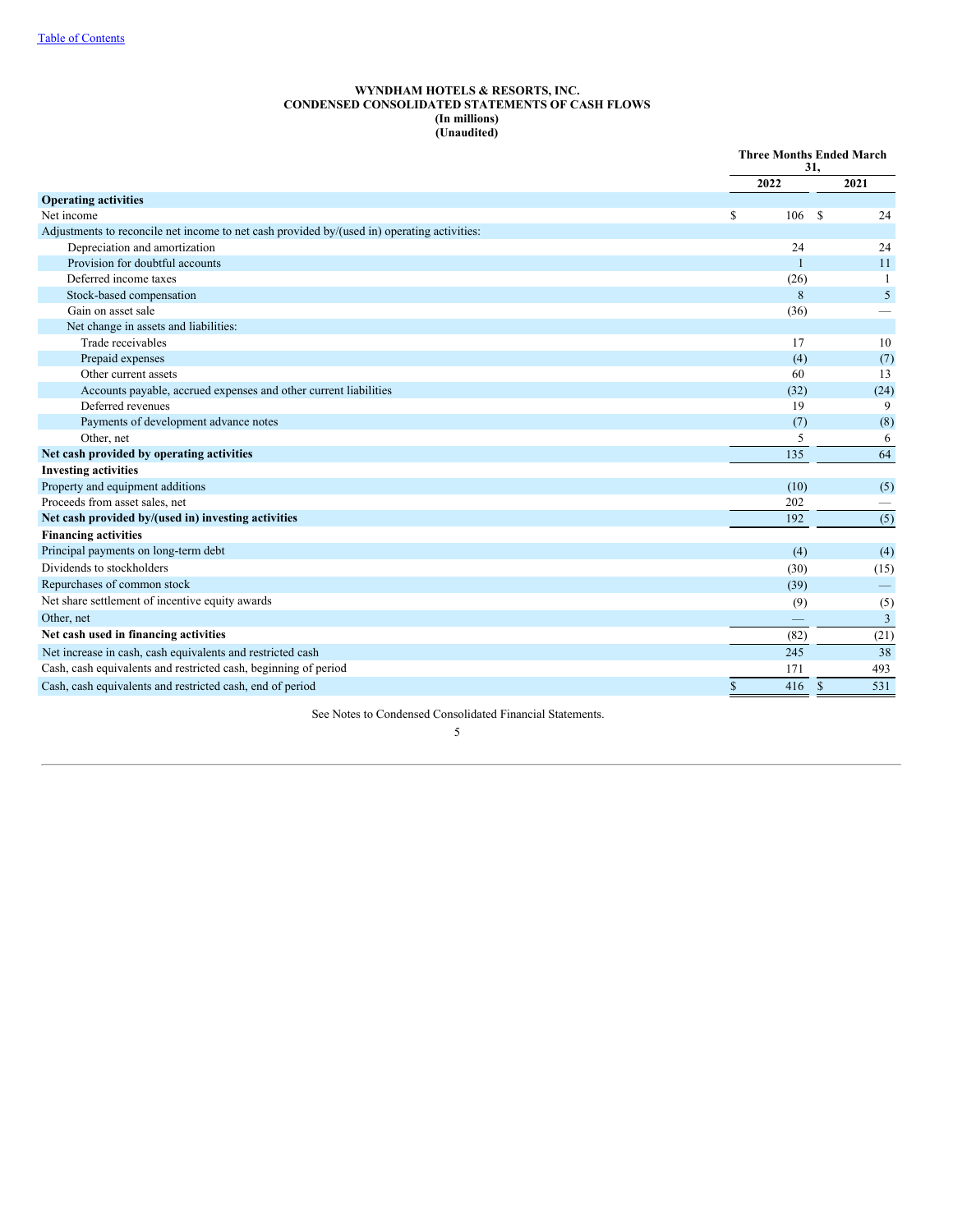## **WYNDHAM HOTELS & RESORTS, INC. CONDENSED CONSOLIDATED STATEMENTS OF EQUITY (In millions) (Unaudited)**

|                                                 | <b>Common Shares</b><br>Outstanding | <b>Common Stock</b>      | Treasury<br>Stock        | <b>Additional Paid-in</b><br>Capital | <b>Retained Earnings</b>                  | <b>Accumulated Other</b><br>Comprehensive<br>Income/(Loss) | <b>Total Equity</b> |
|-------------------------------------------------|-------------------------------------|--------------------------|--------------------------|--------------------------------------|-------------------------------------------|------------------------------------------------------------|---------------------|
| Balance as of December 31, 2021                 | 92                                  |                          | (519)                    | 1,543                                | 79                                        | (15)                                                       | 1,089               |
| Net income                                      | $\overline{\phantom{a}}$            |                          |                          |                                      | 106                                       |                                                            | 106                 |
| Other comprehensive income                      | $-$                                 | $\overline{\phantom{m}}$ | $\qquad \qquad$          |                                      | $\qquad \qquad \overline{\qquad \qquad }$ | 31                                                         | 31                  |
| Dividends                                       | $\overline{\phantom{a}}$            | $\overline{\phantom{a}}$ |                          | $\overline{\phantom{m}}$             | (30)                                      | $\overline{\phantom{a}}$                                   | (30)                |
| Repurchase of common stock                      | $-$                                 | $\overline{\phantom{m}}$ | (38)                     |                                      | $\qquad \qquad \overline{\qquad \qquad }$ |                                                            | (38)                |
| Net share settlement of incentive equity awards | $\overline{\phantom{a}}$            | $\overline{\phantom{a}}$ | $\overline{\phantom{m}}$ | (9)                                  |                                           | $\overline{\phantom{a}}$                                   | (9)                 |
| Change in deferred compensation                 | $\overline{\phantom{a}}$            | $-$                      | $\overline{\phantom{a}}$ | 8                                    |                                           | $-$                                                        | $\mathbf{8}$        |
| Exercise of stock options                       | $\overline{\phantom{a}}$            | $\overline{\phantom{m}}$ | $\overline{\phantom{m}}$ |                                      |                                           | $\overline{\phantom{a}}$                                   |                     |
| Balance as of March 31, 2022                    | 92                                  |                          | (557)                    | 1,544                                | 155                                       | 16                                                         | 1,159               |

<span id="page-7-0"></span>

|                                                 | <b>Common Shares</b><br>Outstanding | <b>Common Stock</b>      | Treasury<br>Stock        | <b>Additional Paid-in</b><br>Capital | Retained<br>Earnings/(Accumulated<br>Deficit) | <b>Accumulated Other</b><br><b>Comprehensive Loss</b> | <b>Total Equity</b> |
|-------------------------------------------------|-------------------------------------|--------------------------|--------------------------|--------------------------------------|-----------------------------------------------|-------------------------------------------------------|---------------------|
| <b>Balance as of December 31, 2020</b>          | 93                                  |                          | (408)                    | 1,504                                | (82)                                          | (52)                                                  | 963                 |
| Net income                                      |                                     |                          |                          | $\sim$                               | 24                                            | $\overline{\phantom{a}}$                              | 24                  |
| Other comprehensive income                      | _                                   |                          |                          | $\overline{\phantom{a}}$             |                                               | 14                                                    | 14                  |
| Dividends                                       | $\overline{\phantom{a}}$            |                          |                          |                                      | (15)                                          | $\overline{\phantom{a}}$                              | (15)                |
| Net share settlement of incentive equity awards | $\overline{\phantom{a}}$            |                          | $\overline{\phantom{a}}$ | (5)                                  | $\overline{\phantom{a}}$                      | $-$                                                   | (5)                 |
| Change in deferred compensation                 | $\overline{\phantom{a}}$            |                          | __                       |                                      | $\overline{\phantom{a}}$                      | _                                                     |                     |
| Exercise of stock options                       | $\overline{\phantom{a}}$            | --                       | $-$                      |                                      | $-$                                           | $\overline{\phantom{a}}$                              |                     |
| Other                                           |                                     | $\overline{\phantom{a}}$ | $\overline{\phantom{a}}$ | $\overline{\phantom{a}}$             |                                               | $\overline{\phantom{a}}$                              |                     |
| Balance as of March 31, 2021                    | 93                                  |                          | (408)                    | 1,508                                | (72)                                          | (38)                                                  | 991                 |
|                                                 |                                     |                          |                          |                                      |                                               |                                                       |                     |

See Notes to Condensed Consolidated Financial Statements.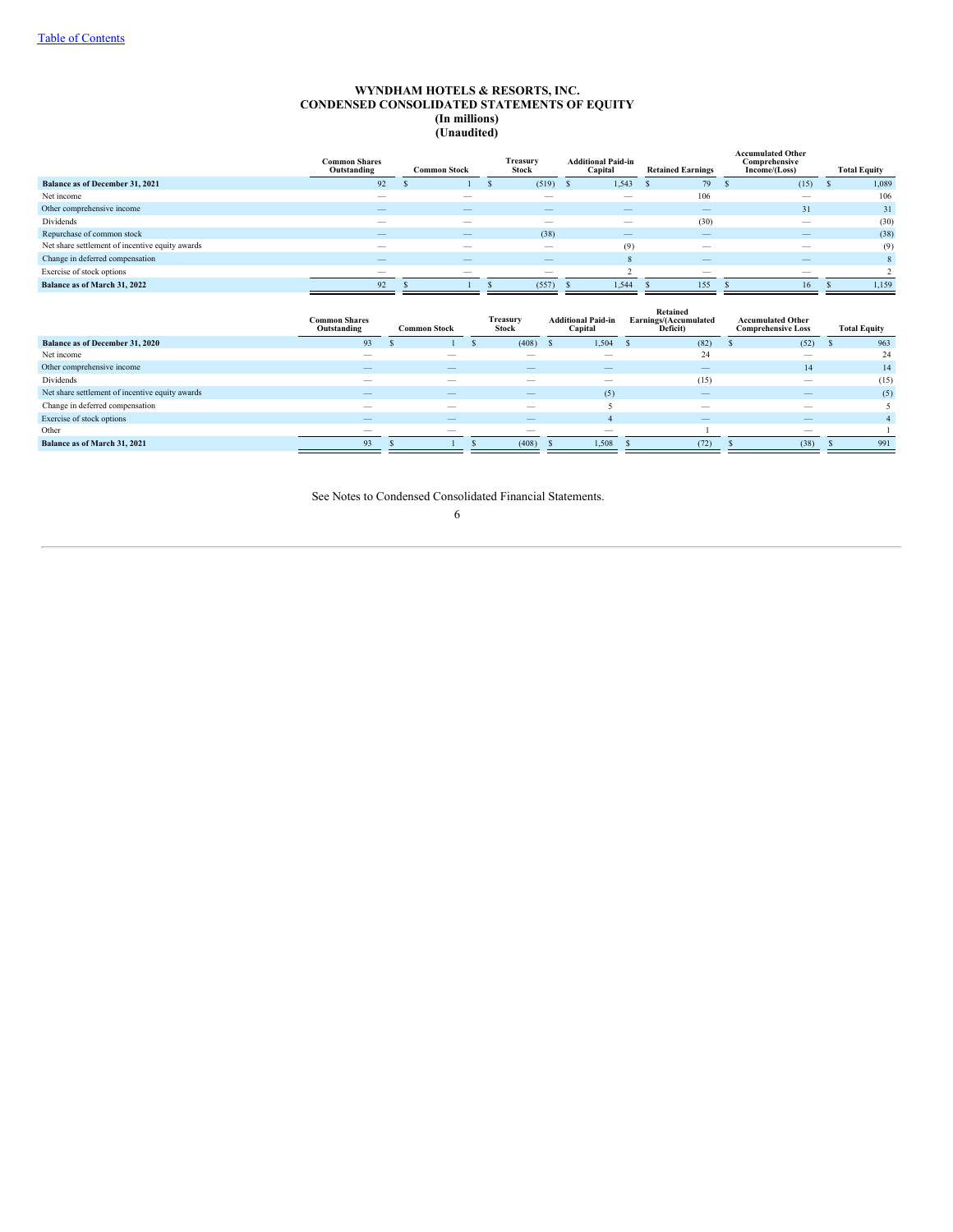## **WYNDHAM HOTELS & RESORTS, INC. NOTES TO CONDENSED CONSOLIDATED FINANCIAL STATEMENTS (Unless otherwise noted, all amounts are in millions, except share and per share amounts) (Unaudited)**

#### **1. BASIS OF PRESENTATION**

Wyndham Hotels & Resorts, Inc. (collectively with its consolidated subsidiaries, "Wyndham Hotels" or the "Company") is a leading global hotel franchisor, licensing its renowned hotel brands to hotel owners in over 95 countries around the world.

The Condensed Consolidated Financial Statements have been prepared on a stand-alone basis. The Condensed Consolidated Financial Statements include the Company's assets, liabilities, revenues, expenses and cash flows and all entities in which it has a controlling financial interest. The accompanying Condensed Consolidated Financial Statements have been prepared in accordance with accounting principles generally accepted in the United States of America ("U.S. GAAP"). All intercompany balances and transactions have been eliminated in the Condensed Consolidated Financial Statements.

In presenting the Condensed Consolidated Financial Statements, management makes estimates and assumptions that affect the amounts reported and related disclosures. Estimates, by their nature, are based on judgment and available information. Accordingly, actual results could differ from those estimates. In management's opinion, the Condensed Consolidated Financial Statements contain all normal recurring adjustments necessary for a fair presentation of interim results reported. The results of operations reported for interim periods are not necessarily indicative of the results of operations for the entire year or any subsequent interim period. These Condensed Consolidated Financial Statements should be read in conjunction with the Company's 2021 Consolidated Financial Statements included in its most recent Annual Report on [Form](https://www.sec.gov/Archives/edgar/data/1722684/000172268422000005/wh-20211231.htm) 10-K filed with the U.S. Securities and Exchange Commission (the "SEC") and any subsequent reports filed with the SEC.

### *Business Description*

Wyndham Hotels operates in the following segments:

- **Hotel Franchising —**licenses the Company's lodging brands and provides related services to third-party hotel owners and others.
- **Hotel Management —** provides hotel management services for full-service hotels.

### **2. NEW ACCOUNTING PRONOUNCEMENTS**

There were no recently issued accounting pronouncements applicable to the Company during the three months ended March 31, 2022.

## **3. REVENUE RECOGNITION**

#### *Deferred Revenues*

Deferred revenues, or contract liabilities, generally represent payments or consideration received in advance for goods or services that the Company has not yet provided to the customer. Deferred revenues as of March 31, 2022 and December 31, 2021 are as follows:

|                                                  | <b>March 31, 2022</b> |  | December 31, 2021 |
|--------------------------------------------------|-----------------------|--|-------------------|
| Deferred initial franchise fee revenues          | 149                   |  | 145               |
| Deferred loyalty program revenues                | 79                    |  | 76                |
| Deferred co-branded credit card program revenues | 11                    |  |                   |
| Deferred other revenues                          | 14                    |  | 14                |
| Total                                            | 253                   |  | 235               |

Deferred initial franchise fees represent payments received in advance from prospective franchisees upon the signing of a franchise agreement and are generally recognized to revenue within 13 years. Deferred loyalty revenues represent the portion of 7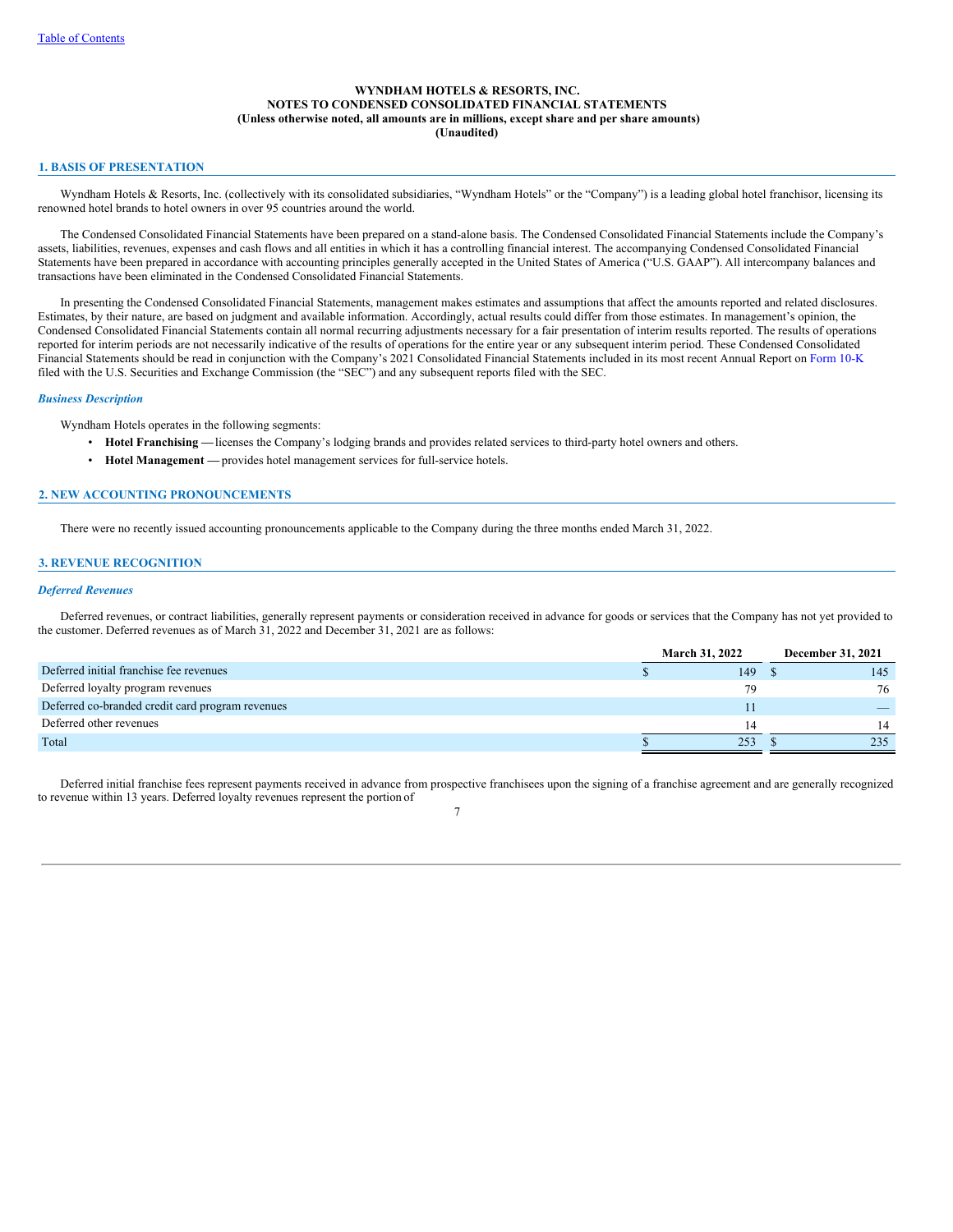loyalty program fees charged to franchisees, net of redemption costs, that have been deferred and will be recognized over time based upon loyalty point redemption patterns. Deferred co-branded credit card program revenue represents payments received in advance from the Company's co-branded credit card partners, primarily for card member activity, which is typically recognized within one year.

### *Performance Obligations*

A performance obligation is a promise in a contract to transfer a distinct good or service to a customer. The consideration received from a customer is allocated to each distinct performance obligation and recognized as revenue when, or as, each performance obligation is satisfied. The following table summarizes the Company's remaining performance obligations for the twelve-month periods set forth below:

|                                         | $4/1/2022 -$<br>3/31/2023 | $4/1/2023 -$<br>3/31/2024 | $4/1/2024 -$<br>3/31/2025 | <b>Thereafter</b> |     |     |  |  |  |  |  |  |  |  |  | Total |
|-----------------------------------------|---------------------------|---------------------------|---------------------------|-------------------|-----|-----|--|--|--|--|--|--|--|--|--|-------|
| Initial franchise fee revenues          | 16                        | 8                         |                           |                   | 118 | 149 |  |  |  |  |  |  |  |  |  |       |
| Loyalty program revenues                | 49                        | 20                        |                           |                   |     | 79  |  |  |  |  |  |  |  |  |  |       |
| Co-branded credit card program revenues |                           |                           | $-$                       |                   |     |     |  |  |  |  |  |  |  |  |  |       |
| Other revenues                          |                           |                           |                           |                   |     | 14  |  |  |  |  |  |  |  |  |  |       |
| Total                                   | 84                        | 29                        | 16.                       |                   | 124 | 253 |  |  |  |  |  |  |  |  |  |       |

#### *Disaggregation of Net Revenues*

The table below presents a disaggregation of the Company's net revenues from contracts with customers by major services and products for each of the Company's segments:

|                                    |                 | <b>Three Months Ended March</b><br>31, |
|------------------------------------|-----------------|----------------------------------------|
|                                    | 2022            | 2021                                   |
| <b>Hotel Franchising</b>           |                 |                                        |
| Royalties and franchise fees       | \$<br>103       | S.<br>75                               |
| Marketing, reservation and loyalty | 111             | 85                                     |
| License and other fees             | 19              | 20                                     |
| Other                              | 39              | 29                                     |
| <b>Total Hotel Franchising</b>     | 272             | 209                                    |
|                                    |                 |                                        |
| <b>Hotel Management</b>            |                 |                                        |
| Royalties and franchise fees       | $7\phantom{.0}$ | 3                                      |
| Owned hotel revenues               | 30              | 13                                     |
| Management fees                    | 5               | 6                                      |
| Cost reimbursements                | 55              | 71                                     |
|                                    |                 |                                        |

Other  $\overline{2}$  1 **Total Hotel Management** 94 94 94

#### **Net revenues** \$ 371 \$ 303

#### *Capitalized Contract Costs*

The Company incurs certain direct and incremental sales commissions costs in order to obtain hotel franchise and management contracts. Such costs are capitalized and subsequently amortized beginning upon hotel opening over the first non-cancellable period of the agreement. In the event an agreement is terminated prior to the end of the first non-cancellable period, any unamortized cost is immediately expensed. In addition, the Company also capitalizes costs associated with the sale and installation of property management systems to its franchisees, which are amortized over the remaining non-cancellable period of the franchise agreement. As of both March 31, 2022 and December 31, 2021, capitalized contract costs were \$33 million, of which \$4 million and \$5 million, respectively, was included in other current assets and \$29 million and \$28 million, respectively, was included in other non-current assets on its Condensed Consolidated Balance Sheets.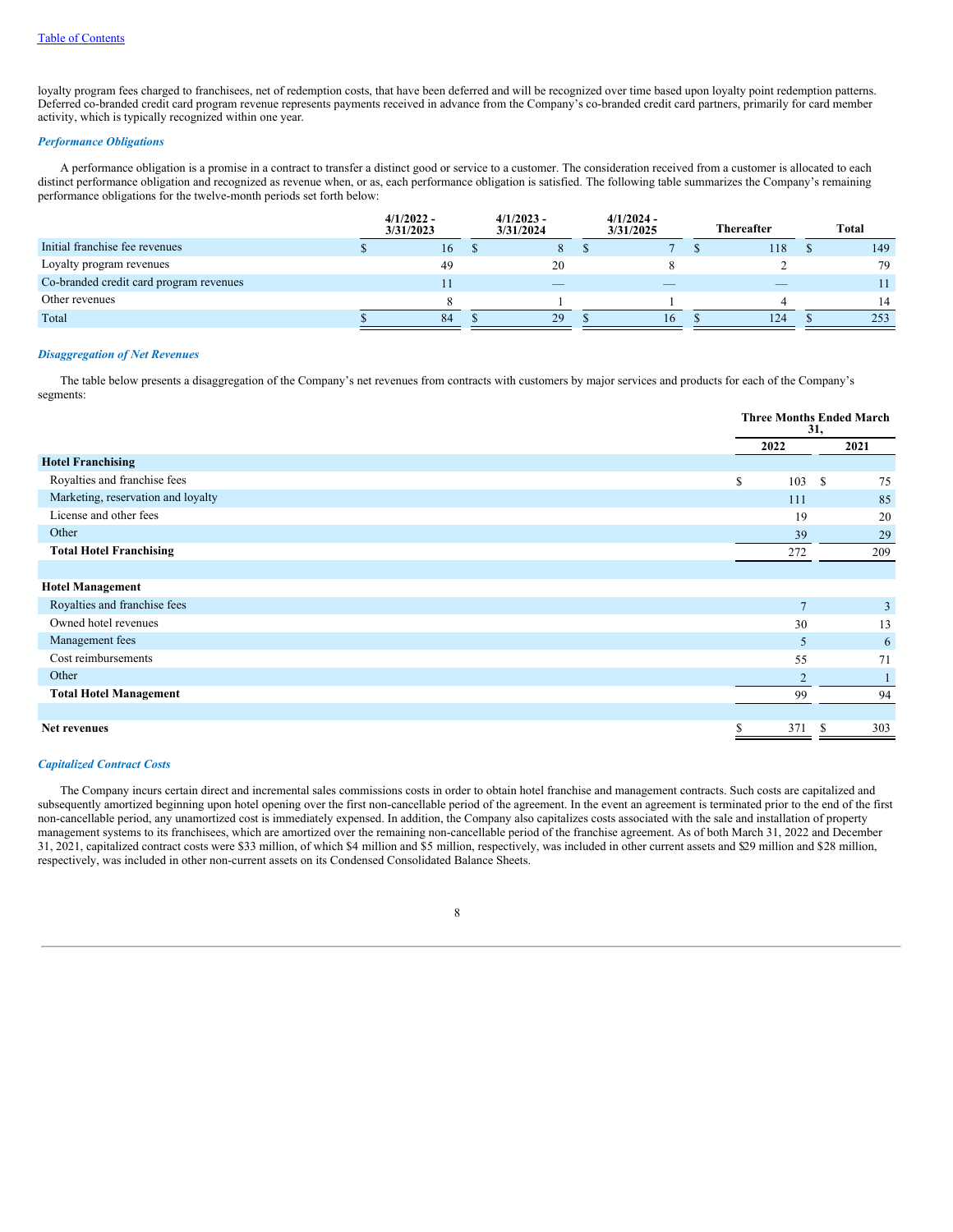# **4. EARNINGS PER SHARE**

The computation of basic and diluted earnings per share ("EPS") is based on net income divided by the basic weighted average number of common shares and diluted weighted average number of common shares, respectively.

The following table sets forth the computation of basic and diluted EPS (in millions, except per share data):

|                                                   | <b>Three Months Ended March</b><br>31, |           |               |      |  |
|---------------------------------------------------|----------------------------------------|-----------|---------------|------|--|
|                                                   | 2022                                   |           |               | 2021 |  |
| Net income                                        | S.                                     | 106       | <sup>\$</sup> | 24   |  |
|                                                   |                                        |           |               |      |  |
| Basic weighted average shares outstanding         |                                        | 92.5      |               | 93.4 |  |
| Stock options and restricted stock units ("RSUs") |                                        | 0.7       |               | 0.4  |  |
| Diluted weighted average shares outstanding       |                                        | 93.2      |               | 93.8 |  |
|                                                   |                                        |           |               |      |  |
| Earnings per share:                               |                                        |           |               |      |  |
| Basic                                             | S                                      | $1.15$ \$ |               | 0.26 |  |
| Diluted                                           |                                        | 1.14      |               | 0.26 |  |
|                                                   |                                        |           |               |      |  |
| Dividends:                                        |                                        |           |               |      |  |
| Cash dividends declared per share                 | S                                      | 0.32 S    |               | 0.16 |  |
| Aggregate dividends paid to stockholders          | \$                                     | 30        | <sup>\$</sup> | 15   |  |

## *Stock Repurchase Program*

The following table summarizes stock repurchase activity under the current stock repurchase program (in millions, except per share data):

|                                           | <b>Shares</b> | Cost | <b>Average Price Per</b><br>Share |
|-------------------------------------------|---------------|------|-----------------------------------|
| As of December 31, 2021                   | 9.0           | 519  | 57.55                             |
| For the three months ended March 31, 2022 |               |      | 83.72                             |
| As of March 31, 2022                      | 9.5           | 557  | 58.81                             |

The Company had \$443 million of remaining availability under its program as of March 31, 2022.

# **5. ACCOUNTS RECEIVABLE**

## *Allowance for Doubtful Accounts*

The following table sets forth the activity in the Company's allowance for doubtful accounts on trade accounts receivables for the three months ended:

|                                 | 2022 |    | 2021 |
|---------------------------------|------|----|------|
| Balance as of January 1,        |      | 81 |      |
| Provision for doubtful accounts |      |    |      |
| Bad debt write-offs             |      |    | (4)  |
| Balance as of March 31,         |      | 80 | 79   |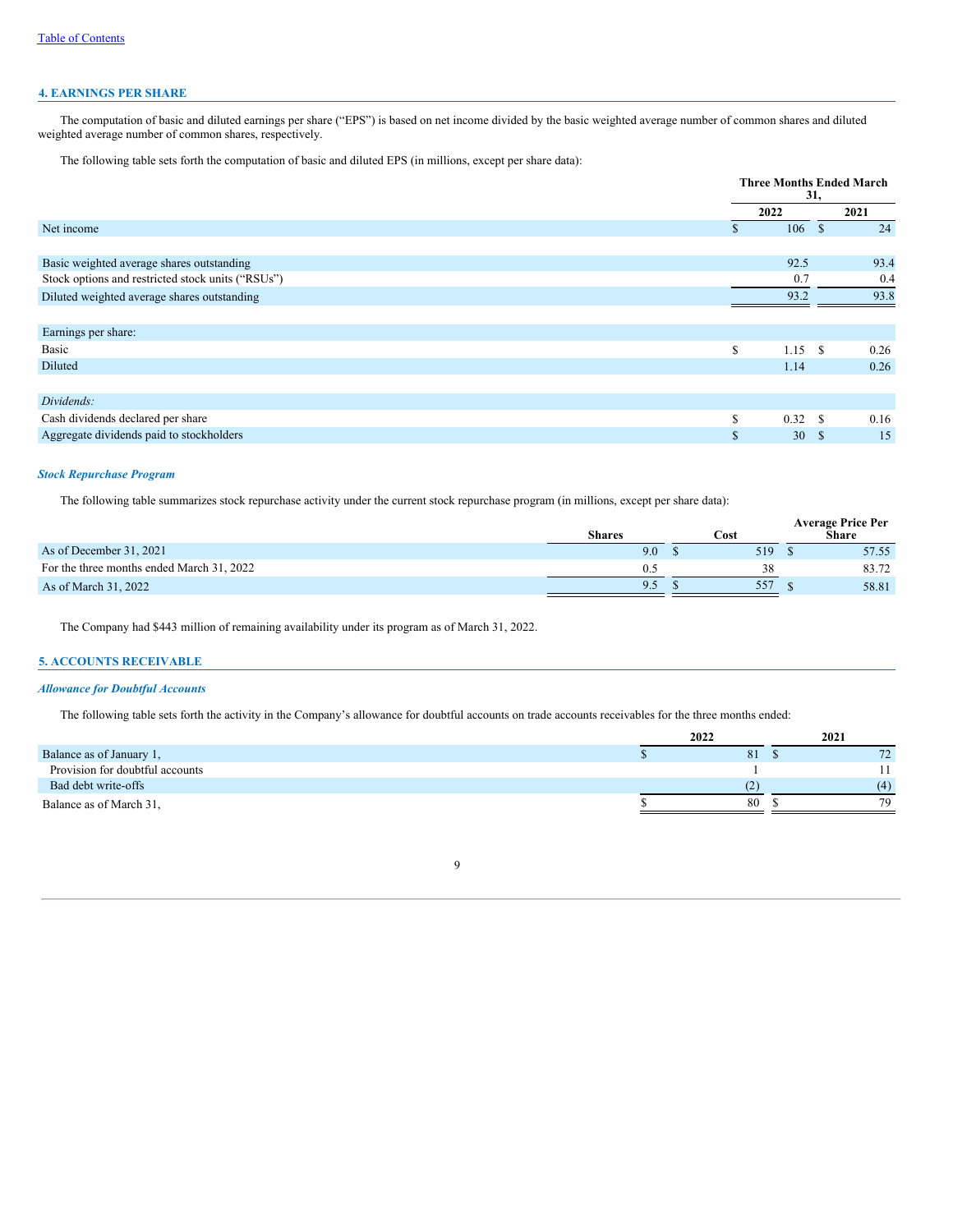# **6. ASSETS AND LIABILITIES HELD FOR SALE**

During the fourth quarter of 2021, the Company's Board approved a plan to sell its two owned hotels. In March 2022, the Company completed the sale of its Wyndham Grand Bonnet Creek Resort. See Note 15 - Other Expenses and Charges for more information on the sale. As of March 31, 2022, the assets and liabilities of its remaining owned hotel were reported in assets held for sale and liabilities held for sale on the Condensed Consolidated Balance Sheet.

The Company's Condensed Consolidated Balance Sheets include the following with respect to assets and liabilities held for sale:

|                                                | March 31, 2022 | December 31, 2021 |
|------------------------------------------------|----------------|-------------------|
| Assets:                                        |                |                   |
| Trade receivables, net                         | $\mathcal{R}$  | - \$              |
| Other current assets                           |                | 4                 |
| Property and equipment, net                    | 62             | 146               |
| Total assets held for sale                     | 67             | 154               |
|                                                |                |                   |
| Liabilities:                                   |                |                   |
| Accrued expenses and other current liabilities | $\sim$         | -S                |
| Deferred revenues                              |                | 6                 |
| Other liabilities                              |                |                   |
| Total liabilities held for sale                | 13             |                   |

## **7. INTANGIBLE ASSETS**

Intangible assets as of March 31, 2022 and December 31, 2021 consisted of the following:

|                                |              |                                    |             | March 31, 2022                     |              |                                  |              | December 31, 2021           |              |                             |               |                                  |
|--------------------------------|--------------|------------------------------------|-------------|------------------------------------|--------------|----------------------------------|--------------|-----------------------------|--------------|-----------------------------|---------------|----------------------------------|
|                                |              | <b>Gross</b><br>Carrying<br>Amount |             | Accumulated<br>Impairment          |              | <b>Net</b><br>Carrying<br>Amount |              | Gross<br>Carrying<br>Amount |              | Accumulated<br>Impairment   |               | <b>Net</b><br>Carrying<br>Amount |
| Goodwill                       | S.           | 1,539                              | -S          | 14                                 | $\mathbb{S}$ | 1,525                            | $\mathbb{S}$ | 1,539                       | $\mathbb{S}$ | 14                          | $\mathbb{S}$  | 1,525                            |
|                                |              |                                    |             | March 31, 2022                     |              |                                  |              |                             |              | December 31, 2021           |               |                                  |
|                                |              | Gross<br>Carrying<br>Amount        |             | Accumulated<br><b>Amortization</b> |              | <b>Net</b><br>Carrying<br>Amount |              | Gross<br>Carrying<br>Amount |              | Accumulated<br>Amortization |               | <b>Net</b><br>Carrying<br>Amount |
| Unamortized intangible assets: |              |                                    |             |                                    |              |                                  |              |                             |              |                             |               |                                  |
| Trademarks                     |              |                                    |             |                                    |              | 1,201                            |              |                             |              |                             |               | 1,201                            |
|                                |              |                                    |             |                                    |              |                                  |              |                             |              |                             |               |                                  |
| Amortized intangible assets:   |              |                                    |             |                                    |              |                                  |              |                             |              |                             |               |                                  |
| Franchise agreements           | $\mathbf{s}$ | 895                                | $\mathbf S$ | 520                                | -S           | 375                              | -S           | 895                         | $\mathbf{s}$ | 513                         | <sup>\$</sup> | 382                              |
| Management agreements          |              | 16                                 |             | 14                                 |              | $\overline{2}$                   |              | 135                         |              | 44                          |               | 91                               |
| <b>Trademarks</b>              |              | 2                                  |             |                                    |              |                                  |              | $\overline{2}$              |              |                             |               |                                  |
| Other                          |              |                                    |             |                                    |              |                                  |              |                             |              |                             |               |                                  |
|                                |              | 913                                |             | 535                                | -S           | 378                              | <sup>S</sup> | 1,033                       |              | 559                         | S             | 474                              |

In March 2022, the Company completed the exit of its select-service hotel management business and received an \$84 million termination fee, under the terms of the agreement with CorePoint Lodging ("CPLG") which effectively resulted in the sale of the rights to the management contracts which were acquired as part of the La Quinta Holdings purchase in 2018. The termination fee proceeds were completely offset by the write-off of the remaining balance resulting in a full recovery of the related hotel management contract intangible asset. Such proceeds were reported in proceeds from asset sales on the Condensed Consolidated Statement of Cash Flows. The franchise agreements for these hotels remained in place at their stated fee structure.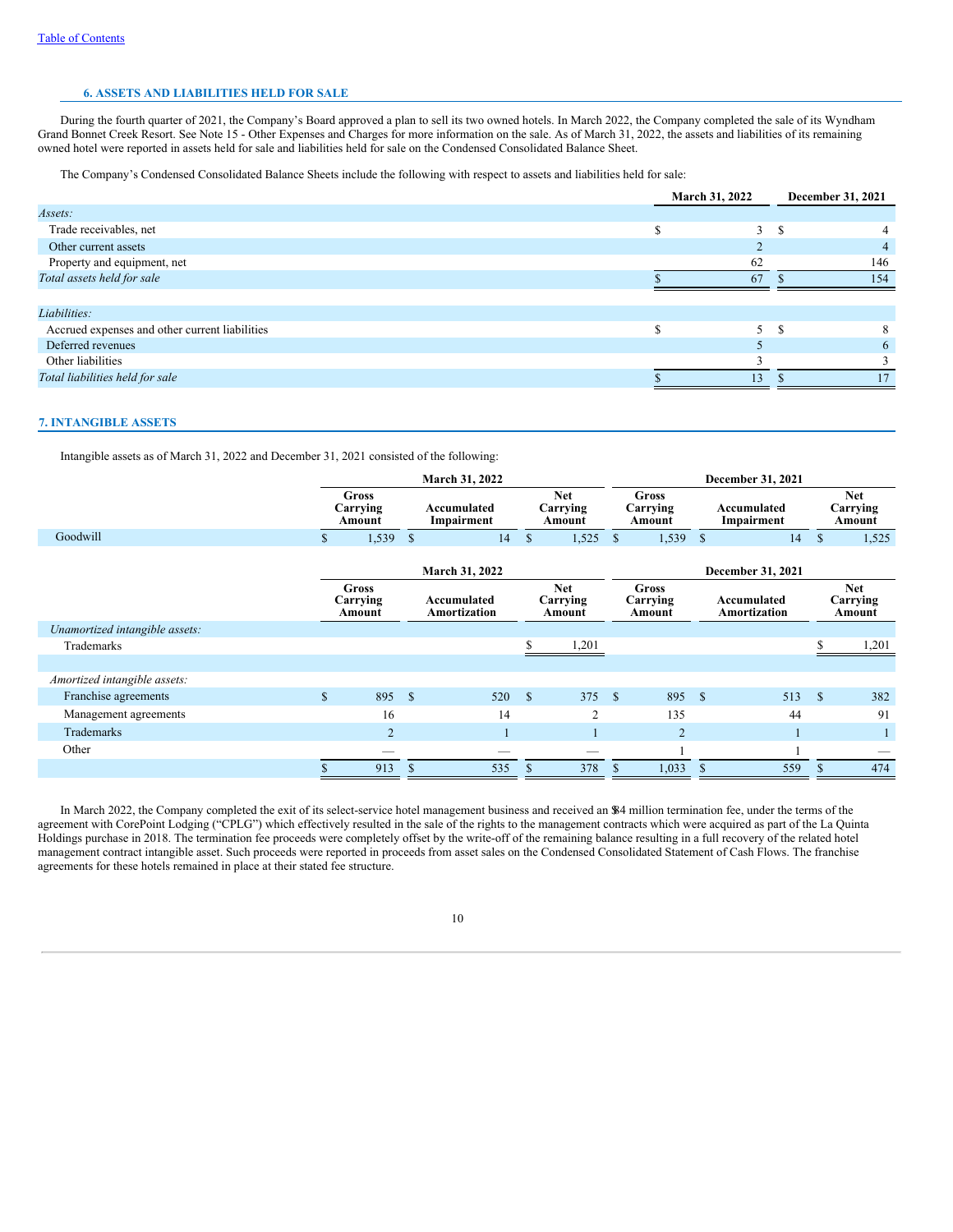### **8. FRANCHISING, MARKETING AND RESERVATION ACTIVITIES**

Royalties and franchise fee revenues on the Condensed Consolidated Statements of Income include initial franchise fees of \$3 million for the three months ended March 31, 2022 and 2021.

In accordance with its franchise agreements, the Company is generally contractually obligated to expend the marketing and reservation fees it collects from franchisees for the operation of an international, centralized, brand-specific reservation system and for marketing purposes such as advertising, promotional and co-marketing programs, and training for the respective franchisees.

#### *Development Advance Notes*

The Company may, at its discretion, provide development advance notes to certain franchisees or hotel owners in order to assist them in converting to one of its brands, in building a new hotel to be flagged under one of its brands or in assisting in other franchisee expansion efforts. Provided the franchisee/hotel owner is in compliance with the terms of the franchise/management agreement, all or a portion of the development advance notes may be forgiven by the Company over the period of the franchise/management agreement, which typically ranges from 10 to 20 years. Otherwise, the related principal is due and payable to the Company. In certain instances, the Company may earn interest on unpaid franchisee development advance notes.

The Company's Condensed Consolidated Financial Statements include the following with respect to development advances:

| Condensed Consolidated Balance Sheets:       | <b>March 31, 2022</b>                | <b>December 31, 2021</b> |                          |
|----------------------------------------------|--------------------------------------|--------------------------|--------------------------|
| Other non-current assets                     | 112                                  |                          | 108                      |
| Condensed Consolidated Statements of Income: | Three Months Ended March 31,<br>2022 | 2021                     |                          |
| Forgiveness of notes (a)                     | 38                                   |                          |                          |
| Bad debt expense related to notes            |                                      |                          | $\overline{\phantom{a}}$ |

(a) Amounts are recorded as a reduction of royalties and franchise fees and marketing, reservation and loyalty revenues.

## **9. INCOME TAXES**

 $\mathcal{L}=\mathcal{L}=\mathcal{L}=\mathcal{L}=\mathcal{L}=\mathcal{L}=\mathcal{L}=\mathcal{L}=\mathcal{L}=\mathcal{L}=\mathcal{L}=\mathcal{L}=\mathcal{L}=\mathcal{L}=\mathcal{L}=\mathcal{L}=\mathcal{L}=\mathcal{L}=\mathcal{L}=\mathcal{L}=\mathcal{L}=\mathcal{L}=\mathcal{L}=\mathcal{L}=\mathcal{L}=\mathcal{L}=\mathcal{L}=\mathcal{L}=\mathcal{L}=\mathcal{L}=\mathcal{L}=\mathcal{L}=\mathcal{L}=\mathcal{L}=\mathcal{L}=\mathcal{L}=\mathcal{$ 

The Company files income tax returns in the U.S. federal and state jurisdictions, as well as in foreign jurisdictions. Through May 31, 2018, the Company was part of a consolidated U.S. federal income tax return and consolidated and combined state returns with Wyndham Worldwide ("former Parent"), now known as Travel + Leisure Co. The Company is no longer subject to U.S. federal income tax examinations for years prior to 2015. The Company is no longer subject to state and local, or foreign, income tax examinations for years prior to 2014.

The Company made cash income tax payments, net of refunds, of  $\mathcal{D}$  million and received income tax refunds, net of payments, of  $\mathcal{S}1$  million for the three months ended March 31, 2022 and 2021, respectively. Additionally, the Company had \$5 million and \$48 million of income tax receivables as of March 31, 2022 and December 31, 2021, respectively, which was reported on other current assets on the Consolidated Balance Sheets.

The Company's effective tax rates were 24.3% and 31.4% during the three months ended March 31, 2022 and 2021, respectively. During 2022, the lower effective tax rate was primarily related to a higher tax benefit associated with stock-based compensation. During 2021, the higher effective tax rate was primarily related to the remeasurement of net deferred tax liabilities as a result of changes in certain state tax rates and non-deductible separation costs.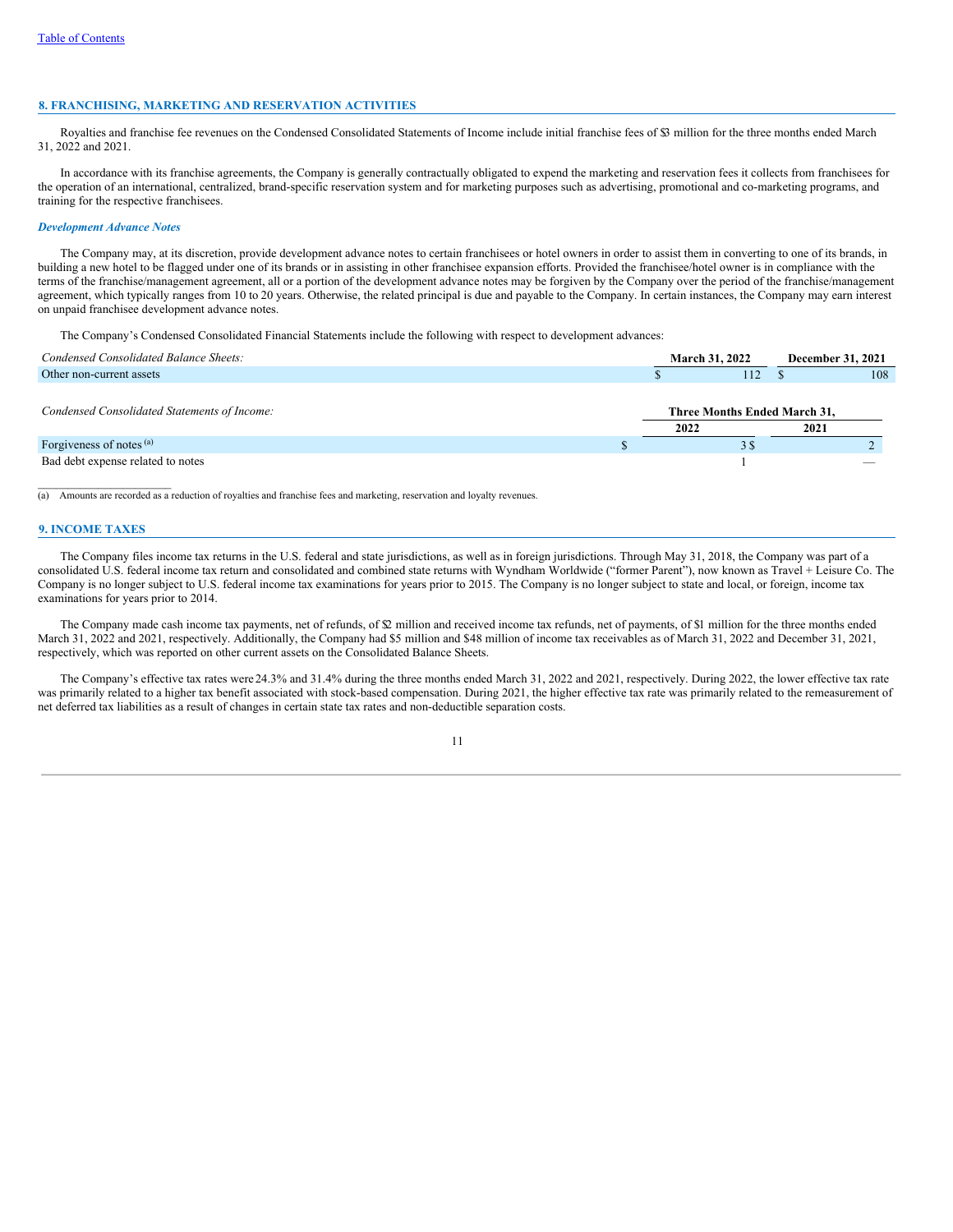# **10. LONG-TERM DEBT AND BORROWING ARRANGEMENTS**

The Company's indebtedness consisted of:

|                                                        | March 31, 2022 |                          |                                     |        | December 31, 2021                              |
|--------------------------------------------------------|----------------|--------------------------|-------------------------------------|--------|------------------------------------------------|
| Long-term debt: $(a)$                                  |                | Amount                   | <b>Weighted Average</b><br>Rate (b) | Amount | <b>Weighted Average</b><br>Rate <sup>(b)</sup> |
| \$750 million revolving credit facility (due May 2023) |                | $\overline{\phantom{a}}$ |                                     |        |                                                |
| Term loan (due May 2025)                               |                | 1,537                    | 3.17%                               | 1.541  | $3.07\%$                                       |
| 4.375% senior unsecured notes (due August 2028)        |                | 493                      | 4.38%                               | 493    | 4.38%                                          |
| Finance leases                                         |                | 49                       | 4.50%                               | 50     | 4.50%                                          |
| Total long-term debt                                   |                | 2,079                    |                                     | 2,084  |                                                |
| Less: Current portion of long-term debt                |                | 21                       |                                     | 21     |                                                |
| Long-term debt                                         |                | 2,058                    |                                     | 2,063  |                                                |

\_\_\_\_\_\_\_\_\_\_\_\_\_\_\_\_\_\_\_\_\_\_ (a) The carrying amount of the term loan and senior unsecured notes are net of deferred debt issuance costs of \$ 14 million and \$ 15 million as of March 31, 2022 and December 31, 2021, respectively. (b) Weighted average interest rates are based on period-end balances, including the effects from hedging.

The Company amended its term loan and revolving credit facility in April 2022. See Note 17 - Subsequent Event for more information.

## *Maturities and Capacity*

The Company's outstanding debt as of March 31, 2022 matures as follows:

|                                      | <b>Long-Term Debt</b> |
|--------------------------------------|-----------------------|
| Within 1 year                        | 21                    |
| Between 1 and 2 years                | 22                    |
| Between 2 and 3 years                | 22                    |
| Between 3 and 4 years <sup>(a)</sup> | 1,495                 |
| Between 4 and 5 years                | $\tau$                |
| Thereafter                           | 512                   |
| Total                                | 2.079                 |

(a) In connection with the term loan A issuance in April 2022 (see Note 17 - Subsequent Event), \$ 400 million of this amount was extended two additional years.

As of March 31, 2022, the available capacity under the Company's revolving credit facility was as follows:

|                         | <b>Revolving Credit Facility</b> |
|-------------------------|----------------------------------|
| Total capacity          | 750                              |
| Less: Letters of credit | 0                                |
| Available capacity      | 741                              |

## *Deferred Debt Issuance Costs*

 $\mathcal{L}_\text{max}$ 

The Company classifies deferred debt issuance costs related to its revolving credit facility within other non-current assets on the Condensed Consolidated Balance Sheets. Such deferred debt issuance costs were \$2 million as of both March 31, 2022 and December 31, 2021.

#### *Cash Flow Hedge*

In 2018, the Company hedged a portion of its \$1.6 billion term loan. The pay-fixed/receive-variable interest rate swaps hedge \$1.1 billion of the Company's term loan interest rate exposure, of which \$600 million expires in the second quarter of

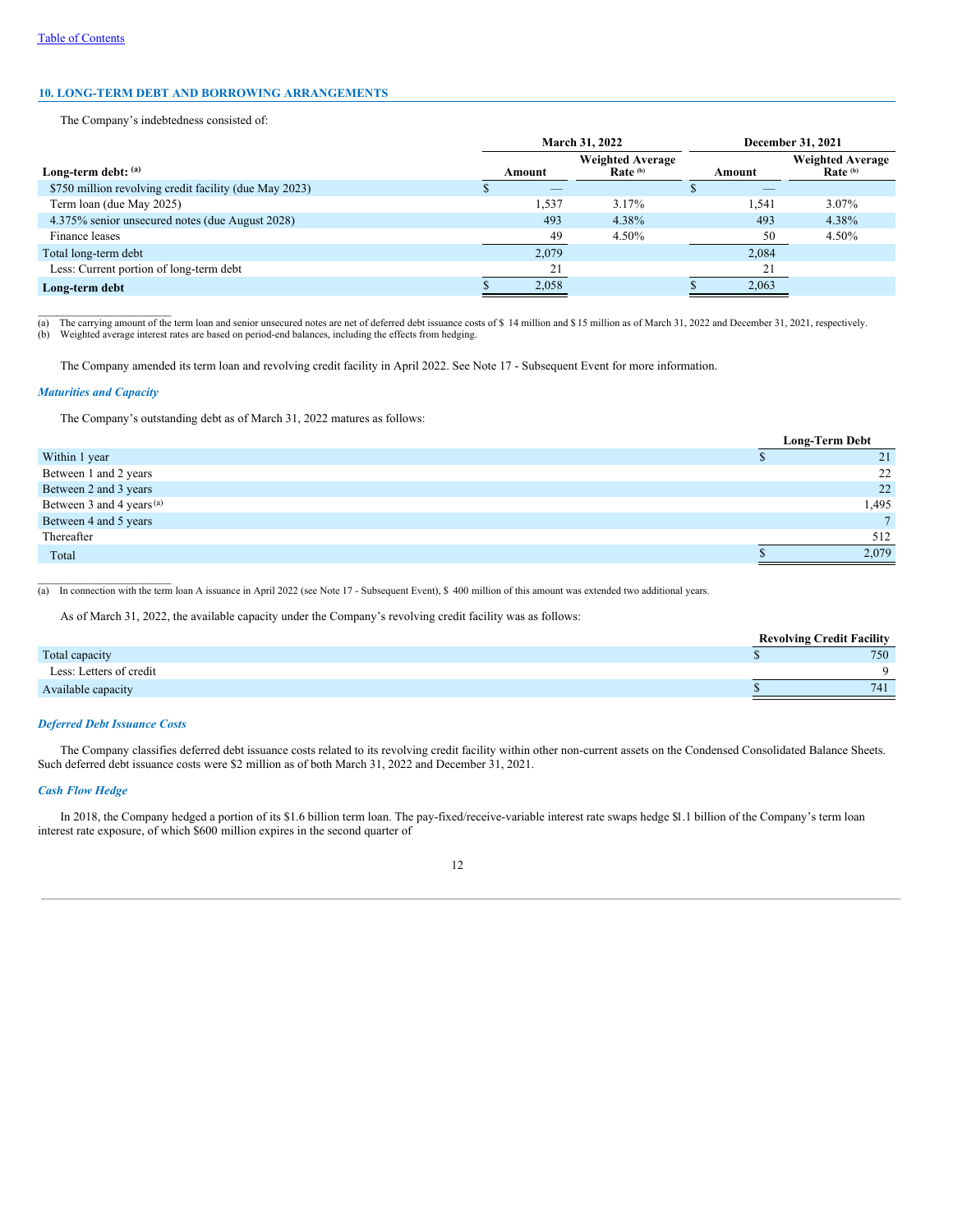2024 and has a weighted average fixed rate of2.51% and \$500 million expires in the fourth quarter of 2024 and has a weighted average fixed rate of0.99%. The variable rates of the swap agreements are based on one-month LIBOR. The aggregate fair value of these interest rate swaps was an asset of \$18 million and a liability of \$23 million as of March 31, 2022 and December 31, 2021, respectively, which was included within other non-current assets and non-current liabilities on the Condensed Consolidated Balance Sheets, respectively. The effect of interest rate swaps on interest expense, net on the Condensed Consolidated Statements of Income was \$5 million and \$6 million of expense for the three months ended March 31, 2022 and 2021, respectively.

There was no hedging ineffectiveness recognized in the three months ended March 31, 2022 or 2021. The Company expects to reclassifyimmaterial gains from accumulated other comprehensive income ("AOCI") (loss) to interest expense during the next 12 months.

#### *Interest Expense, Net*

The Company incurred net interest expense of \$20 million and \$28 million for the three months ended March 31, 2022 and 2021, respectively. Cash paid related to such interest was \$24 million and \$26 million for the three months ended March 31, 2022 and 2021, respectively.

### **11. FAIR VALUE**

The Company measures its financial assets and liabilities at fair value on a recurring basis and utilizes the fair value hierarchy to determine such fair values. Financial assets and liabilities carried at fair value are classified and disclosed in one of the following three categories:

Level 1: Quoted prices for identical instruments in active markets.

Level 2: Quoted prices for similar instruments in active markets; quoted prices for identical or similar instruments in markets that are not active; and model-derived valuations whose inputs are observable or whose significant value driver is observable.

Level 3: Unobservable inputs used when little or no market data is available. In certain cases, the inputs used to measure fair value may fall into different levels of the fair value hierarchy. In such cases, the level in the fair value hierarchy within which the fair value measurement falls has been determined based on the lowest level input (closest to Level 3) that is significant to the fair value measurement. The Company's assessment of the significance of a particular input to the fair value measurement in its entirety requires judgment, and considers factors specific to the asset or liability.

The fair value of financial instruments is generally determined by reference to market values resulting from trading on a national securities exchange or in an over-thecounter market. In cases where quoted market prices are not available, fair value is based on estimates using present value or other valuation techniques, as appropriate. The carrying amounts of cash and cash equivalents, trade receivables, accounts payable and accrued expenses and other current liabilities approximate fair value due to the shortterm maturities of these assets and liabilities. The carrying amounts and estimated fair values of all other financial instruments are as follows:

|             | <b>March</b> .  | 31, 2022                    |       |
|-------------|-----------------|-----------------------------|-------|
|             | Carrving Amount | <b>Estimated Fair Value</b> |       |
| <b>Debt</b> | 2,079           |                             | 2,062 |

The Company estimates the fair value of its debt using Level 2 inputs based on indicative bids from investment banks or quoted market prices with the exception of finance leases, which are estimated at carrying value.

#### *Financial Instruments*

Changes in interest rates and foreign exchange rates expose the Company to market risk. The Company uses cash flow hedges as part of its overall strategy to manage its exposure to market risks associated with fluctuations in interest rates and foreign currency exchange rates. As a matter of policy, the Company only enters into transactions that it believes will be highly effective at offsetting the underlying risk, and it does not use derivatives for trading or speculative purposes. The Company estimates the fair value of its derivatives using Level 2 inputs.

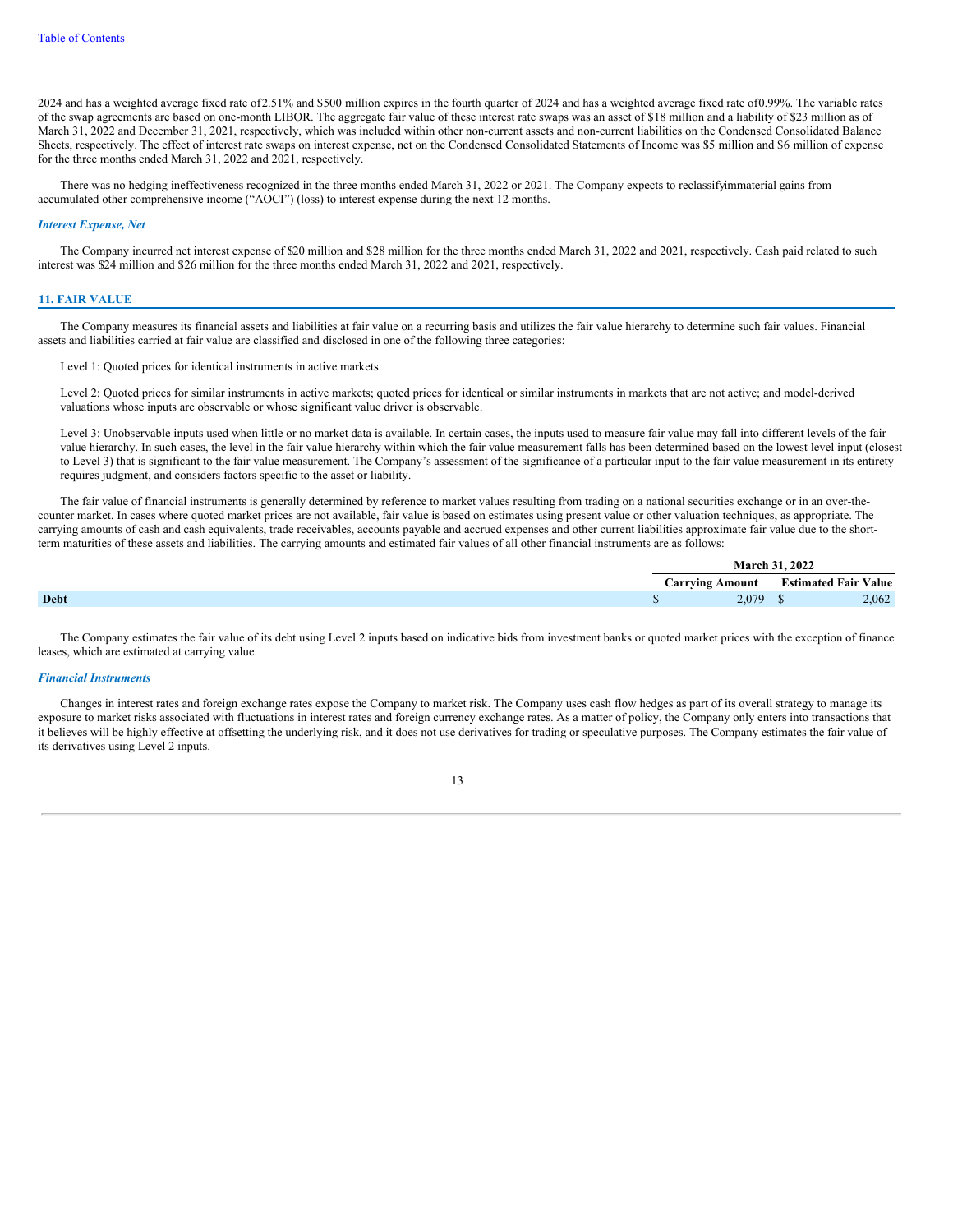### *Interest Rate Risk*

A portion of debt used to finance the Company's operations is exposed to interest rate fluctuations. The Company uses various hedging strategies and derivative financial instruments to create a desired mix of fixed and floating rate assets and liabilities. Derivative instruments currently used in these hedging strategies include interest rate swaps. The derivatives used to manage the risk associated with the Company's floating rate debt are derivatives designated as cash flow hedges. See Note 10 - Long-Term Debt and Borrowing Arrangements for the impact of such cash flow hedges.

#### *Foreign Currency Risk*

The Company has foreign currency rate exposure to exchange rate fluctuations worldwide, particularly with respect to the Canadian Dollar, Chinese Yuan, Euro, British Pound, Brazilian Real and Argentine Peso. The Company uses foreign currency forward contracts at various times to manage and reduce the foreign currency exchange rate risk associated with its foreign currency denominated receivables and payables, forecasted royalties and forecasted earnings and cash flows of foreign subsidiaries and other transactions. Gains from freestanding foreign currency exchange contracts were not material and \$2 million during the three months ended March 31, 2022 and 2021, respectively. Such gains are included in operating expenses in the Condensed Consolidated Statements of Income.

The Company accounts for Argentina as a highly inflationary economy. Foreign currency exchange losses related to Argentina werenot material and \$1 million during the three months ended March 31, 2022 and 2021, respectively. Such losses are included in operating expenses in the Condensed Consolidated Statements of Income.

#### *Credit Risk and Exposure*

The Company is exposed to counterparty credit risk in the event of nonperformance by counterparties to various agreements and sales transactions. The Company manages such risk by evaluating the financial position and creditworthiness of such counterparties and often by requiring collateral in instances in which financing is provided. The Company mitigates counterparty credit risk associated with its derivative contracts by monitoring the amounts at risk with each counterparty to such contracts, periodically evaluating counterparty creditworthiness and financial position, and where possible, dispersing its risk among multiple counterparties.

### **12. COMMITMENTS AND CONTINGENCIES**

#### *Litigation*

The Company is involved, at times, in claims, legal and regulatory proceedings and governmental inquiries arising in the ordinary course of its business, including but not limited to: breach of contract, fraud and bad faith claims with franchisees in connection with franchise agreements and with owners in connection with management contracts, as well as negligence, breach of contract, fraud, employment, consumer protection and other statutory claims asserted in connection with alleged acts or occurrences at owned, franchised or managed properties or in relation to guest reservations and bookings. The Company may also at times be involved in claims, legal and regulatory proceedings and governmental inquiries relating to bankruptcy proceedings involving efforts to collect receivables from a debtor in bankruptcy, employment matters, claims of infringement upon third parties' intellectual property rights, claims relating to information security, privacy and consumer protection, fiduciary duty/trust claims, tax claims, environmental claims and landlord/tenant disputes. Along with many of its competitors, the Company and/or certain of its subsidiaries have been named as defendants in litigation matters filed in state and federal courts, alleging statutory and common law claims related to purported incidents of sex trafficking at certain franchised and managed hotel facilities. These matters are in the pleading or discovery stages at this time. As of March 31, 2022, the Company is aware of approximately 30 pending matters filed naming the Company and/or subsidiaries. Based upon the status of these matters, the Company has not made a determination as to the likelihood of loss of any one of these matters and is unable to estimate a range of losses at this time.

The Company records an accrual for legal contingencies when it determines, after consultation with outside counsel, that it is probable that a liability has been incurred and the amount of the loss can be reasonably estimated. In making such determinations, the Company evaluates, among other things, the degree of probability of an unfavorable outcome, and when it is probable that a liability has been incurred, its ability to make a reasonable estimate of loss. The Company reviews these accruals each reporting period and makes revisions based on changes in facts and circumstances, including changes to its strategy in dealing with these matters.

The Company believes that it has adequately accrued for such matters with reserves of  $\frac{1}{2}$  million as of both March 31, 2022 and December 31, 2021. The Company also had receivables of \$4 million and \$3 million as of March 31, 2022 and

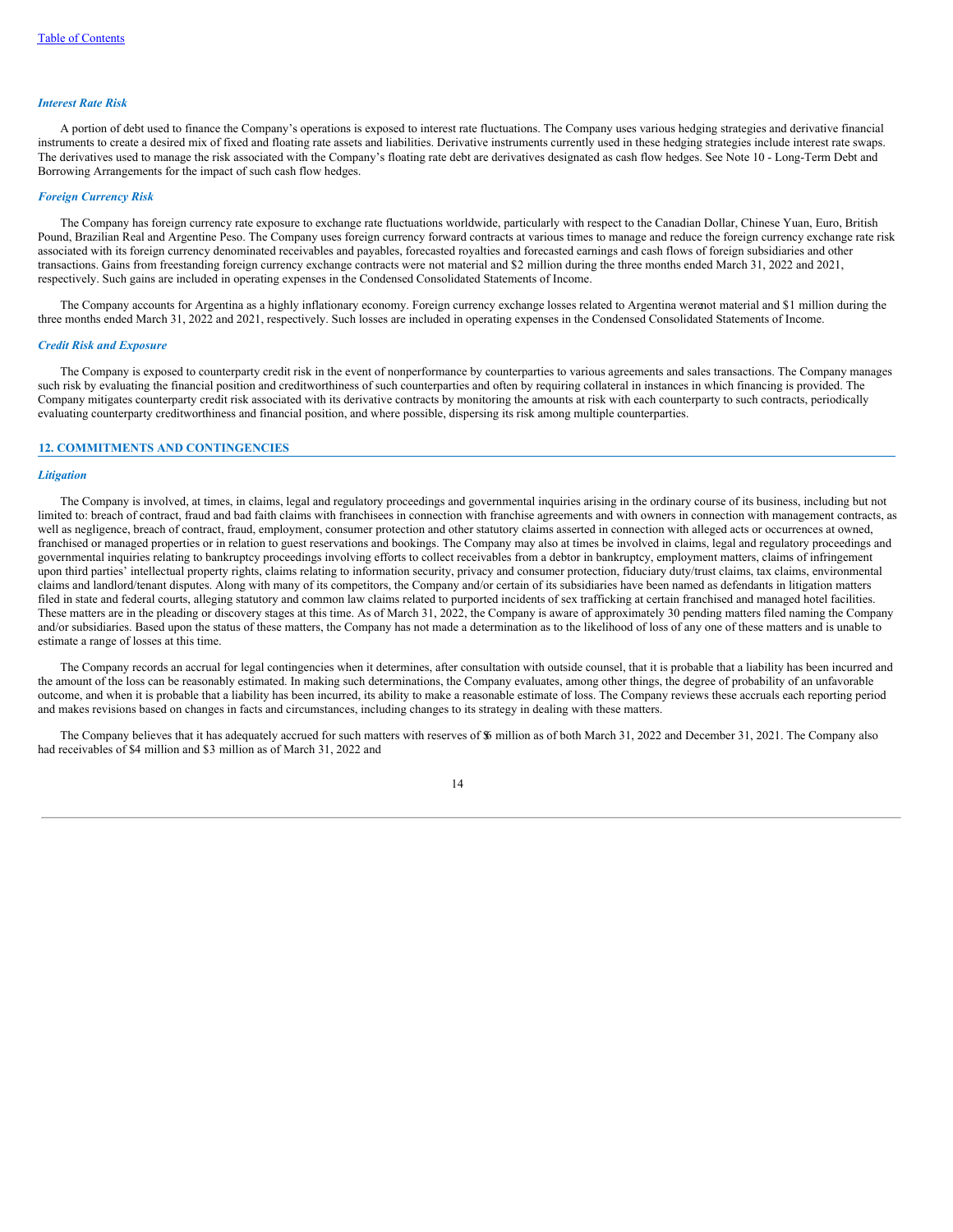December 31, 2021, respectively, for certain matters which are covered by insurance and were included in other current assets on its Condensed Consolidated Balance Sheets. Litigation is inherently unpredictable and, although the Company believes that its accruals are adequate and/or that it has valid defenses in these matters, unfavorable results could occur. As such, an adverse outcome from such proceedings for which claims are awarded in excess of the amounts accrued, if any, could be material to the Company with respect to earnings and/or cash flows in any given reporting period. As of March 31, 2022, the potential exposure resulting from adverse outcomes of such legal proceedings could, in the aggregate, range up to approximately \$4 million in excess of recorded accruals. However, the Company does not believe that the impact of such litigation will result in a material liability to the Company in relation to its combined financial position or liquidity.

#### *Guarantees*

#### *Separation-related guarantees*

The Company assumed one-third of certain contingent and other corporate liabilities of former Parent incurred prior to the spin-off, including liabilities of former Parent related to, arising out of or resulting from certain terminated or divested businesses, certain general corporate matters of former Parent and any actions with respect to the separation plan or the distribution made or brought by any third party.

## *Former Parent's Sale of its European Vacation Rentals Business*

In connection with the sale of the European Vacation Rentals business, the Company was entitled to one-third of the excess of net proceeds from the sale above a pre-set amount. During 2019, the Buyer notified former Parent of certain proposed post-closing adjustments of approximately \$44 million which could serve to reduce the net consideration received from the sale of the European Vacation Rentals business. On December 13, 2021, former Parent entered into a settlement agreement, contingent upon regulatory approval, to settle the post-closing adjustment claims for \$7 million which will be split one-third and two-thirds between the Company and former Parent, respectively. The Company had a \$2 million reserve for such settlement as of both March 31, 2022 and December 31, 2021.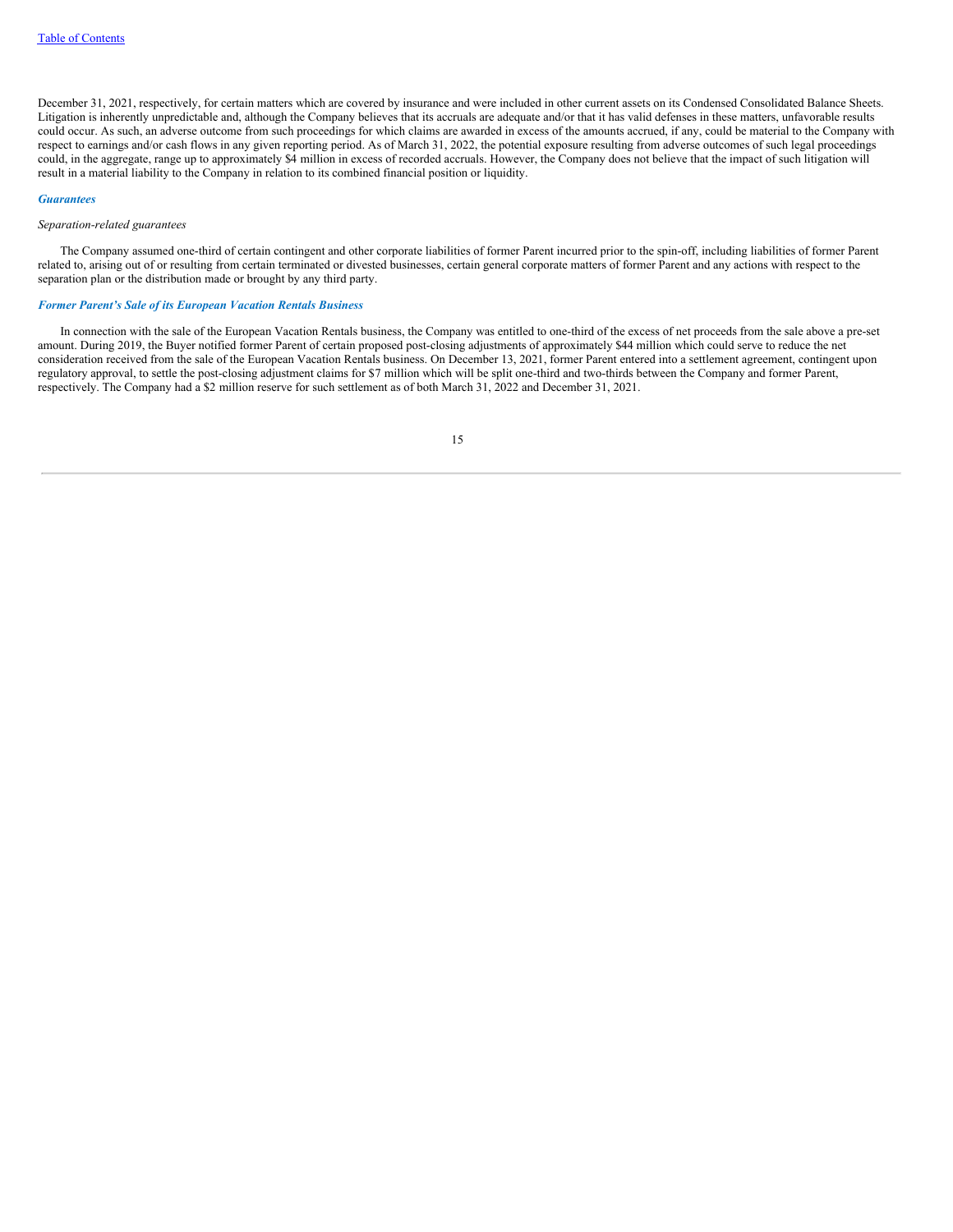## **13. STOCK-BASED COMPENSATION**

The Company has a stock-based compensation plan available to grant non-qualified stock options, incentive stock options, stock-settled appreciation rights ("SSARs"), RSUs, performance-vesting restricted stock units ("PSUs") and/or other stock-based awards to key employees and non-employee directors. Under the Wyndham Hotels & Resorts, Inc. 2018 Equity and Incentive Plan ("Stock Plan"), which became effective on May 14, 2018, a maximum of 10.0 million shares of common stock may be awarded. As of March 31, 2022, 5.1 million shares remained available.

During March 2022, the Company granted incentive equity awards totaling \$27 million to key employees and senior officers in the form of RSUs. The RSUs generally vest ratable over a period of four years based on continuous service. Additionally, the Company approved incentive equity awards to key employees and senior officers in the form of PSUs with a maximum grant value of \$12 million. The PSUs generally cliff vest on the third anniversary of the grant date based on continuous service with the number of shares earned (0% to 200% of the target award) depending on the extent of the Company achieving certain performance metrics.

### *Incentive Equity Awards Granted by the Company*

The activity related to the Company's incentive equity awards for the three months ended March 31, 2022 consisted of the following:

|                                 | <b>RSUs</b>                    |  |                                           | <b>PSUs</b>                         |     |                                           |
|---------------------------------|--------------------------------|--|-------------------------------------------|-------------------------------------|-----|-------------------------------------------|
|                                 | Number of<br><b>RSUs</b>       |  | Weighted<br>Average<br><b>Grant Price</b> | <b>Number</b><br>-of<br><b>PSUs</b> |     | Weighted<br>Average<br><b>Grant Price</b> |
| Balance as of December 31, 2021 | 1.2                            |  | 60.37                                     | 0.3                                 | D.  | 57.51                                     |
| Granted <sup>(a)</sup>          | 0.3                            |  | 82.74                                     | 0.1                                 | (b) | 82.74                                     |
| Vested                          | (0.3)                          |  | 52.99                                     | $\overline{\phantom{a}}$            |     |                                           |
| Canceled                        | $\overbrace{\hspace{25mm}}^{}$ |  | $\hspace{0.1mm}-\hspace{0.1mm}$           | (0.1)                               |     | 52.71                                     |
| Balance as of March 31, 2022    | 1.2<br>(c)                     |  | 67.05                                     | (d)<br>0.3                          |     | 73.04                                     |

 $\mathcal{L}=\mathcal{L}=\mathcal{L}=\mathcal{L}=\mathcal{L}=\mathcal{L}=\mathcal{L}=\mathcal{L}=\mathcal{L}=\mathcal{L}=\mathcal{L}=\mathcal{L}=\mathcal{L}=\mathcal{L}=\mathcal{L}=\mathcal{L}=\mathcal{L}=\mathcal{L}=\mathcal{L}=\mathcal{L}=\mathcal{L}=\mathcal{L}=\mathcal{L}=\mathcal{L}=\mathcal{L}=\mathcal{L}=\mathcal{L}=\mathcal{L}=\mathcal{L}=\mathcal{L}=\mathcal{L}=\mathcal{L}=\mathcal{L}=\mathcal{L}=\mathcal{L}=\mathcal{L}=\mathcal{$ (a) Represents awards granted by the Company primarily in March 2022.

 $\mathcal{L}_\text{max}$ 

(b) Represents awards granted by the Company at the maximum achievement level of 200% of target payout. Actual shares that may be issued can range from 0% to 200% of target.<br>(c) RSUs outstanding as of March 31, 2022 have a

(d) PSUs outstanding as of March 31, 2022 have an aggregate maximum potential unrecognized compensation expense of \$ 21 million, which may be recognized over a weighted average period of 2.3 years based on attainment of targets.

There were no stock options granted in 2022. The activity related to stock options for the three months ended March 31, 2022 consisted of the following:

|                                     | Number of<br><b>Options</b> |          | Weighted<br>Average<br><b>Exercise Price</b> | <b>Weighted Average</b><br>Remaining<br><b>Contractual Life</b><br>(Years) |               | Aggregate<br><b>Intrinsic Value (in</b><br>millions) |
|-------------------------------------|-----------------------------|----------|----------------------------------------------|----------------------------------------------------------------------------|---------------|------------------------------------------------------|
| Outstanding as of December 31, 2021 | 1.1                         | D        | 56.04                                        |                                                                            |               |                                                      |
| Granted                             |                             |          | --                                           |                                                                            |               |                                                      |
| Exercised                           |                             |          | _                                            |                                                                            |               |                                                      |
| Canceled                            | __                          |          | $\overline{\phantom{a}}$                     |                                                                            |               |                                                      |
| Outstanding as of March 31, 2022    | 1.1                         | ¢<br>ЭĐ. | 55.93                                        | 4.4                                                                        | <sup>\$</sup> | 31                                                   |
| Unvested as of March 31, 2022       | 0.5<br>$\left( a\right)$    | S        | 56.13                                        | 4.3                                                                        | S             | 13                                                   |
| Exercisable as of March 31, 2022    | 0.6                         | \$       | 55.79                                        | 4.4                                                                        | S             | 18                                                   |

(a) Unvested options as of March 31, 2022 are expected to vest over time and have an aggregate unrecognized compensation expense of \$ 4 million, which will be recognized over a weighted average period of 2.0 years.

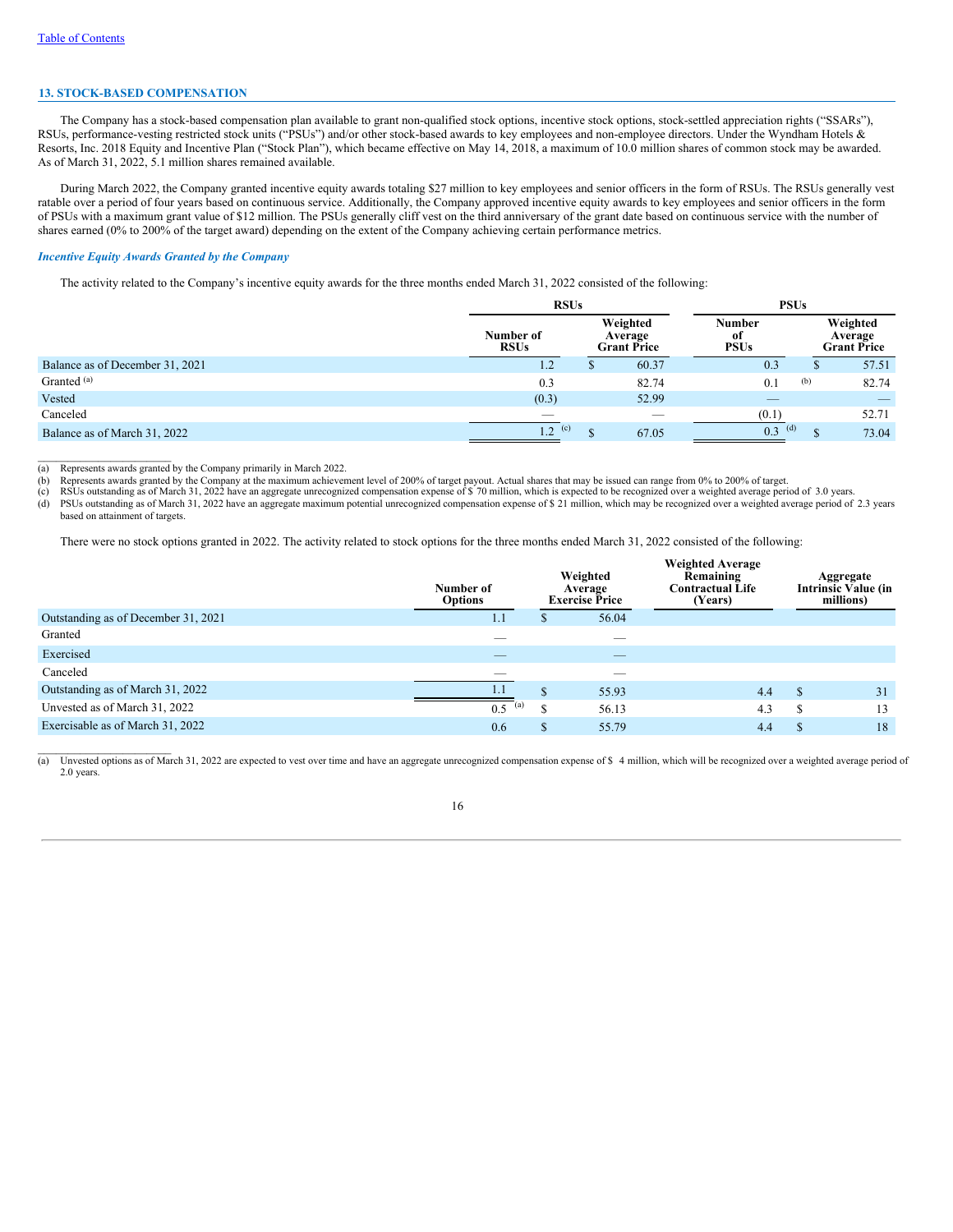## *Stock-Based Compensation Expense*

Stock-based compensation expense was \$8 million and \$5 million for the three months ended March 31, 2022 and 2021, respectively.

### **14. SEGMENT INFORMATION**

The reportable segments presented below represent the Company's operating segments for which separate financial information is available and is utilized on a regular basis by its chief operating decision maker to assess performance and allocate resources. In identifying its reportable segments, the Company also considers the nature of services provided by its operating segments. Management evaluates the operating results of each of its reportable segments based upon net revenues and "adjusted EBITDA", which is defined as net income/(loss) excluding net interest expense, depreciation and amortization, early extinguishment of debt charges, impairment charges, restructuring and related charges, contract termination costs, transaction-related items (acquisition-, disposition- or separation-related), gain/(loss) on asset sale, foreign currency impacts of highly inflationary countries, stock-based compensation expense, income taxes and development advance notes amortization. The Company believes that adjusted EBITDA is a useful measure of performance for its segments which, when considered with U.S. GAAP measures, allows a more complete understanding of its operating performance. The Company uses this measure internally to assess operating performance, both absolutely and in comparison to other companies, and to make day to day operating decisions, including in the evaluation of selected compensation decisions. The Company's presentation of adjusted EBITDA may not be comparable to similarly-titled measures used by other companies.

|                                  | Three Months Ended March 31, |                     |      |                        |  |                     |                        |      |  |  |
|----------------------------------|------------------------------|---------------------|------|------------------------|--|---------------------|------------------------|------|--|--|
|                                  |                              |                     | 2022 |                        |  | 2021                |                        |      |  |  |
|                                  |                              | <b>Net Revenues</b> |      | <b>Adjusted EBITDA</b> |  | <b>Net Revenues</b> | <b>Adjusted EBITDA</b> |      |  |  |
| Hotel Franchising                |                              | 272                 |      | 155                    |  | 209                 | - 8                    | 105  |  |  |
| Hotel Management                 |                              | 99                  |      | 20                     |  | 94                  |                        |      |  |  |
| <b>Total Reportable Segments</b> |                              | 371                 |      | 175                    |  | 303                 |                        | 110  |  |  |
| Corporate and Other              |                              | $\sim$              |      | (16)                   |  |                     |                        | (13) |  |  |
| <b>Total Company</b>             |                              | 371                 |      | 159                    |  | 303                 |                        | 97   |  |  |

The table below is a reconciliation of net income to adjusted EBITDA.

|                                                          | Three Months Ended March 31, |          |      |  |  |
|----------------------------------------------------------|------------------------------|----------|------|--|--|
|                                                          | 2022                         |          | 2021 |  |  |
| Net income                                               | 106                          | <b>S</b> | 24   |  |  |
| Provision for income taxes                               | 34                           |          |      |  |  |
| Depreciation and amortization                            | 24                           |          | 24   |  |  |
| Interest expense, net                                    | 20                           |          | 28   |  |  |
| Stock-based compensation expense                         | 8                            |          |      |  |  |
| Development advance notes amortization                   |                              |          |      |  |  |
| Gain on asset sale                                       | (36)                         |          |      |  |  |
| Separation-related expenses                              |                              |          |      |  |  |
| Foreign currency impact of highly inflationary countries | _                            |          |      |  |  |
| Adjusted EBITDA                                          | 159                          |          | 97   |  |  |

## **15. OTHER EXPENSES AND CHARGES**

#### *Gain on Asset Sale*

In March 2022, the Company completed the sale of its Wyndham Grand Bonnet Creek Resort for gross proceeds of \$121 million (\$118 million, net of transaction costs) and recognized a \$36 million gain on sale, net of transaction costs, which was attributable to the Company's hotel management business. Such gain was reported within gain on asset sale on the Condensed Consolidated Statement of Income for the three months ended March 31, 2022. Additionally, the Company entered into a 20 year franchise agreement with the buyer of the property.

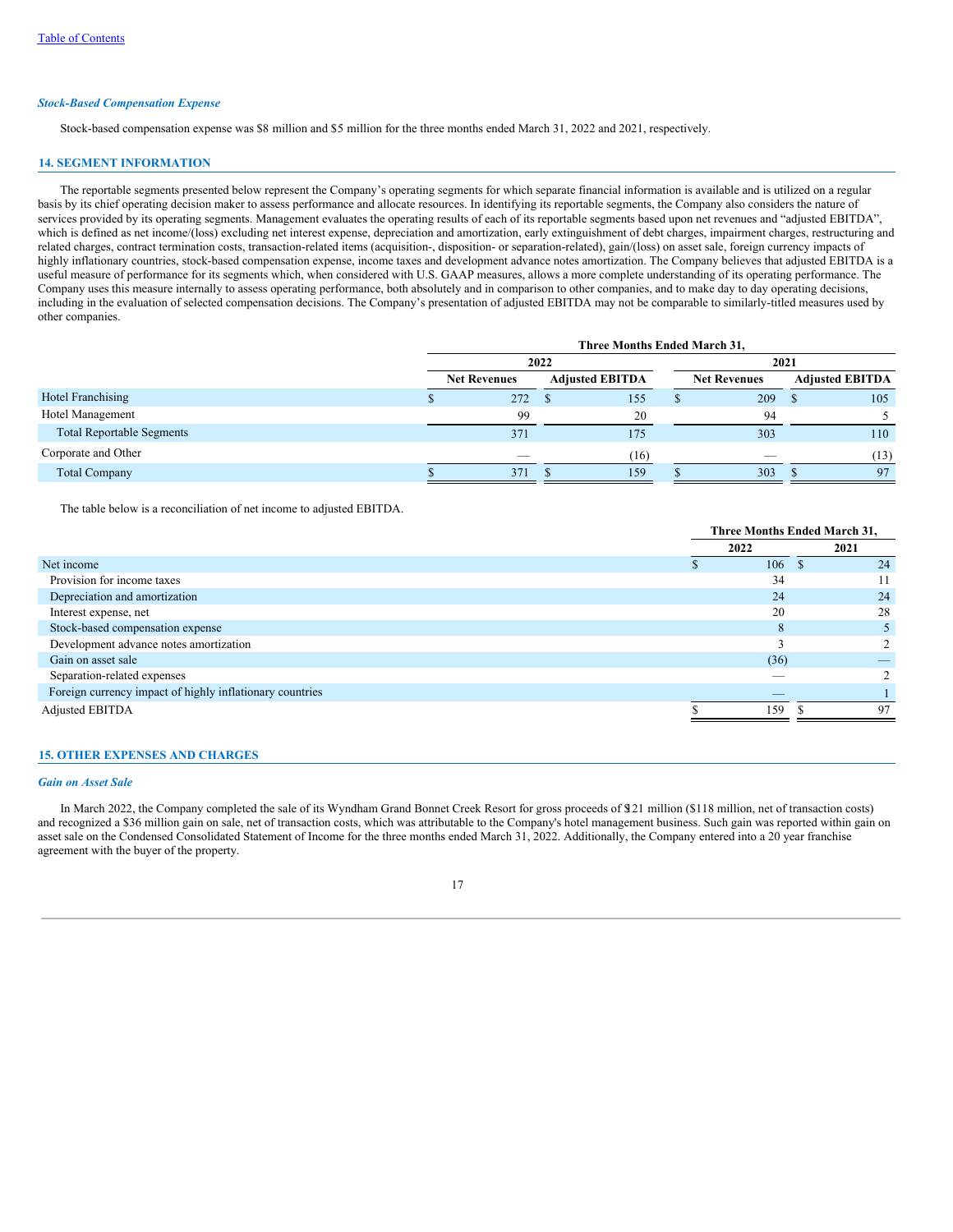#### *Separation-Related*

Separation-related costs associated with the Company's spin-off from former Parent were \$2 million for the three months ended March 31, 2021.

### **16. ACCUMULATED OTHER COMPREHENSIVE INCOME/(LOSS)**

The components of AOCI are as follows:

| Net of Tax                      | <b>Foreign Currency</b><br><b>Translation Adjustments</b> | <b>Cash Flow Hedges</b> | <b>Accumulated Other</b><br>Comprehensive<br>Income/(Loss) |
|---------------------------------|-----------------------------------------------------------|-------------------------|------------------------------------------------------------|
| Balance as of December 31, 2021 |                                                           | $(17)$ \$               | (15)                                                       |
| Period change                   |                                                           | 31                      | 31                                                         |
| Balance as of March 31, 2022    |                                                           | 14                      | 16                                                         |
|                                 |                                                           |                         |                                                            |
| <b>Net of Tax</b>               |                                                           |                         |                                                            |
| Balance as of December 31, 2020 | 2                                                         | £.<br>$(54)$ \$         | (52)                                                       |
| Period change                   |                                                           | 14                      | 14                                                         |
| Balance as of March 31, 2021    | ◠                                                         | (40)                    | (38)                                                       |

#### **17. SUBSEQUENT EVENT**

In April 2022, the Company amended its \$750 million revolving credit facility, extending the maturity from May 2023 to April 2027 on similar terms as the previous facility, and issued a new \$400 million senior secured term loan A facility, which matures in April 2027. The proceeds from the term loan A were used to repay a portion of the Company's existing \$1.5 billion term loan facility, which is scheduled to mature in May 2025. There was no increase in rates from the existing \$1.5 billion term loan facility to the new term loan A.

### <span id="page-19-0"></span>**Item 2. Management's Discussion and Analysis of Financial Condition and Results of Operations. (Unless otherwise noted, all amounts are in millions, except share and per share amounts)**

#### <span id="page-19-1"></span>**Forward-Looking Statements**

This report contains forward-looking statements within the meaning of Section 21E of the Securities Exchange Act of 1934 (the "Exchange Act"), as amended. These statements include, but are not limited to, statements related to our expectations regarding our strategy and the performance of our business, our financial results, our liquidity and capital resources, share repurchases and dividends and other non-historical statements. Forward-looking statements include those that convey management's expectations as to the future based on plans, estimates and projections at the time we make the statements and may be identified by words such as "will," "expect," "believe," "plan," "anticipate," "intend," "goal," "future," "outlook," "guidance," "target," "objective," "estimate," "projection" and similar words or expressions, including the negative version of such words and expressions. Forward-looking statements involve known and unknown risks, uncertainties and other factors, which may cause the actual results, performance or achievements of the Company to be materially different from any future results, performance or achievements expressed or implied by such forward-looking statements. You are cautioned not to place undue reliance on these forward-looking statements, which speak only as of the date of this report.

Factors that could cause actual results to differ materially from those in the forward-looking statements include without limitation general economic conditions; the continuation or worsening of the effects from the coronavirus pandemic, ("COVID-19"); its scope, duration, resurgence and impact on our business operations, financial results, cash flows and liquidity, as well as the impact on our franchisees and property owners, guests and team members, the hospitality industry and overall demand for and restrictions on travel; the success of our mitigation efforts in response to COVID-19; our continued performance during the recovery from COVID-19, and any resurgence or mutations of the virus; actions governments, businesses and individuals take in response to the pandemic, including stay-in-place directives (including for instance, quarantine and isolation guidelines and mandates), safety mitigation guidance, as well as the timing, availability and adoption rate of vaccinations, booster shots and other treatments for COVID-19; concerns with or threats of other pandemics, contagious diseases or health epidemics, including the effects of COVID-19; the performance of the financial and credit markets; the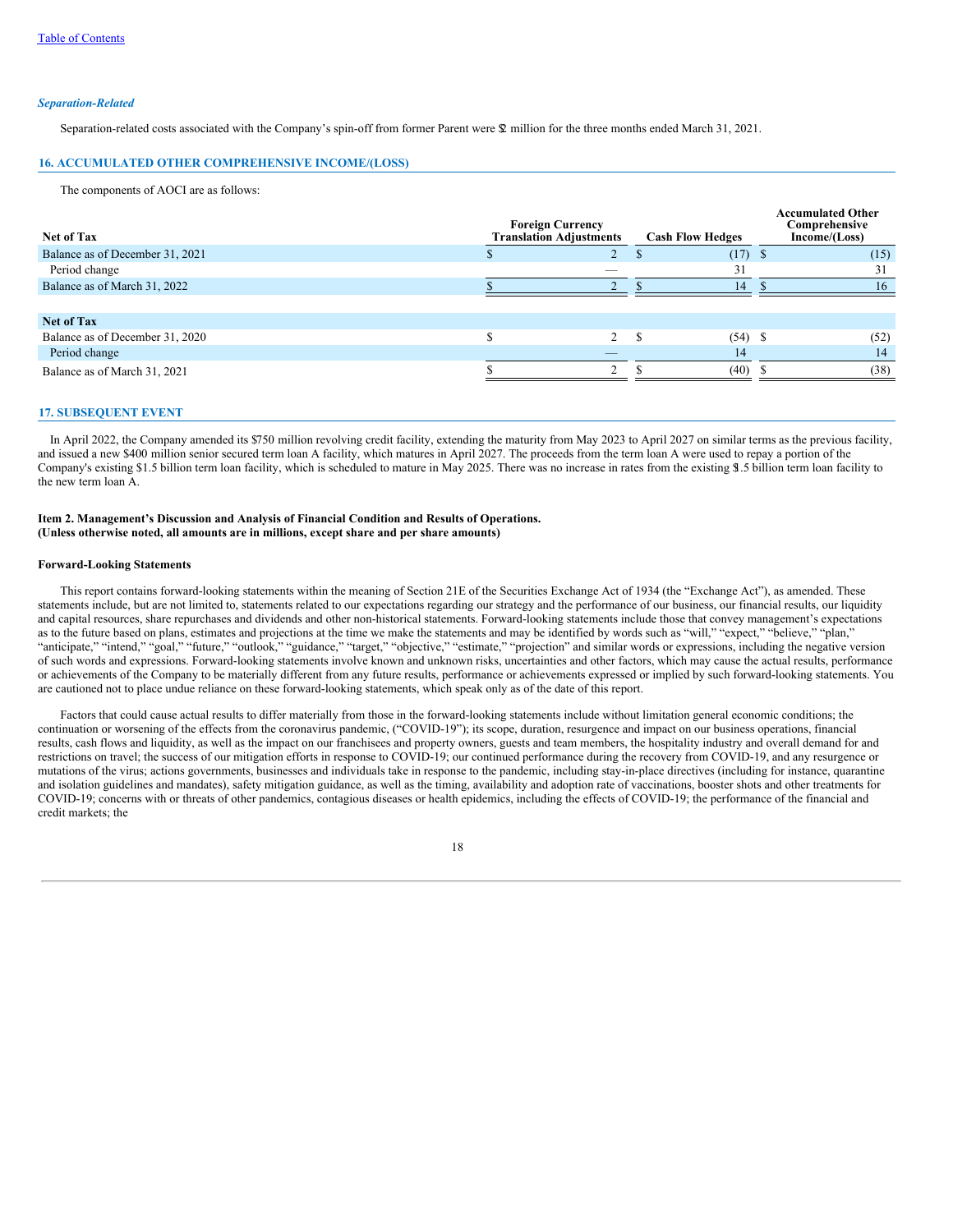economic environment for the hospitality industry; operating risks associated with the hotel franchising and management businesses; our relationships with franchisees and property owners; the impact of war, terrorist activity, political instability or political strife; risks related to restructuring or strategic initiatives; the Company's ability to satisfy obligations and agreements under its outstanding indebtedness, including the payment of principal and interest and compliance with the covenants thereunder; risks related to our ability to obtain financing and the terms of such financing, including access to liquidity and capital; and the Company's ability to make or pay, plans for and the timing and amount of any future share repurchases and/or dividends, as well as the risks described in our most recent Annual Report on [Form](https://www.sec.gov/Archives/edgar/data/1722684/000172268422000005/wh-20211231.htm) 10-K filed with the U.S. Securities and Exchange Commission (the "SEC") and subsequent reports filed with the SEC. The Company undertakes no obligation to publicly update or revise any forward-looking statements, whether as a result of new information, subsequent events or otherwise.

We may use our website as a means of disclosing material non-public information and for complying with our disclosure obligations under Regulation FD. Disclosures of this nature will be included on our website in the "Investors" section, which can currently be accessed at www.investor.wyndhamhotels.com. Accordingly, investors should monitor this section of our website in addition to following our press releases, filings submitted with the SEC and any public conference calls or webcasts.

References herein to "Wyndham Hotels," the "Company," "we," "our" and "us" refer to Wyndham Hotels & Resorts, Inc. and its consolidated subsidiaries.

### **BUSINESS AND OVERVIEW**

Wyndham Hotels & Resorts is a leading global hotel franchisor, licensing its renowned hotel brands to hotel owners in over 95 countries around the world.

We operate in the following segments:

- **Hotel Franchising —**licenses our lodging brands and provides related services to third-party hotel owners and others.
- **Hotel Management —** provides hotel management services for full-service hotels.

#### **RESULTS OF OPERATIONS**

Discussed below are our key operating statistics, consolidated results of operations and the results of operations for each of our reportable segments. The reportable segments presented below represent our operating segments for which discrete financial information is available and used on a regular basis by our chief operating decision maker to assess performance and to allocate resources. In identifying our reportable segments, we also consider the nature of services provided by our operating segments. Management evaluates the operating results of each of our reportable segments based upon net revenues and adjusted EBITDA. Adjusted EBITDA is defined as net income/(loss) excluding net interest expense, depreciation and amortization, early extinguishment of debt charges, impairment charges, restructuring and related charges, contract termination costs, transaction-related items (acquisition-, disposition- or separation-related), gain/(loss) on asset sale, foreign currency impacts of highly inflationary countries, stock-based compensation expense, income taxes and development advance notes amortization. We believe that adjusted EBITDA is a useful measure of performance for our segments and, when considered with U.S. Generally Accepted Accounting Principles ("GAAP") measures, gives a more complete understanding of our operating performance. We use this measure internally to assess operating performance, both absolutely and in comparison to other companies, and to make day to day operating decisions, including in the evaluation of selected compensation decisions. Adjusted EBITDA is not a recognized term under U.S. GAAP and should not be considered as an alternative to net income or other measures of financial performance or liquidity derived in accordance with U.S. GAAP. Our presentation of adjusted EBITDA may not be comparable to similarly-titled measures used by other companies.

We generate royalties and franchise fees, management fees and other revenues from hotel franchising and hotel management activities, as well as fees from licensing our "Wyndham" trademark, certain other trademarks and intellectual property. In addition, pursuant to our franchise and management contracts with third-party hotel owners, we generate marketing, reservation and loyalty fee revenues and cost reimbursement revenues that over time are offset, respectively, by the marketing, reservation and loyalty costs and property operating costs that we incur.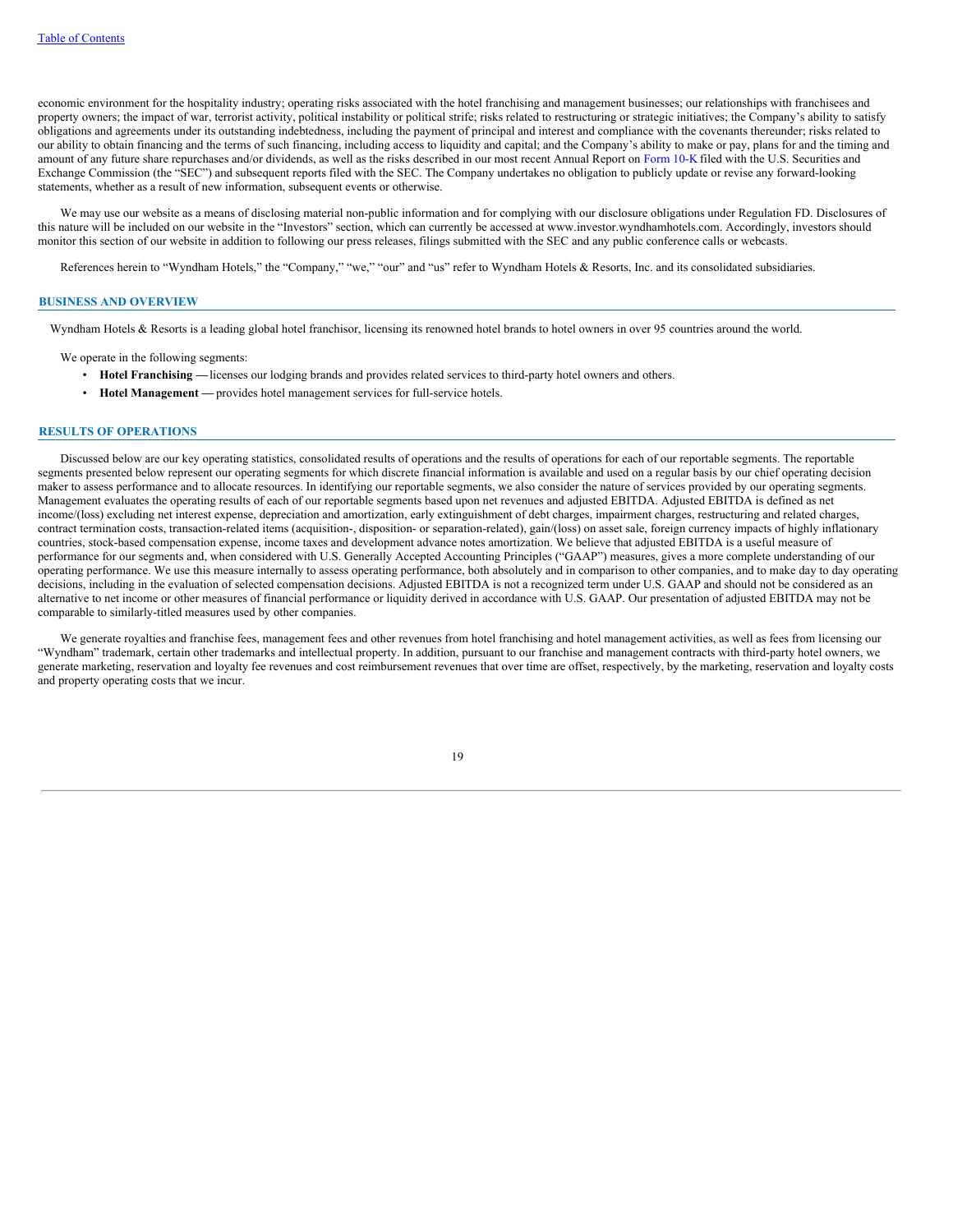#### **OPERATING STATISTICS**

The table below presents our operating statistics for the three months ended March 31, 2022 and 2021. "Rooms" represent the number of hotel rooms at the end of the period which are either under franchise and/or management agreements, or are Company-owned, and properties under affiliation agreements for which we receive a fee for reservation and/or other services provided. "RevPAR" represents revenue per available room and is calculated by multiplying average occupancy rate by average daily rate. "Average royalty rate" represents the average royalty rate earned on our franchised properties and is calculated by dividing total royalties, excluding the impact of amortization of development advance notes, by total room revenues. These operating statistics are drivers of our revenues and therefore provide an enhanced understanding of our business. Refer to the section below for a discussion as to how these operating statistics affected our business for the periods presented.

|                      |         | As of March 31, |          |  |  |  |  |
|----------------------|---------|-----------------|----------|--|--|--|--|
|                      | 2022    | 2021            | % Change |  |  |  |  |
| <b>Rooms</b>         |         |                 |          |  |  |  |  |
| <b>United States</b> | 491,900 | 486,000         | $1\%$    |  |  |  |  |
| International        | 321,400 | 311,200         | 3%       |  |  |  |  |
| Total rooms          | 813,300 | 797,200         | $2\%$    |  |  |  |  |

|                              | Three Months Ended March 31, |         |                          |  |  |  |  |
|------------------------------|------------------------------|---------|--------------------------|--|--|--|--|
|                              | 2022                         | 2021    | Change                   |  |  |  |  |
| <b>RevPAR</b>                |                              |         |                          |  |  |  |  |
| <b>United States</b>         | 42.11<br>S                   | 30.62   | 38%                      |  |  |  |  |
| International <sup>(a)</sup> | 21.95                        | 15.83   | 39%                      |  |  |  |  |
| Global RevPAR <sup>(a)</sup> | 34.06                        | 24.90   | 37%                      |  |  |  |  |
| <b>Average Royalty Rate</b>  |                              |         |                          |  |  |  |  |
| <b>United States</b>         | 4.6 $%$                      | 4.6 $%$ |                          |  |  |  |  |
| International                | $2.3\%$                      | $2.0\%$ | 30 bps                   |  |  |  |  |
| Global average royalty rate  | 4.0 $\%$                     | 4.0 $%$ | $\overline{\phantom{a}}$ |  |  |  |  |

(a) Excluding currency effects, international RevPAR increased 46% and global RevPAR increased 39%.

As of March 31, 2022, rooms grew 2% compared to the prior year, reflecting 120 basis points of growth in the U.S. and 330 basis points of growth internationally. These increases included strong growth in both the higher RevPAR midscale and above segments in the U.S. and the direct franchising business in China, which grew 6% and 12%, respectively.

Excluding currency effects, global RevPAR for the three months ended March 31, 2022 increased 39% compared to the prior year period, including 38% growth in the U.S. and 46% internationally. The increase was driven by approximately two-thirds of stronger pricing power and one-third from higher occupancy levels.

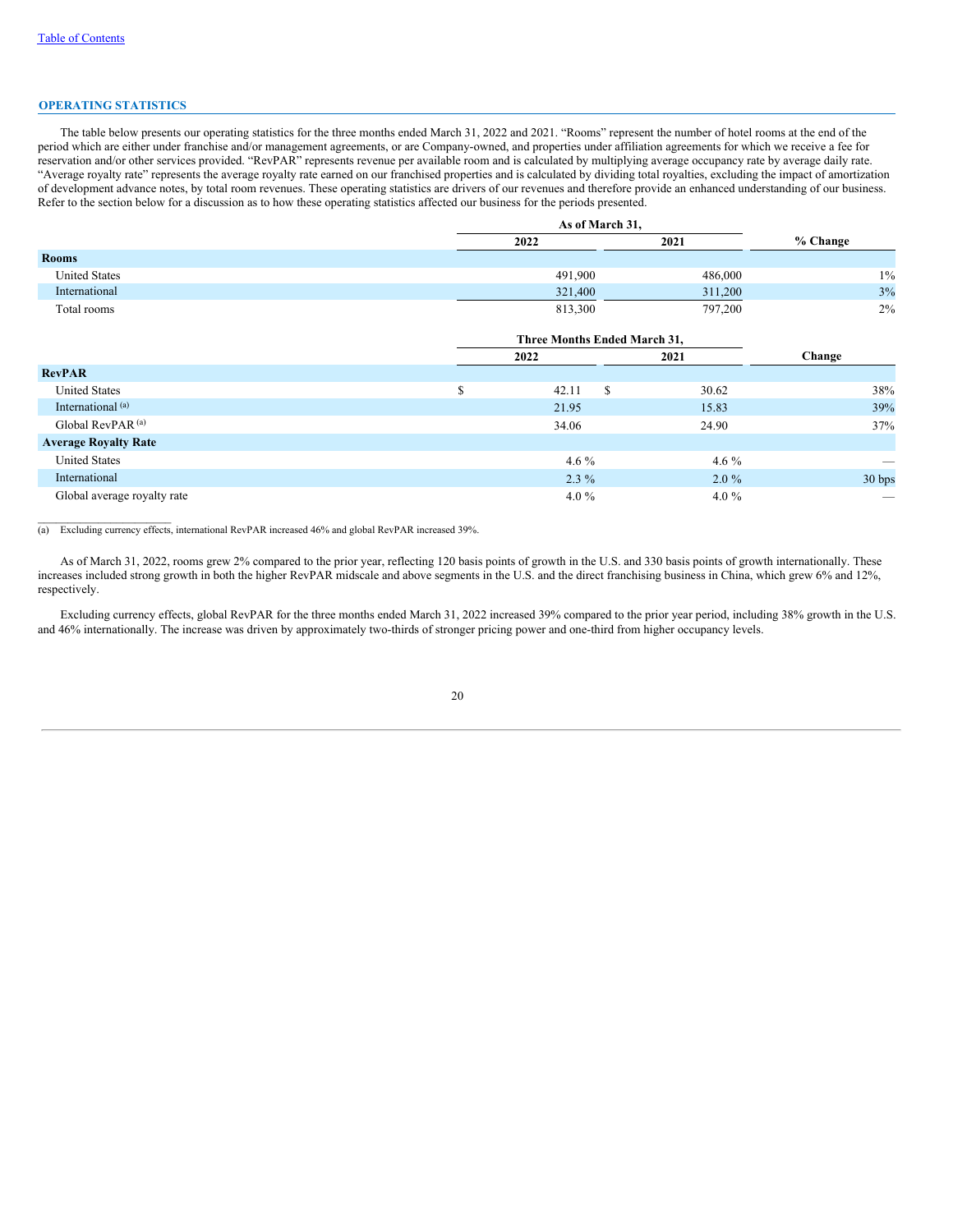## **THREE MONTHS ENDED MARCH 31, 2022 VS. THREE MONTHS ENDED MARCH 31, 2021**

|                                            |              | Three Months Ended March 31, |            |                    |
|--------------------------------------------|--------------|------------------------------|------------|--------------------|
|                                            | 2022         | 2021                         | Change     | % Change           |
| Revenues                                   |              |                              |            |                    |
| Fee-related and other revenues             | \$<br>316 \$ | 232                          | 84<br>- \$ | 36 %               |
| Cost reimbursement revenues                | 55           | 71                           | (16)       | $(23\%)$           |
| Net revenues                               | 371          | 303                          | 68         | $22\%$             |
| Expenses                                   |              |                              |            |                    |
| Marketing, reservation and loyalty expense | 104          | 92                           | 12         | 13 %               |
| Cost reimbursement expense                 | 55           | 71                           | (16)       | $(23\%)$           |
| Gain on asset sale                         | (36)         |                              | (36)       | n/a                |
| Other expenses                             | 88           | 77                           | 11         | $14\%$             |
| Total expenses                             | 211          | 240                          | (29)       | $(12 \frac{9}{6})$ |
| Operating income                           | 160          | 63                           | 97         | 154%               |
| Interest expense, net                      | 20           | 28                           | (8)        | $(29\%)$           |
| Income before income taxes                 | 140          | 35                           | 105        | $300\%$            |
| Provision for income taxes                 | 34           | 11                           | 23         | $209\%$            |
| Net income                                 | 106          | 24<br><b>S</b>               | 82         | 342 %              |

Net revenues for the three months ended March 31, 2022 increased \$68 million, or 22%, compared to the prior-year period, primarily driven by:

- \$32 million of higher royalty and franchise fees primarily due to higher RevPAR;
- \$26 million of higher marketing, reservation and loyalty fees, primarily reflecting the RevPAR increase; and
- \$16 million of higher management and other fees primarily reflecting the RevPAR increase and strong operating performance at our owned hotels; partially offset by
- \$16 million of lower cost-reimbursement revenues in our hotel management business as a result of CorePoint Lodging asset sales and the completion of the exit from our select-service hotel management business.

Total expenses for the three months ended March 31, 2022 decreased \$29 million, or 12%, compared to the prior-year period, primarily driven by:

- a \$36 million gain related to the sale of our owned hotel Wyndham Grand Bonnet Creek Resort in March 2022; and
- \$16 million of lower cost-reimbursement expenses consistent with the revenue decline discussed above; partially offset by
- \$12 million of higher marketing, reservation and loyalty expenses primarily as a result of the higher marketing revenues; and
- \$8 million of higher operating expenses, primarily associated with higher volume-related expenses at our owned hotels.

Interest expense, net for the three months ended March 31, 2022 decreased \$8 million, or 29%, compared to the prior-year period as a result of the redemption of our \$500 million senior notes in April 2021.

Our effective tax rates were 24.3% and 31.4% during the three months ended March 31, 2022 and 2021, respectively. During 2022, the lower effective tax rate was primarily related to a higher tax benefit associated with stock based compensation. During 2021, the higher effective tax rate was primarily related to the remeasurement of net deferred tax liabilities as a result of changes in certain state tax rates and non-deductible separation costs.

As a result of these items, net income for the three months ended March 31, 2022, increased \$82 million compared to the prior-year period.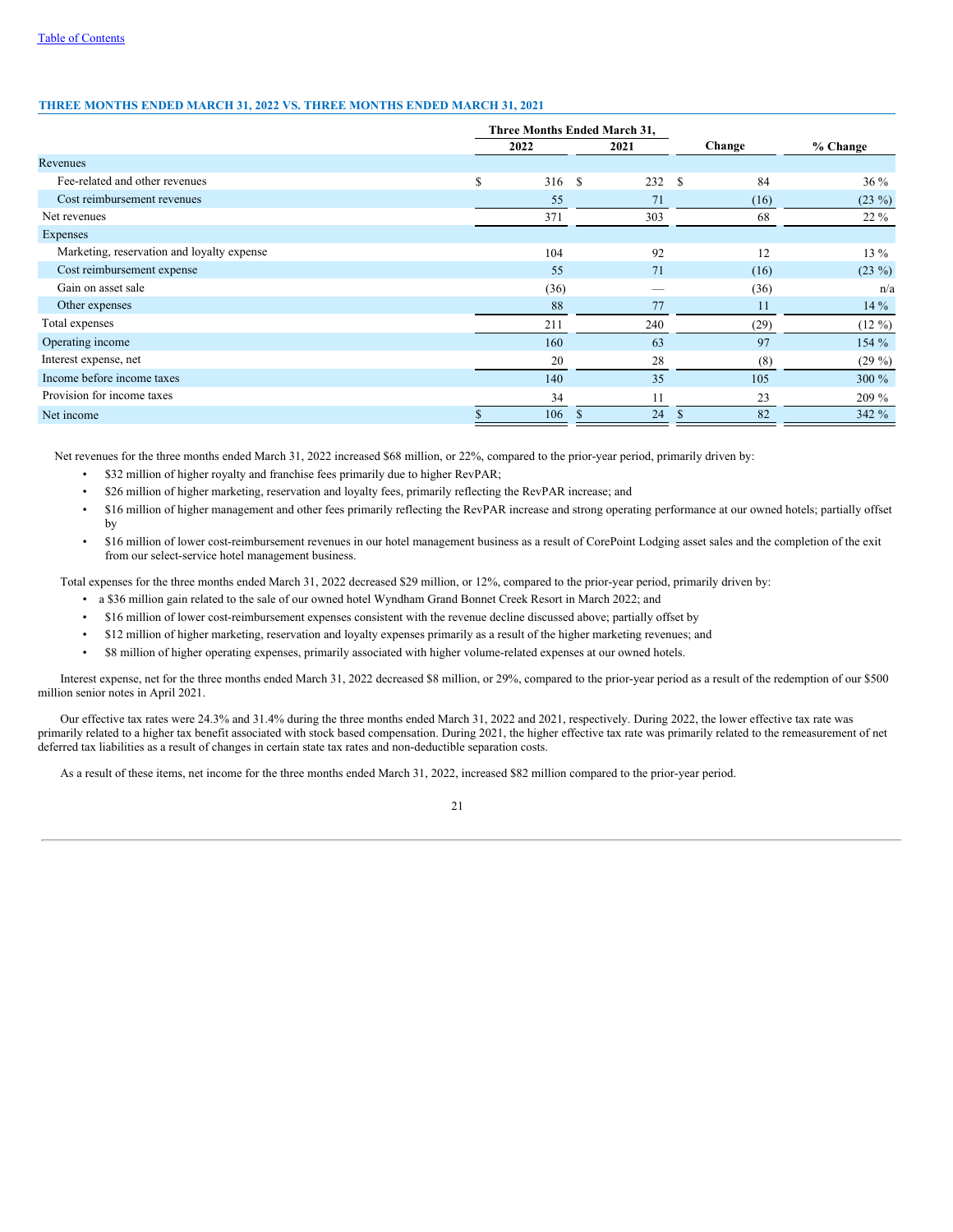The table below is a reconciliation of net income to adjusted EBITDA.

|                                                          | Three Months Ended March 31, |      |      |    |  |  |
|----------------------------------------------------------|------------------------------|------|------|----|--|--|
|                                                          |                              | 2022 | 2021 |    |  |  |
| Net income                                               |                              | 106  | -8   | 24 |  |  |
| Provision for income taxes                               |                              | 34   |      | 11 |  |  |
| Depreciation and amortization                            |                              | 24   |      | 24 |  |  |
| Interest expense, net                                    |                              | 20   |      | 28 |  |  |
| Stock-based compensation expense                         |                              | 8    |      |    |  |  |
| Development advance notes amortization                   |                              |      |      |    |  |  |
| Gain on asset sale                                       |                              | (36) |      |    |  |  |
| Separation-related expenses                              |                              |      |      |    |  |  |
| Foreign currency impact of highly inflationary countries |                              |      |      |    |  |  |
| Adjusted EBITDA                                          |                              | 159  |      | 97 |  |  |

Following is a discussion of the results of each of our segments and Corporate and Other for the three months ended March 31, 2022 compared to the three months ended March 31, 2021:

|                          |      |                          | <b>Net Revenues</b><br><b>Adjusted EBITDA</b> |                          |     |  |            |  |      |          |      |            |  |
|--------------------------|------|--------------------------|-----------------------------------------------|--------------------------|-----|--|------------|--|------|----------|------|------------|--|
|                          | 2022 |                          | 2021                                          |                          |     |  | $%$ Change |  | 2022 |          | 2021 | $%$ Change |  |
| <b>Hotel Franchising</b> |      | 272                      |                                               | 209                      | 30% |  | 155        |  | 105  | 48%      |      |            |  |
| Hotel Management         |      | 99                       |                                               | 94                       | 5%  |  | 20         |  |      | 300 %    |      |            |  |
| Corporate and Other      |      | $\overline{\phantom{a}}$ |                                               | $\overline{\phantom{a}}$ | n/a |  | (16)       |  | (13) | $(23\%)$ |      |            |  |
| <b>Total Company</b>     |      | 371                      |                                               | 303                      | 22% |  | 159        |  | o٦   | 64%      |      |            |  |

## *Hotel Franchising*

|                              | Three Months Ended March 31. |         |          |
|------------------------------|------------------------------|---------|----------|
|                              | 2022                         | 2021    | % Change |
| Total rooms                  | 793,200                      | 748,700 | 6%       |
| Global RevPAR <sup>(a)</sup> | 33.08                        | 24.02   | 38%      |

(a) Excluding currency effects, global RevPAR increased 40%.

Rooms increased 6% from the prior year period primarily due to U.S openings and the conversion of managed properties to franchise due to the completion of the exit from our select-service hotel management business.

Excluding currency effects, global RevPAR increased 40% from the prior year period due to a 38% increase in the U.S. and a 45% increase internationally.

Net revenues increased \$63 million, or 30%, compared to the first quarter of 2021, primarily driven by higher RevPAR which resulted in:

- \$28 million of higher royalty and franchise fees; and
- \$26 million of higher marketing, reservation and loyalty revenues.

Adjusted EBITDA increased \$50 million, or 48%, compared to the first quarter of 2021, primarily driven by the revenue increases discussed above, partially offset by \$13 million of higher expenses primarily due to higher marketing, reservation and loyalty expense.

## *Hotel Management*

 $\mathcal{L}=\mathcal{L}=\mathcal{L}=\mathcal{L}=\mathcal{L}=\mathcal{L}=\mathcal{L}=\mathcal{L}=\mathcal{L}=\mathcal{L}=\mathcal{L}=\mathcal{L}=\mathcal{L}=\mathcal{L}=\mathcal{L}=\mathcal{L}=\mathcal{L}=\mathcal{L}=\mathcal{L}=\mathcal{L}=\mathcal{L}=\mathcal{L}=\mathcal{L}=\mathcal{L}=\mathcal{L}=\mathcal{L}=\mathcal{L}=\mathcal{L}=\mathcal{L}=\mathcal{L}=\mathcal{L}=\mathcal{L}=\mathcal{L}=\mathcal{L}=\mathcal{L}=\mathcal{L}=\mathcal{$ 

|                              | Three Months Ended March 31. |        |          |
|------------------------------|------------------------------|--------|----------|
|                              | 2022                         | 2021   | % Change |
| Total rooms                  | 20.100                       | 48.500 | (59%)    |
| Global RevPAR <sup>(a)</sup> | 56.55                        | 38.17  | 48%      |

(a) Excluding currency effects, global RevPAR increased 49%.

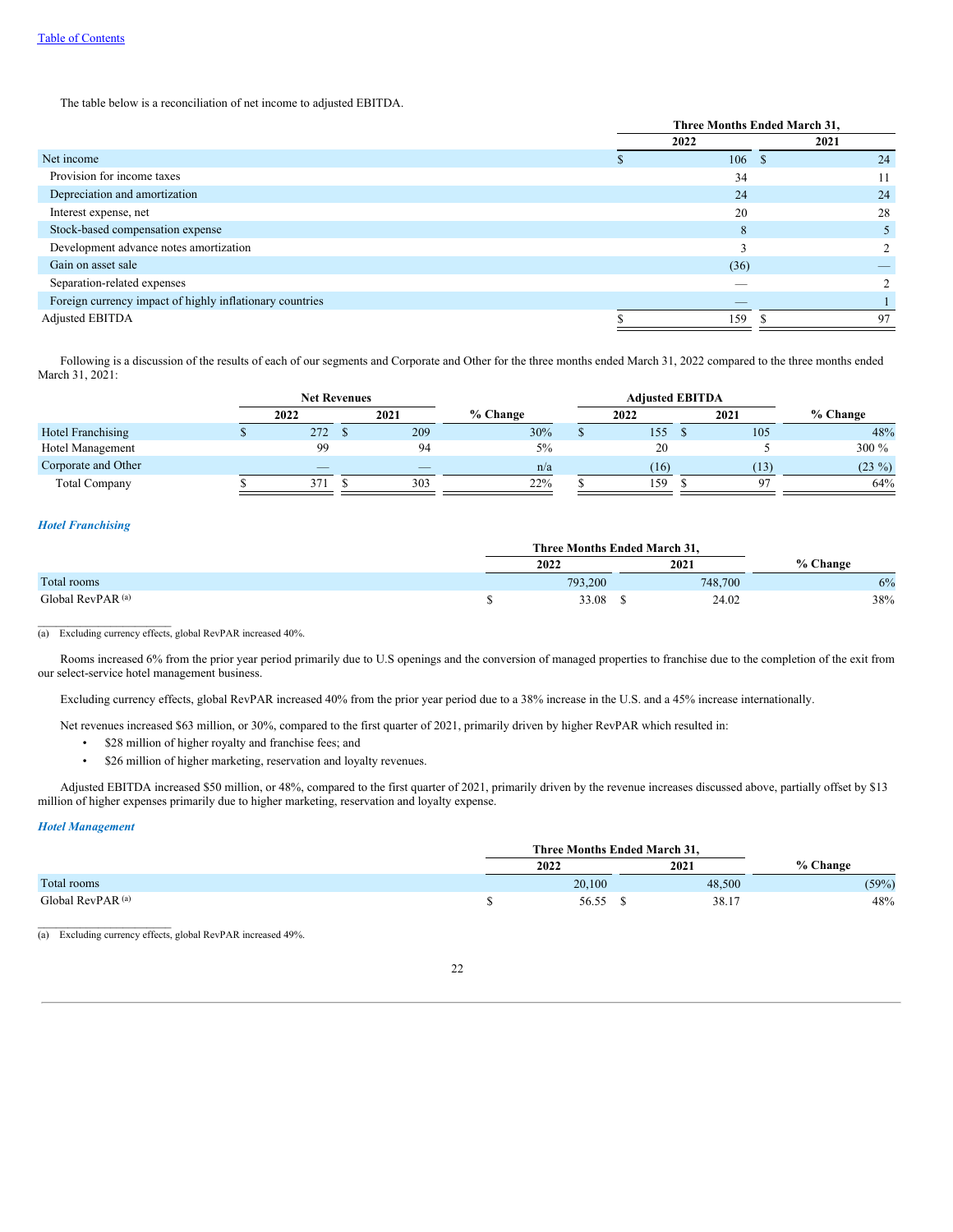Rooms declined 59% from the prior year period, driven by CorePoint Lodging asset sales and the conversion of managed properties to franchise due to the completion of the exit from our limited-service hotel management business.

Global RevPAR increased 48% from the prior year period primarily due to a 63% increase in U.S. RevPAR and 48% in international RevPAR.

Net revenues increased \$5 million, or 5%, compared to the prior-year period, primarily driven by:

- \$17 million of higher owned hotel revenues due to improved operating performance; and
- \$4 million of higher termination fees primarily due to CPLG asset sales; partially offset by
- \$16 million of lower cost-reimbursement revenues as discussed above, which have no impact on adjusted EBITDA.

Adjusted EBITDA increased \$15 million, compared to the prior-year period primarily driven by the revenue increases discussed above (excluding cost reimbursements), partially offset by \$7 million of higher volume-related expenses related to our owned hotels.

#### *Corporate and Other*

Adjusted EBITDA was unfavorable by \$3 million compared to the prior-year period, primarily due to higher general and administrative expenses.

### **DEVELOPMENT**

We awarded 165 new contracts this quarter, including 50 new construction projects for our new extended-stay brand, compared to 112 in the first quarter 2021. On March 31, 2022, our global development pipeline consisted of approximately 1,600 hotels and approximately 204,000 rooms. Our pipeline grew 9% year-over-year, including 12% domestically and 7% internationally. Approximately 63% of our development pipeline is international and 79% is new construction, of which approximately 35% has broken ground. Approximately 80% of our global development pipeline is in the midscale and above segments, including nearly 70% in the U.S.

# **FINANCIAL CONDITION, LIQUIDITY AND CAPITAL RESOURCES**

# *Financial Condition*

|                            | <b>March 31, 2022</b> | December 31, 2021 | Change |
|----------------------------|-----------------------|-------------------|--------|
| Total assets               | 4.292                 | 4.269             | 23     |
| Total liabilities          | 3,133                 | 3,180             | (47)   |
| Total stockholders' equity | 150<br>1,10,          | 1,089             | 70     |

Total assets increased \$23 million from December 31, 2021 to March 31, 2022 primarily due to an increase in cash as a result of \$202 million in net proceeds from asset sales, partially offset by an \$87 million reduction in assets held for sale due to the completed sale of our owned hotel Wyndham Grand Bonnet Creek Resort and an \$84 million reduction in intangible assets related to CorePoint. Total liabilities decreased \$47 million from December 31, 2021 to March 31, 2022 primarily due to a reduction in deferred income taxes and in the value of our interest rate swap. Total equity increased \$70 million from December 31, 2021 to March 31, 2022 primarily due to our net income for the period, partially offset by \$38 million of stock repurchases and \$30 million of dividends.

#### *Liquidity and Capital Resources*

Historically, our business generates sufficient cash flow to not only support our current operations as well as our future growth needs and dividend payments to our stockholders, but also to create additional value for our stockholders in the form of share repurchases or business investment.

As of March 31, 2022, our liquidity approximated \$1.2 billion. Given the minimal capital needs of our business, the flexible cost infrastructure and the mitigation measures taken, we believe that our existing cash, cash equivalents, cash generated through operations and our expected access to financing facilities, together with funding through our revolving credit facility, will be sufficient to fund our operating activities, anticipated capital expenditures and growth needs. As of March 31, 2022, we were in compliance with the financial covenants of our credit agreement and expect to remain in such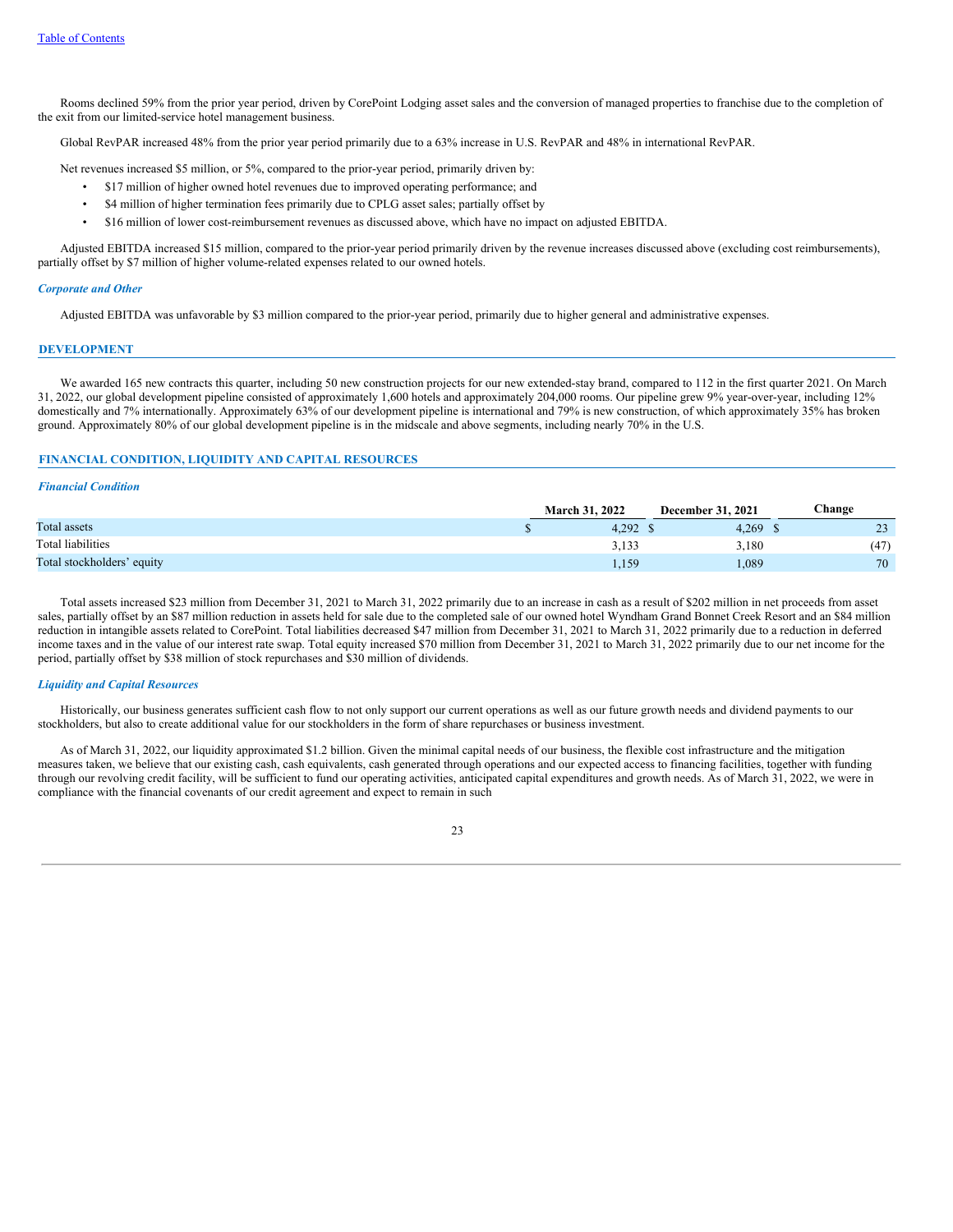compliance with no additional waivers or amendments required. As of March 31, 2022, we had a term loan with an aggregate principal amount of \$1.5 billion maturing in 2025 and a five-year revolving credit facility maturing in 2023 with a maximum aggregate principal amount of \$750 million, of which none was outstanding and \$9 million was allocated to outstanding letters of credit. The interest rate per annum applicable to our term loan is equal to, at our option, either a base rate plus a margin of 0.75% or LIBOR plus a margin of 1.75%.

Our revolving credit facility is subject to an interest rate per annum equal to, at our option, either a base rate plus a margin ranging from 0.50% to 1.00% or LIBOR plus a margin ranging from 1.50% to 2.00%, in either case based upon the total leverage ratio of the Company and its restricted subsidiaries.

In April 2022, we amended our \$750 million revolving credit facility, extending the maturity from May 2023 to April 2027 on similar terms as the previous facility, and issued a new \$400 million senior secured term loan A facility, which matures in April 2027. The proceeds from the term loan A were used to repay a portion of our existing \$1.5 billion term loan facility, which is scheduled to mature in May 2025. There was no increase in rates from the existing \$1.5 billion term loan facility to the new term loan A.

As of March 31, 2022, \$1.1 billion of our term loan is hedged with pay-fixed/receive-variable interest rate swaps hedging our term loan interest rate exposure. The aggregate fair value of these interest rate swaps was an \$18 million asset as of March 31, 2022.

The Federal Reserve has established the Alternative Reference Rates Committee to identify alternative reference rates for when the U.S. dollar LIBOR ceases to exist after June 2023. Our credit facility, which includes our revolving credit facility and term loan, gives us the option to use LIBOR as a base rate and our interest rate swaps are based on the one-month U.S. dollar LIBOR rate. In the event that LIBOR is no longer published, the credit facility allows us and the administrative agent of the facility to replace LIBOR with an alternative benchmark rate, subject to the right of the majority of the lenders to object thereto. In April 2022 we amended and extended the revolving credit portion of the credit facility and the Secured Overnight Funding Rate ("SOFR") will be utilized as the new benchmark rate. In addition, the International Swaps and Derivatives Association issued protocols to allow swap parties to amend their existing contracts, though the Company's existing swaps will continue to reference LIBOR for the foreseeable future.

As of March 31, 2022, our credit rating was Ba1 from Moody's Investors Service and BB+ from Standard and Poor's Rating Agency. A credit rating is not a recommendation to buy, sell or hold securities and is subject to revision or withdrawal by the assigning rating organization. Reference in this report to any such credit rating is intended for the limited purpose of discussing or referring to aspects of our liquidity and of our costs of funds. Any reference to a credit rating is not intended to be any guarantee or assurance of, nor should there be any undue reliance upon, any credit rating or change in credit rating, nor is any such reference intended as any inference concerning future performance, future liquidity or any future credit rating.

Our liquidity and access to capital may be impacted by our credit ratings, financial performance and global credit market conditions. We believe that our existing cash, cash equivalents, cash generated through operations and our expected access to financing facilities, together with funding through our revolving credit facility, will be sufficient to fund our operating activities, anticipated capital expenditures and growth needs.

## **CASH FLOW**

The following table summarizes the changes in cash, cash equivalents and restricted cash during the three months ended March 31, 2022 and 2021:

|                                                          | Three Months Ended March 31, |      |  |      |  |        |
|----------------------------------------------------------|------------------------------|------|--|------|--|--------|
|                                                          |                              | 2022 |  | 2021 |  | Change |
| Cash provided by/(used in)                               |                              |      |  |      |  |        |
| Operating activities                                     |                              | 135  |  | 64   |  | 71     |
| Investing activities                                     |                              | 192  |  | (5)  |  | 197    |
| Financing activities                                     |                              | (82) |  | (21) |  | (61)   |
| Net change in cash, cash equivalents and restricted cash |                              | 245  |  | 38   |  | 207    |

Net cash provided by operating activities increased \$71 million compared to the prior-year period primarily due to higher net income in 2022 as well as favorable collections experience and working capital management.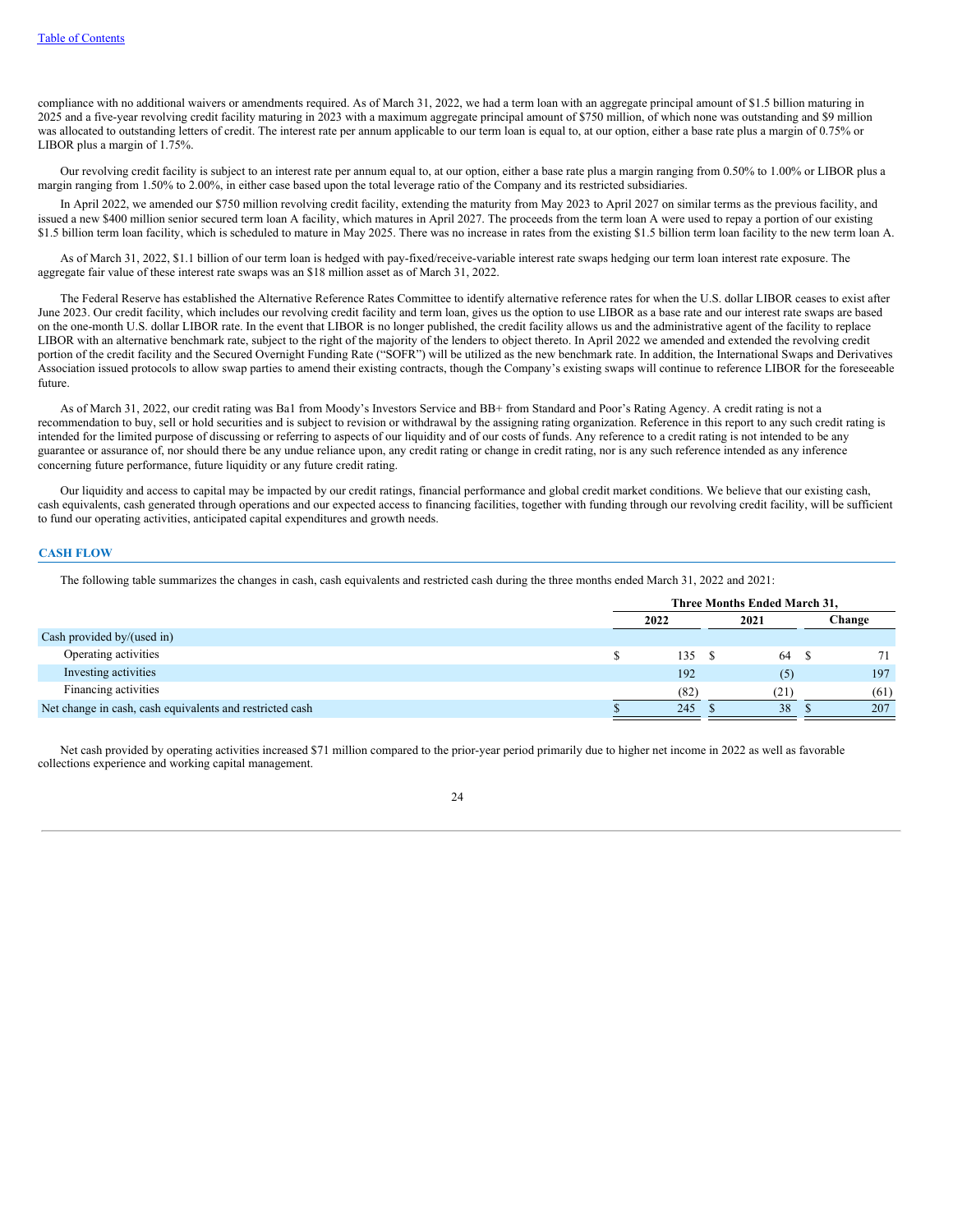Net cash provided by investing activities increased \$197 million compared to the prior-year period primarily due to the proceeds from the sale of the Wyndham Grand Bonnet Creek Resort and the termination fee received from CPLG in connection with the exit of our select-service management business in the first quarter of 2022.

Net cash used in financing activities increased \$61 million compared to the prior-year period primarily due to \$39 million of stock repurchases and an increase of \$15 million in dividends.

#### *Capital Deployment*

Our first priority is to invest in the business. This includes deploying capital to attract high quality assets into our system, investing in select technology improvements across our business that further our strategic objectives and competitive position, brand refresh programs to improve quality and protect brand equity, business acquisitions that are accretive and strategically enhancing to our business, and/or other strategic initiatives. We also expect to maintain a regular dividend payment. Excess cash generated beyond these needs would be available for enhanced stockholder return in the form of stock repurchases.

During the three months ended March 31, 2022, we spent \$10 million on capital expenditures, primarily related to information technology. During 2022, we anticipate spending approximately \$40 million on capital expenditures.

In addition, during the three months ended March 31, 2022, we spent \$7 million on development advance notes. During 2022, we anticipate spending approximately \$55 million on development advance notes. We may also provide other forms of financial support such as enhanced credit support to further assist in the growth of our business.

We expect all our cash needs to be funded from cash on hand and cash generated through operations, and/or availability under our revolving credit facility.

### *Stock Repurchase Program*

In May 2018, our Board approved a share repurchase plan pursuant to which we were authorized to purchase up to \$300 million of our common stock. In August 2019, the Board increased the capacity of the program by \$300 million and in February 2022, increased an additional \$400 million. Under the plan, we may, from time to time, purchase our common stock through various means, including, without limitation, open market transactions, privately negotiated transactions or tender offers, subject to the terms of the tax matters agreement entered into in connection with our spin-off.

Due to our confidence in our ability to generate significant cash flow, the resiliency of our business model and the ongoing recovery of travel demand, we resumed our share repurchase program in August of 2021. Under our current stock repurchase program, we repurchased approximately 0.5 million shares at an average price of \$83.72 for a cost of \$38 million during the three months ended March 31, 2022. As of March 31, 2022, we had \$443 million of remaining availability under our program.

#### *Dividend Policy*

We declared cash dividends of \$0.32 per share in the first quarter of 2022 (\$30 million in aggregate), which is consistent with our pre-pandemic quarterly dividend per share.

The declaration and payment of future dividends to holders of our common stock is at the discretion of our Board and depends upon many factors, including our financial condition, earnings, capital requirements of our business, covenants associated with certain debt obligations, legal requirements, regulatory constraints, industry practice and other factors that our Board deems relevant.

### **LONG-TERM DEBT COVENANTS**

Our credit facilities contain customary covenants that, among other things, impose limitations on indebtedness; liens; mergers, consolidations, liquidations and dissolutions; dispositions, restricted debt payments, restricted payments and transactions with affiliates. Events of default in these credit facilities include, among others, failure to pay interest, principal and fees when due; breach of a covenant or warranty; acceleration of or failure to pay other debt in excess of a threshold amount; unpaid judgments in excess of a threshold amount, insolvency matters; and a change of control. The credit facilities require us to comply with a financial covenant to be tested quarterly, consisting of a maximum first-lien leverage ratio of 5.0 times. The ratio is calculated by dividing consolidated first lien indebtedness (as defined in the credit agreement) net of consolidated unrestricted cash as of the measurement date by consolidated EBITDA (as defined in the credit agreement), as measured on a trailing four-fiscal-quarter basis preceding the measurement date. As of March 31, 2022, our annualized first-lien leverage ratio was 1.8 times which was unusually low due to the higher than normal cash balance as a result of the proceeds from the sale of

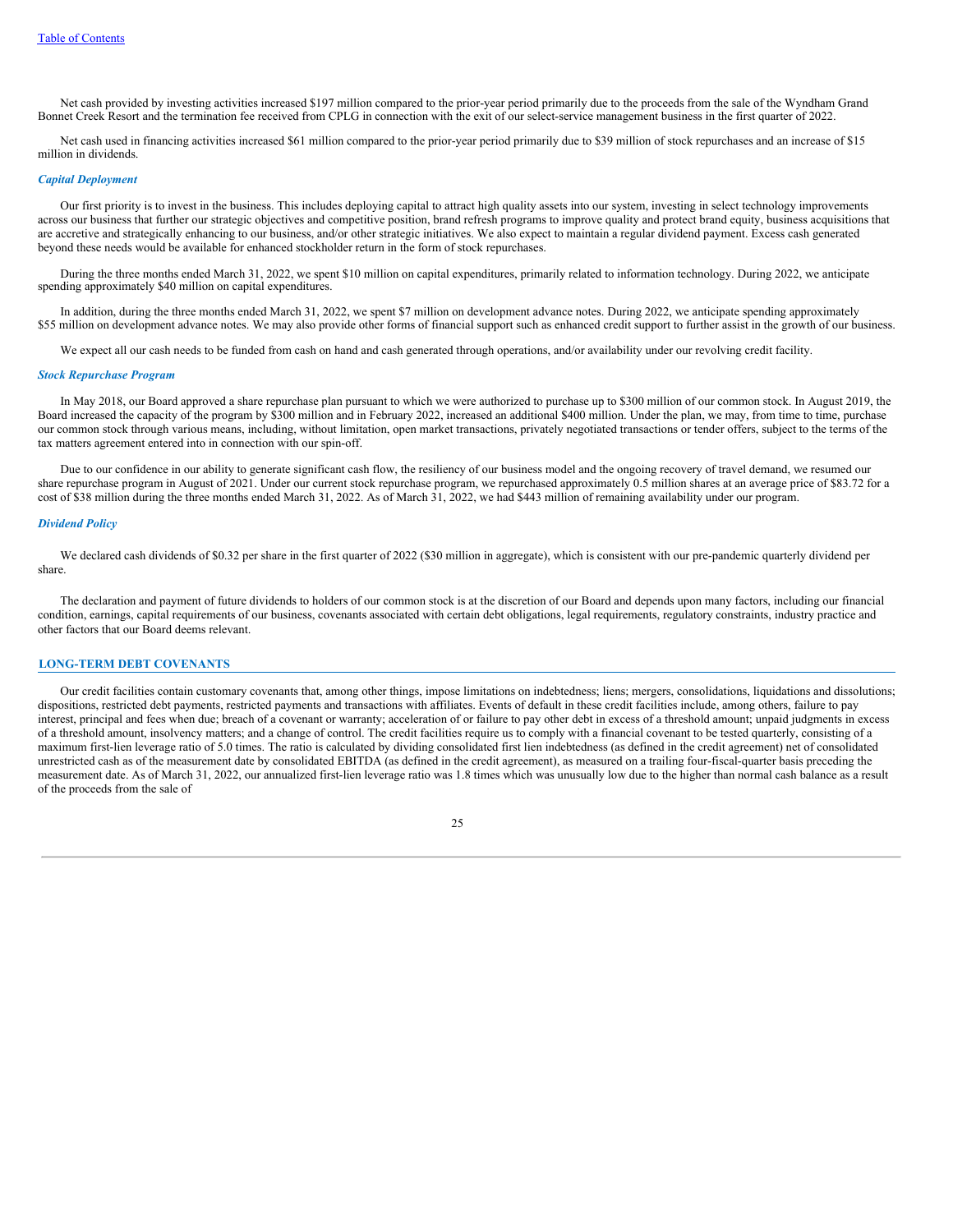the Wyndham Grand Bonnet Creek Resort and the termination fee received from CPLG in connection with the exit of our select-service management business in the first quarter of 2022.

The indenture, as supplemented, under which the senior notes due 2028 were issued, contains covenants that limit, among other things, our ability and that of certain of our subsidiaries to (i) create liens on certain assets; (ii) enter into sale and leaseback transactions; and (iii) merge, consolidate or sell all or substantially all of our assets. These covenants are subject to a number of important exceptions and qualifications.

As of March 31, 2022, we were in compliance with the financial covenants described above.

#### **SEASONALITY**

While the hotel industry is seasonal in nature, periods of higher revenues vary property-by-property and performance is dependent on location and guest base. Based on historical performance, revenues from franchise and management contracts are generally higher in the second and third quarters than in the first or fourth quarters due to increased leisure travel during the spring and summer months. Our cash from operating activities may not necessarily follow the same seasonality as our revenues and may vary due to timing of working capital requirements and other investment activities. The seasonality of our business may cause fluctuations in our quarterly operating results, earnings, profit margins and cash flows. As we expand into new markets and geographical locations, we may experience increased or different seasonality dynamics that create fluctuations in operating results different from the fluctuations we have experienced in the past.

## **COMMITMENTS AND CONTINGENCIES**

We are involved in claims, legal and regulatory proceedings and governmental inquiries related to our business. Litigation is inherently unpredictable and, although we believe that our accruals are adequate and/or that we have valid defenses in these matters, unfavorable results could occur. As such, an adverse outcome from such proceedings for which claims are awarded in excess of the amounts accrued, if any, could be material to us with respect to earnings and/or cash flows in any given reporting period. As of March 31, 2022, the potential exposure resulting from adverse outcomes of such legal proceedings could, in the aggregate, range up to approximately \$4 million in excess of recorded accruals. However, we do not believe that the impact of such litigation should result in a material liability to us in relation to our financial position or liquidity. For a more detailed description of our commitments and contingencies see Note 12 - Commitments and Contingencies to the Condensed Consolidated Financial Statements contained in Part I, Item 1 of this report.

## **CRITICAL ACCOUNTING POLICIES**

In presenting our financial statements in conformity with U.S. GAAP, we are required to make estimates and assumptions that affect the amounts reported therein. Several of the estimates and assumptions we are required to make relate to matters that are inherently uncertain as they pertain to future events. However, events that are outside of our control cannot be predicted and, as such, they cannot be contemplated in evaluating such estimates and assumptions. If there is a significant unfavorable change to current conditions, it could result in a material impact to our consolidated results of operations, financial position and liquidity. We believe that the estimates and assumptions we used when preparing our financial statements were the most appropriate at that time. These Condensed Consolidated Financial Statements should be read in conjunction with our 2021 Consolidated and Combined Financial Statements included in our most recent Annual Report on [Form](https://www.sec.gov/Archives/edgar/data/1722684/000172268422000005/wh-20211231.htm) 10-K filed with the U.S. Securities and Exchange Commission (the "SEC") and any subsequent reports filed with the SEC, which includes a description of our critical accounting policies that involve subjective and complex judgments that could potentially affect reported results.

#### <span id="page-27-0"></span>**Item 3. Quantitative and Qualitative Disclosures About Market Risk.**

We use various financial instruments, including interest swap contracts, to reduce the interest rate risk related to our debt. We also use foreign currency forwards to manage and reduce the foreign currency exchange rate risk associated with our foreign currency denominated receivables and payables, forecasted royalties, forecasted earnings and cash flows of foreign subsidiaries and other transactions.

We are exclusively an end user of these instruments, which are commonly referred to as derivatives. We do not engage in trading, market making or other speculative activities in the derivatives markets. More detailed information about these financial instruments is provided in Note 11 - Fair Value to the Condensed Consolidated Financial Statements. Our principal market exposures are interest rate and currency exchange rate risks.

We assess our exposures to changes in interest rates utilizing a sensitivity analysis. The sensitivity analysis measures the potential impact in earnings, fair values and cash flows based on a hypothetical 10% change (increase and decrease) in interest

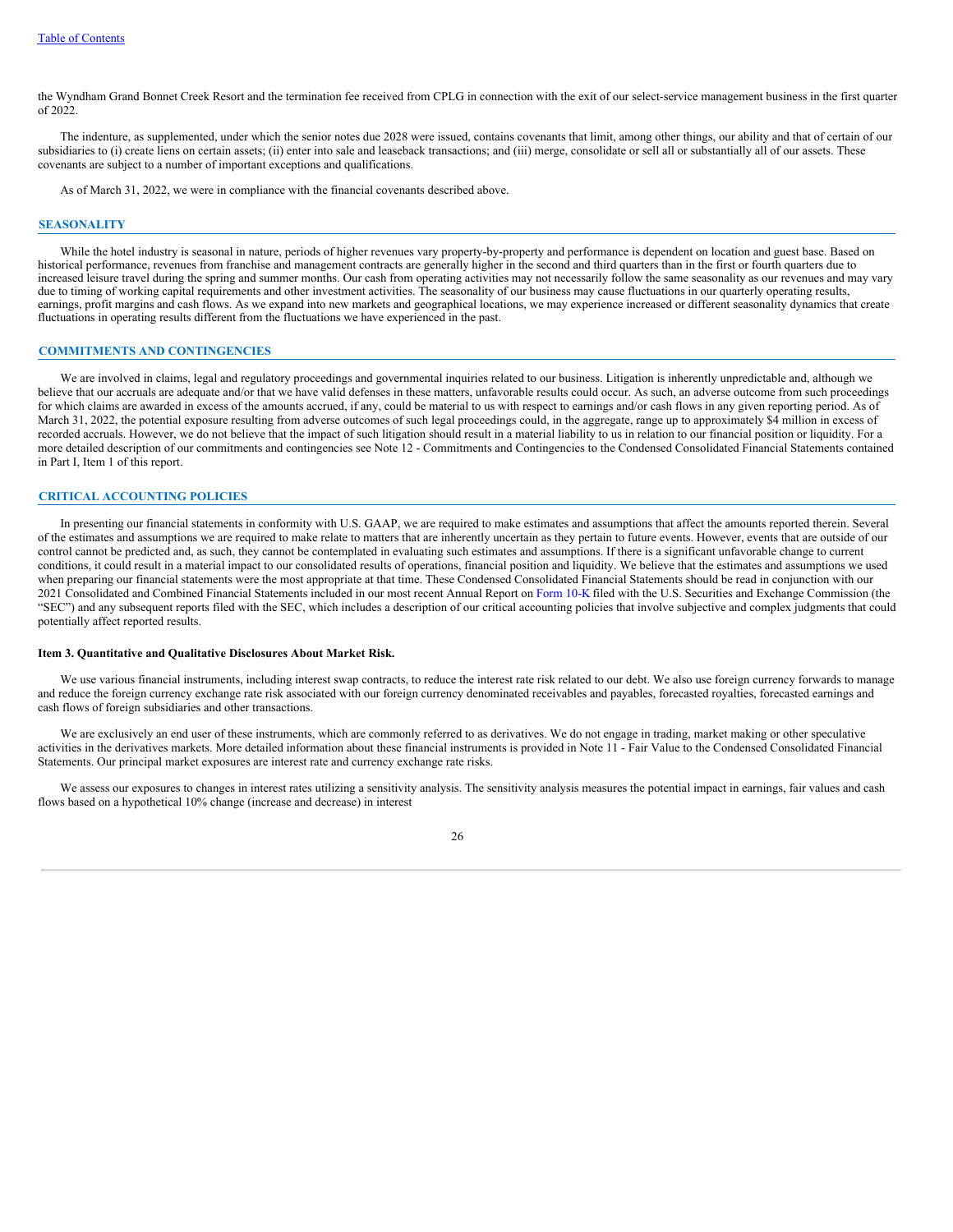rates. Our variable-rate borrowings, which include our term loan, a portion of which has been swapped to a fixed interest rate, and any borrowings we make under our revolving credit facility, expose us to risks caused by fluctuations in the applicable interest rates. The total outstanding balance of such variable-rate borrowings, net of swaps, was \$444 million as of March 31, 2022. A hypothetical 10% change in our effective weighted average interest rate on our variable-rate borrowings would result in an immaterial increase or decrease to our annual long-term debt interest expense, and a one-point change in the underlying interest rates would result in approximately a \$4 million increase or decrease in our annual interest expense.

The fair values of cash and cash equivalents, trade receivables, accounts payable and accrued expenses and other current liabilities approximate their carrying values due to the short-term nature of these assets and liabilities.

We have foreign currency rate exposure to exchange rate fluctuations worldwide, particularly with respect to the Canadian Dollar, the Chinese Yuan, the Euro, the British Pound, the Brazilian Real and the Argentine Peso. We anticipate that such foreign currency exchange rate risk will remain a market risk exposure for the foreseeable future.

We use a current market pricing model to assess the changes in the value of our foreign currency derivatives used by us to hedge underlying exposure that primarily consists of our non-functional-currency current assets and liabilities. The primary assumption used in these models is a hypothetical 10% weakening or strengthening of the U.S. dollar against all our currency exposures as of March 31, 2022. The gains and losses on the hedging instruments are largely offset by the gains and losses on the underlying assets, liabilities or expected cash flows. As of March 31, 2022, the absolute notional amount of our outstanding foreign exchange hedging instruments was \$94 million. We have determined through such analyses that a hypothetical 10% change in foreign currency exchange rates would have resulted in approximately a \$3 million increase or decrease to the fair value of our outstanding forward foreign currency exchange contracts, which would generally be offset by an opposite effect on the underlying exposure being economically hedged.

Argentina is considered to be a highly inflationary economy. As of March 31, 2022, we had total net assets of \$4 million in Argentina.

Our total market risk is influenced by a wide variety of factors including the volatility present within the markets and the liquidity of the markets. There are certain limitations inherent in the sensitivity analyses presented. While probably the most meaningful analysis, these "shock tests" are constrained by several factors, including the necessity to conduct the analysis based on a single point in time and the inability to include the complex market reactions that normally would arise from the market shifts modeled.

#### <span id="page-28-0"></span>**Item 4. Controls and Procedures.**

- (a) *Disclosure Controls and Procedures*. As of the end of the period covered by this report, we carried out an evaluation, under the supervision and with the participation of our management, including our principal executive and principal financial officers, of the effectiveness of the design and operation of our disclosure controls and procedures (as such term is defined in Rule 13(a)-15(e) of the Exchange Act). Based on such evaluation, our principal executive and principal financial officers concluded that our disclosure controls and procedures were effective and operating to provide reasonable assurance that information required to be disclosed by us in the reports we file or submit under the Exchange Act is recorded, processed, summarized and reported within the time periods specified in the rules and forms of the SEC, and to provide reasonable assurance that such information is accumulated and communicated to our management, including our principal executive and principal financial officers, as appropriate, to allow timely decisions regarding required disclosure.
- (b) *Internal Control Over Financial Reporting.* There have been no changes in our internal control over financial reporting (as such term is defined in Rule 13a-15(f) under the Exchange Act) during the period to which this report relates that have materially affected, or are reasonably likely to materially affect, our internal control over financial reporting. As of March 31, 2022, we utilized the criteria established in *Internal Control-Integrated Framework (2013)* issued by the Committee of Sponsoring Organizations of the Treadway Commission.

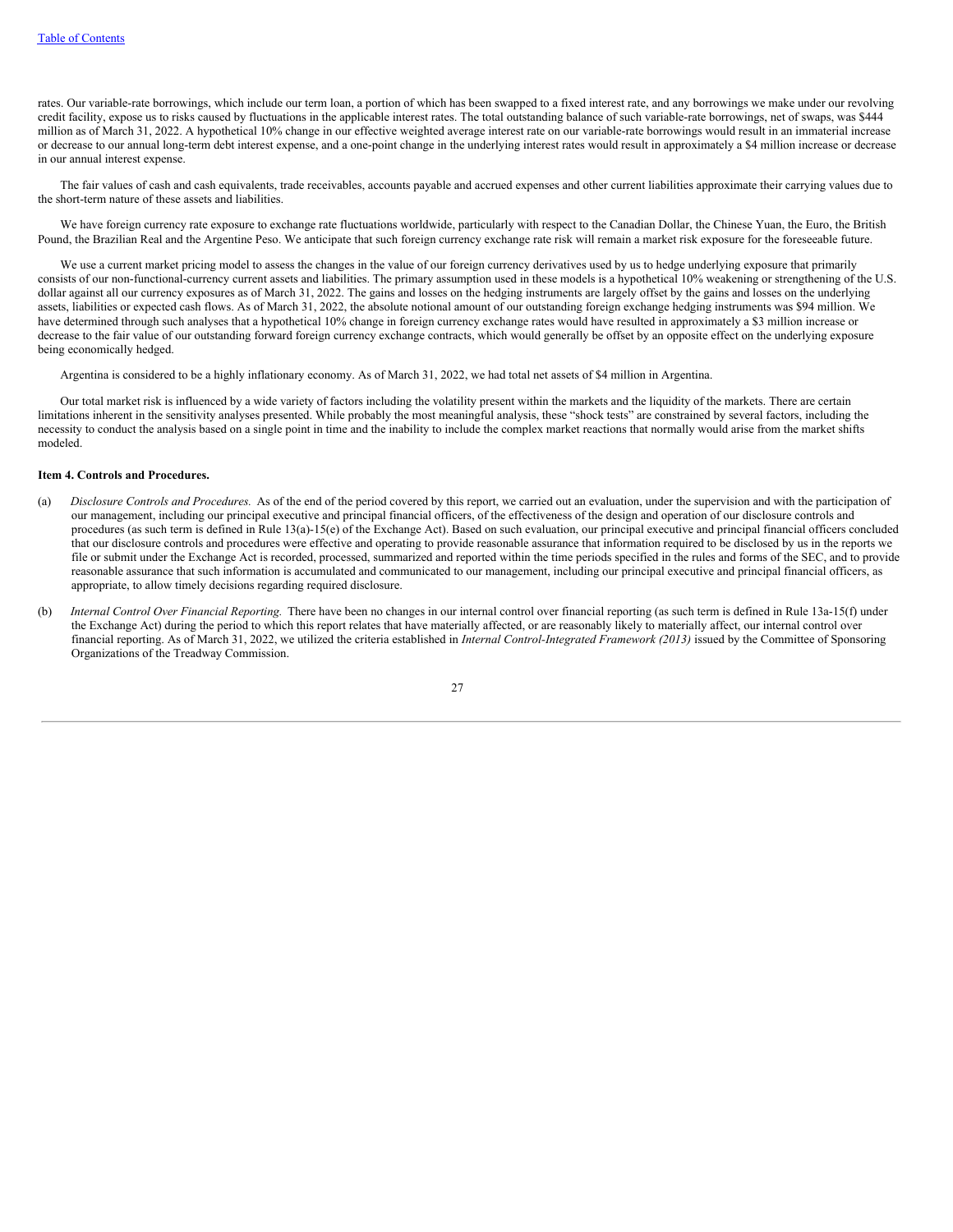## **PART II – OTHER INFORMATION**

## <span id="page-29-0"></span>**Item 1. Legal Proceedings.**

We are involved in various claims, legal and regulatory proceedings arising in the ordinary course of business, none of which, in the opinion of management, is expected to have a material adverse effect on our financial condition. See Note 12 - Commitments and Contingencies to the Condensed Consolidated Financial Statements for a description of claims and legal actions arising in the ordinary course of our business.

# <span id="page-29-1"></span>**Item 1A. Risk Factors.**

The discussion of our business and operations should be read together with the risk factors contained in Item 1A of our Annual Report o[nForm](https://www.sec.gov/Archives/edgar/data/1722684/000172268422000005/wh-20211231.htm) 10-K for the fiscal year ended December 31, 2021 ("Annual Report"), filed with the Securities and Exchange Commission, which describe various risks and uncertainties to which we are or may become subject. These risks and uncertainties have the potential to affect our business, financial condition, results of operations, cash flows, strategies or prospects in a material and adverse manner.

#### <span id="page-29-2"></span>**Item 2. Unregistered Sales of Equity Securities and Use of Proceeds.**

In May 2018, our Board of Directors ("Board") authorized a stock repurchase program that enables us to repurchase up to \$300 million of our common stock. In August 2019, our Board increased the capacity of the program by \$300 million and in February 2022, increased an additional \$400 million. Below is a summary of our common stock repurchases, excluding fees and expenses, by month for the quarter ended March 31, 2022:

**Total Number of Shares**

**Approximate Dollar Value of**

| <b>Total Number of Shares</b><br>Purchased | Share | <b>Total Number of Shares</b><br><b>Purchased as Part of Publicly</b><br><b>Announced Plan</b> | Approximate Dollar Value of<br><b>Shares that May Yet Be</b><br><b>Purchased Under Plan</b> |
|--------------------------------------------|-------|------------------------------------------------------------------------------------------------|---------------------------------------------------------------------------------------------|
| 5,853                                      | 79.33 | 5,853                                                                                          | 80,530,924                                                                                  |
| 78.672                                     | 85.80 | 78.672                                                                                         | 473,781,172                                                                                 |
| 370,568                                    | 83.33 | 370,568                                                                                        | 442,901,148                                                                                 |
| 455,093                                    | 83.71 | 455,093                                                                                        | 442,901,148                                                                                 |
|                                            |       | <b>Average Price Paid per</b>                                                                  |                                                                                             |

### <span id="page-29-3"></span>**Item 3. Defaults Upon Senior Securities.**

None.

## <span id="page-29-4"></span>**Item 4. Mine Safety Disclosures.**

Not applicable.

#### <span id="page-29-5"></span>**Item 5. Other Information.**

None.

# <span id="page-29-6"></span>**Item 6. Exhibits.**

<span id="page-29-7"></span>The exhibit index appears on the page immediately following the signature page of this report.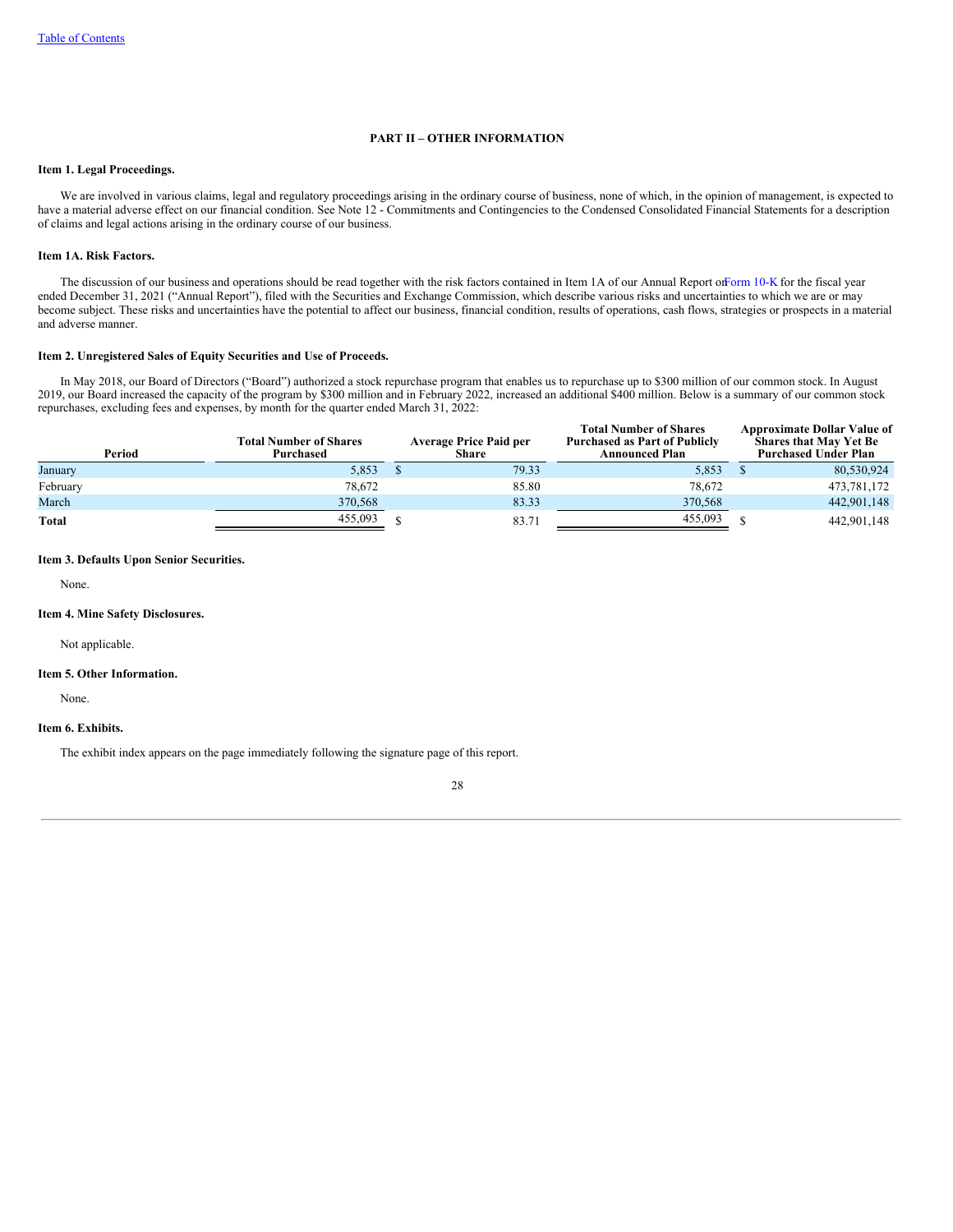# **SIGNATURES**

Pursuant to the requirements of the Securities Exchange Act of 1934, the registrant has duly caused this report to be signed on its behalf by the undersigned thereunto duly authorized.

**WYNDHAM HOTELS & RESORTS, INC.**

| Date: April 27, 2022 | By: | /s/ Michele Allen        |
|----------------------|-----|--------------------------|
|                      |     | Michele Allen            |
|                      |     | Chief Financial Officer  |
| Date: April 27, 2022 | By: | /s/ Nicola Rossi         |
|                      |     | Nicola Rossi             |
|                      |     | Chief Accounting Officer |
|                      |     |                          |
|                      | 29  |                          |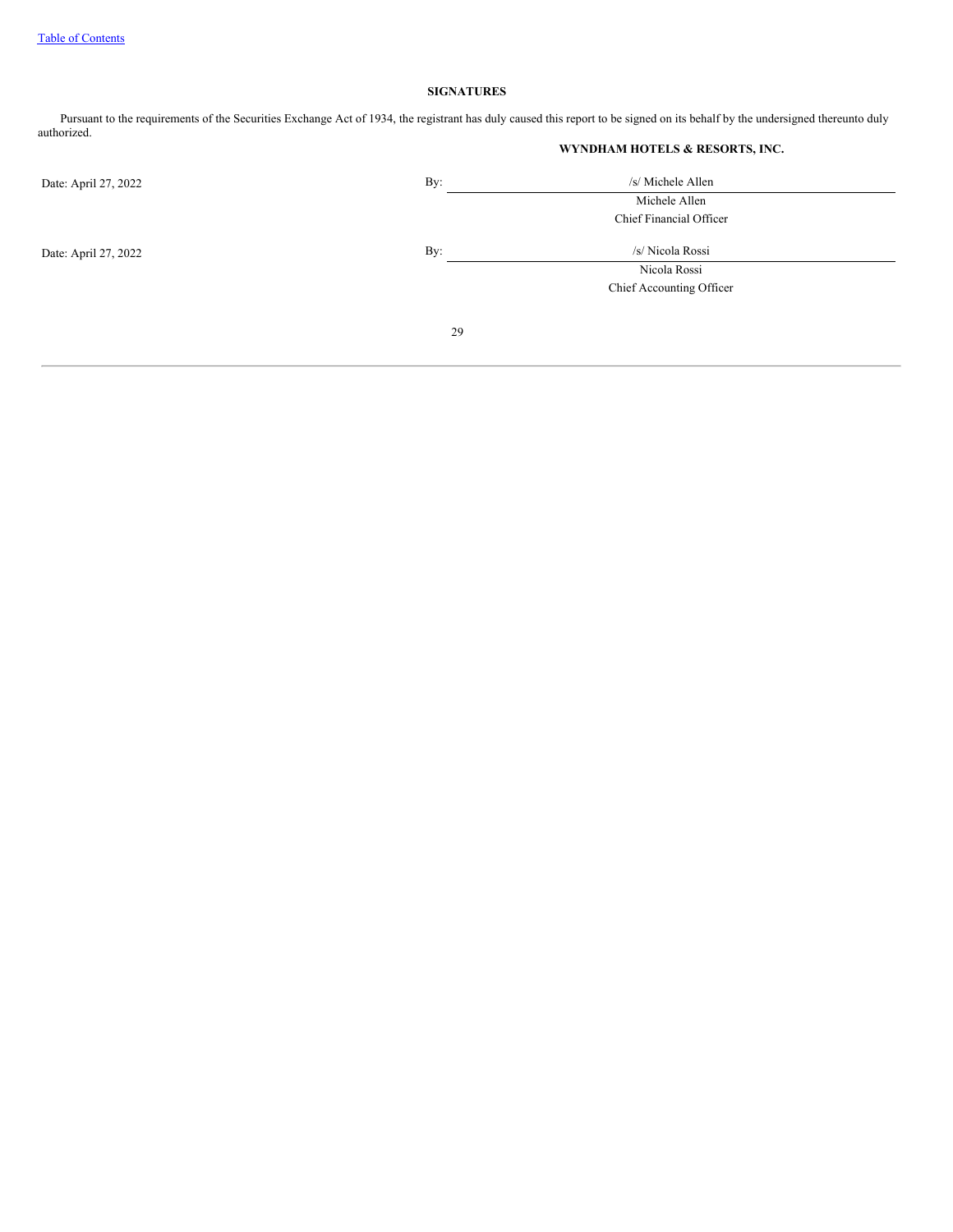## **EXHIBIT INDEX**

| Exhibit No. | <b>Description</b>                                                                                                                                                                                                                                                                                                                                                                                                                                                 |
|-------------|--------------------------------------------------------------------------------------------------------------------------------------------------------------------------------------------------------------------------------------------------------------------------------------------------------------------------------------------------------------------------------------------------------------------------------------------------------------------|
| 3.1         | Second Amended & Restated Certificate of Incorporation of Wyndham Hotels & Resorts, Inc. (incorporated by reference to Exhibit 3.1 to the<br>Registrant's Form 8-K filed May 13, 2020)                                                                                                                                                                                                                                                                             |
| 3.2         | Second Amended and Restated By-Laws of Wyndham Hotels & Resorts, Inc. (incorporated by reference to Exhibit 3.2 to the Registrant's Form 8-K<br>filed May 13, 2020)                                                                                                                                                                                                                                                                                                |
| 10.1        | Third Amendment, dated as of April 8, 2022, to the Credit Agreement, dated as of May 30, 2018, as amended by the First Amendment, dated as of<br>April 30, 2020, and the Second Amendment, dated as of August 10, 2020, with Bank of America, N.A., as administrative agent, the several lenders<br>from time to time party thereto, and the other parties thereto (incorporated by reference to Exhibit 10.1 of the Registrant's Form 8-K filed April 8,<br>2022) |
| $15.1*$     | Letter re: Unaudited Interim Financial Information                                                                                                                                                                                                                                                                                                                                                                                                                 |
| $31.1*$     | Certification of President and Chief Executive Officer pursuant to Section 302 of the Sarbanes-Oxley Act of 2002                                                                                                                                                                                                                                                                                                                                                   |
| $31.2*$     | Certification of Chief Financial Officer pursuant to Section 302 of the Sarbanes-Oxley Act of 2002                                                                                                                                                                                                                                                                                                                                                                 |
| $32**$      | Certification of President and Chief Executive Officer and Chief Financial Officer pursuant to 18 U.S.C. Section 1350 adopted pursuant to Section<br>906 of the Sarbanes-Oxley Act of 2002                                                                                                                                                                                                                                                                         |
| $101.$ INS* | XBRL Instance Document - the instance document does not appear in the Interactive Data File because its XBRL tags are embedded within the<br>Inline XBRL document                                                                                                                                                                                                                                                                                                  |
| $101.SCH*$  | <b>XBRL Taxonomy Extension Schema Document</b>                                                                                                                                                                                                                                                                                                                                                                                                                     |
| $101.CAL*$  | XBRL Taxonomy Extension Calculation Linkbase Document                                                                                                                                                                                                                                                                                                                                                                                                              |
| $101.DEF*$  | XBRL Taxonomy Extension Definition Linkbase Document                                                                                                                                                                                                                                                                                                                                                                                                               |
| $101.LAB*$  | XBRL Taxonomy Extension Label Linkbase Document                                                                                                                                                                                                                                                                                                                                                                                                                    |
| 101.PRE*    | XBRL Taxonomy Extension Presentation Linkbase Document                                                                                                                                                                                                                                                                                                                                                                                                             |
| 104         | Cover Page Interactive Data File - the cover page interactive data file does not appear in the Interactive Data File because its XBRL tags are embedded<br>within the Inline XBRL document                                                                                                                                                                                                                                                                         |

 $\mathcal{L}_\text{max}$ \* Filed herewith.

\*\* Furnished with this report.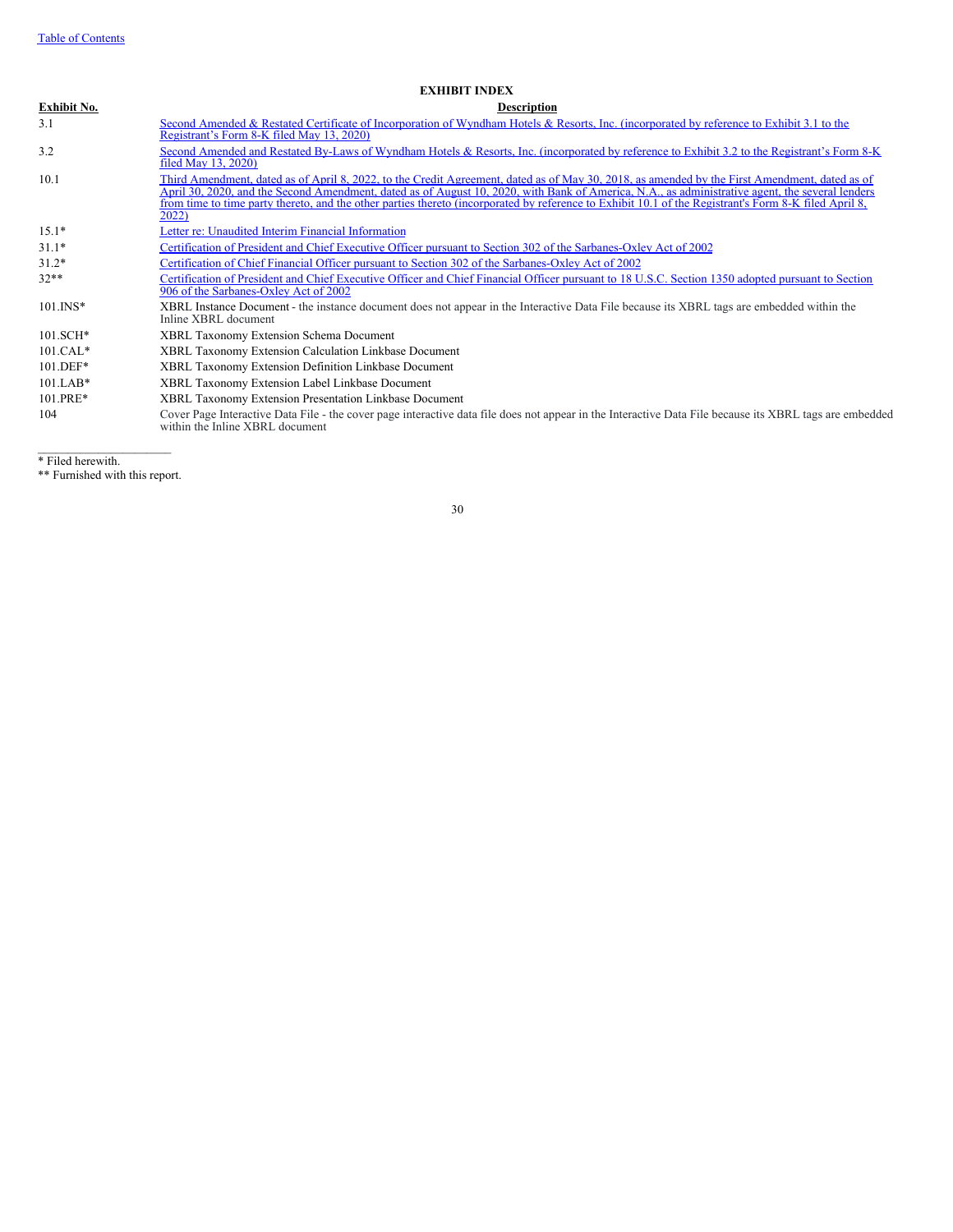<span id="page-32-0"></span>April 27, 2022

To the Board of Directors and Stockholders of Wyndham Hotels & Resorts, Inc. 22 Sylvan Way Parsippany, New Jersey 07054

We are aware that our report dated April 27, 2022, on our review of the interim financial statements of Wyndham Hotels & Resorts, Inc. appearing in this Quarterly Report on Form 10-Q for the quarter ended March 31, 2022, is incorporated by reference in Registration Statement No. 333-224923 on Form S-8 and Registration Statement No. 333-232421 on Form S-8.

/s/ Deloitte & Touche LLP New York, New York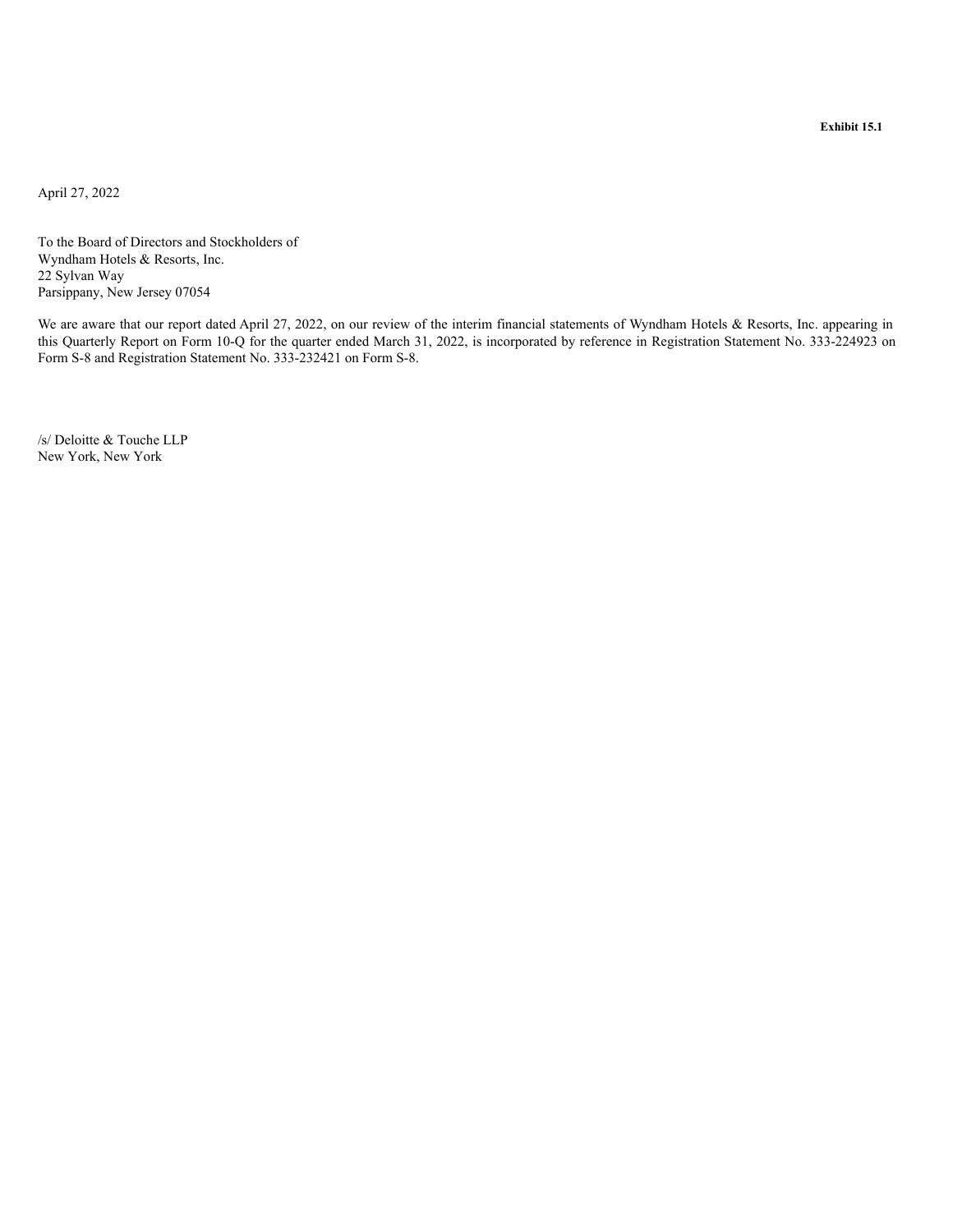# **CERTIFICATION**

<span id="page-33-0"></span>I, Geoffrey A. Ballotti, certify that:

- 1. I have reviewed this quarterly report on Form 10-Q of Wyndham Hotels & Resorts, Inc.;
- 2. Based on my knowledge, this report does not contain any untrue statement of a material fact or omit to state a material fact necessary to make the statements made, in light of the circumstances under which such statements were made, not misleading with respect to the period covered by this report;
- 3. Based on my knowledge, the financial statements, and other financial information included in this report, fairly present in all material respects the financial condition, results of operations and cash flows of the registrant as of, and for, the periods presented in this report;
- 4. The registrant's other certifying officer(s) and I are responsible for establishing and maintaining disclosure controls and procedures (as defined in Exchange Act Rules 13a-15(e) and 15d-15(e)) and internal control over financial reporting (as defined in Exchange Act Rules 13a-15(f) and 15d-15(f)) for the registrant and have:
	- a) Designed such disclosure controls and procedures, or caused such disclosure controls and procedures to be designed under our supervision, to ensure that material information relating to the registrant, including its consolidated subsidiaries, is made known to us by others within those entities, particularly during the period in which this report is being prepared;
	- b) Designed such internal control over financial reporting, or caused such internal control over financial reporting to be designed under our supervision, to provide reasonable assurance regarding the reliability of financial reporting and the preparation of financial statements for external purposes in accordance with generally accepted accounting principles;
	- c) Evaluated the effectiveness of the registrant's disclosure controls and procedures and presented in this report our conclusions about the effectiveness of the disclosure controls and procedures, as of the end of the period covered by this report based on such evaluation; and
	- d) Disclosed in this report any change in the registrant's internal control over financial reporting that occurred during the registrant's most recent fiscal quarter (the registrant's fourth fiscal quarter in the case of an annual report) that has materially affected, or is reasonably likely to materially affect, the registrant's internal control over financial reporting; and
- 5. The registrant's other certifying officer(s) and I have disclosed, based on our most recent evaluation of internal control over financial reporting, to the registrant's auditors and the audit committee of the registrant's Board of Directors (or persons performing the equivalent functions):
	- a) All significant deficiencies and material weaknesses in the design or operation of internal control over financial reporting which are reasonably likely to adversely affect the registrant's ability to record, process, summarize and report financial information; and
	- b) Any fraud, whether or not material, that involves management or other employees who have a significant role in the registrant's internal control over financial reporting.

Date: April 27, 2022

/s/ GEOFFREY A. BALLOTTI

PRESIDENT AND CHIEF EXECUTIVE OFFICER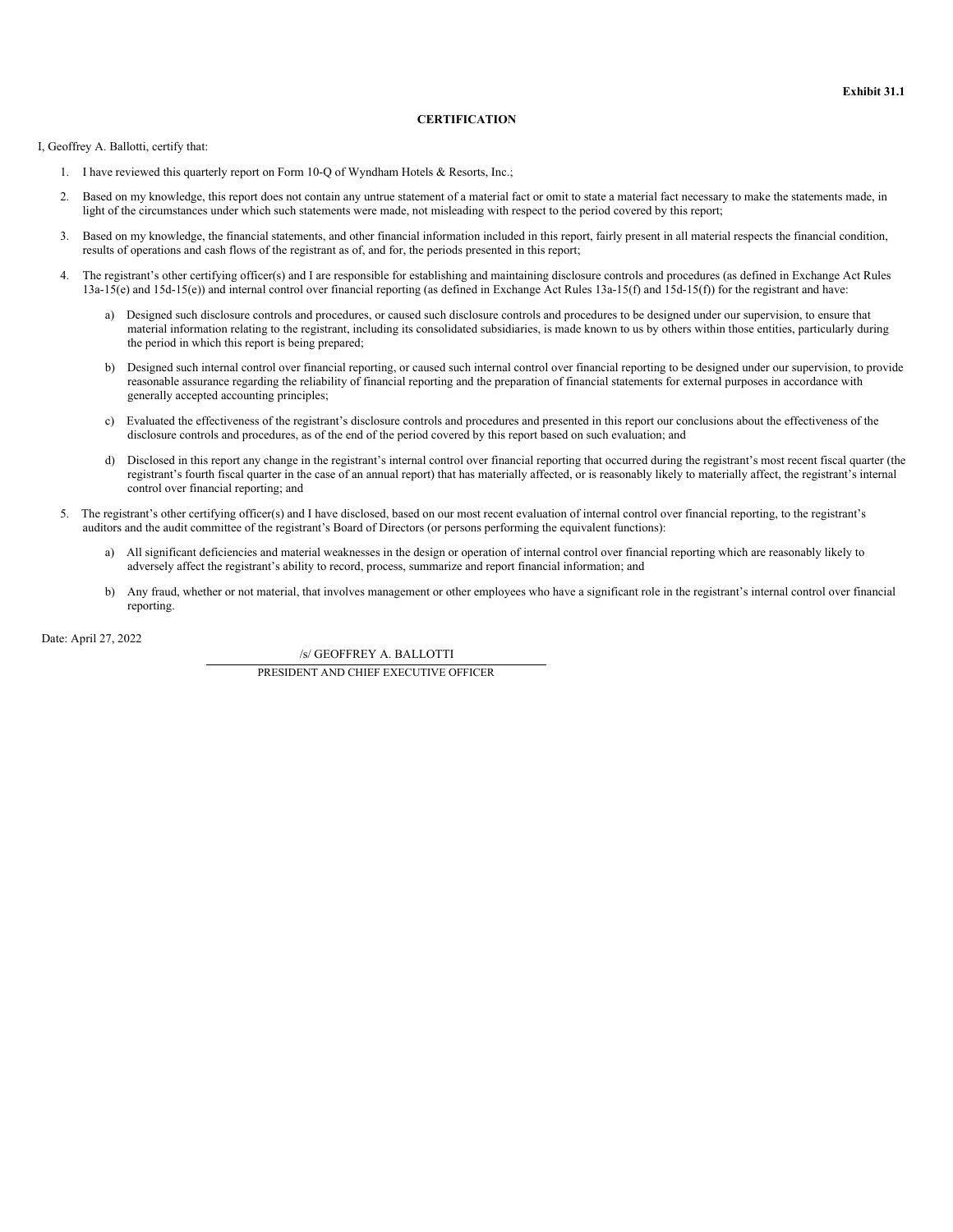# **CERTIFICATION**

<span id="page-34-0"></span>I, Michele Allen, certify that:

- 1. I have reviewed this quarterly report on Form 10-Q of Wyndham Hotels & Resorts, Inc.;
- 2. Based on my knowledge, this report does not contain any untrue statement of a material fact or omit to state a material fact necessary to make the statements made, in light of the circumstances under which such statements were made, not misleading with respect to the period covered by this report;
- 3. Based on my knowledge, the financial statements, and other financial information included in this report, fairly present in all material respects the financial condition, results of operations and cash flows of the registrant as of, and for, the periods presented in this report;
- 4. The registrant's other certifying officer(s) and I are responsible for establishing and maintaining disclosure controls and procedures (as defined in Exchange Act Rules 13a-15(e) and 15d-15(e)) and internal control over financial reporting (as defined in Exchange Act Rules 13a-15(f) and 15d-15(f)) for the registrant and have:
	- a) Designed such disclosure controls and procedures, or caused such disclosure controls and procedures to be designed under our supervision, to ensure that material information relating to the registrant, including its consolidated subsidiaries, is made known to us by others within those entities, particularly during the period in which this report is being prepared;
	- b) Designed such internal control over financial reporting, or caused such internal control over financial reporting to be designed under our supervision, to provide reasonable assurance regarding the reliability of financial reporting and the preparation of financial statements for external purposes in accordance with generally accepted accounting principles;
	- c) Evaluated the effectiveness of the registrant's disclosure controls and procedures and presented in this report our conclusions about the effectiveness of the disclosure controls and procedures, as of the end of the period covered by this report based on such evaluation; and
	- d) Disclosed in this report any change in the registrant's internal control over financial reporting that occurred during the registrant's most recent fiscal quarter (the registrant's fourth fiscal quarter in the case of an annual report) that has materially affected, or is reasonably likely to materially affect, the registrant's internal control over financial reporting; and
- 5. The registrant's other certifying officer(s) and I have disclosed, based on our most recent evaluation of internal control over financial reporting, to the registrant's auditors and the audit committee of the registrant's Board of Directors (or persons performing the equivalent functions):
	- a) All significant deficiencies and material weaknesses in the design or operation of internal control over financial reporting which are reasonably likely to adversely affect the registrant's ability to record, process, summarize and report financial information; and
	- b) Any fraud, whether or not material, that involves management or other employees who have a significant role in the registrant's internal control over financial reporting.

Date: April 27, 2022

/s/ MICHELE ALLEN

CHIEF FINANCIAL OFFICER